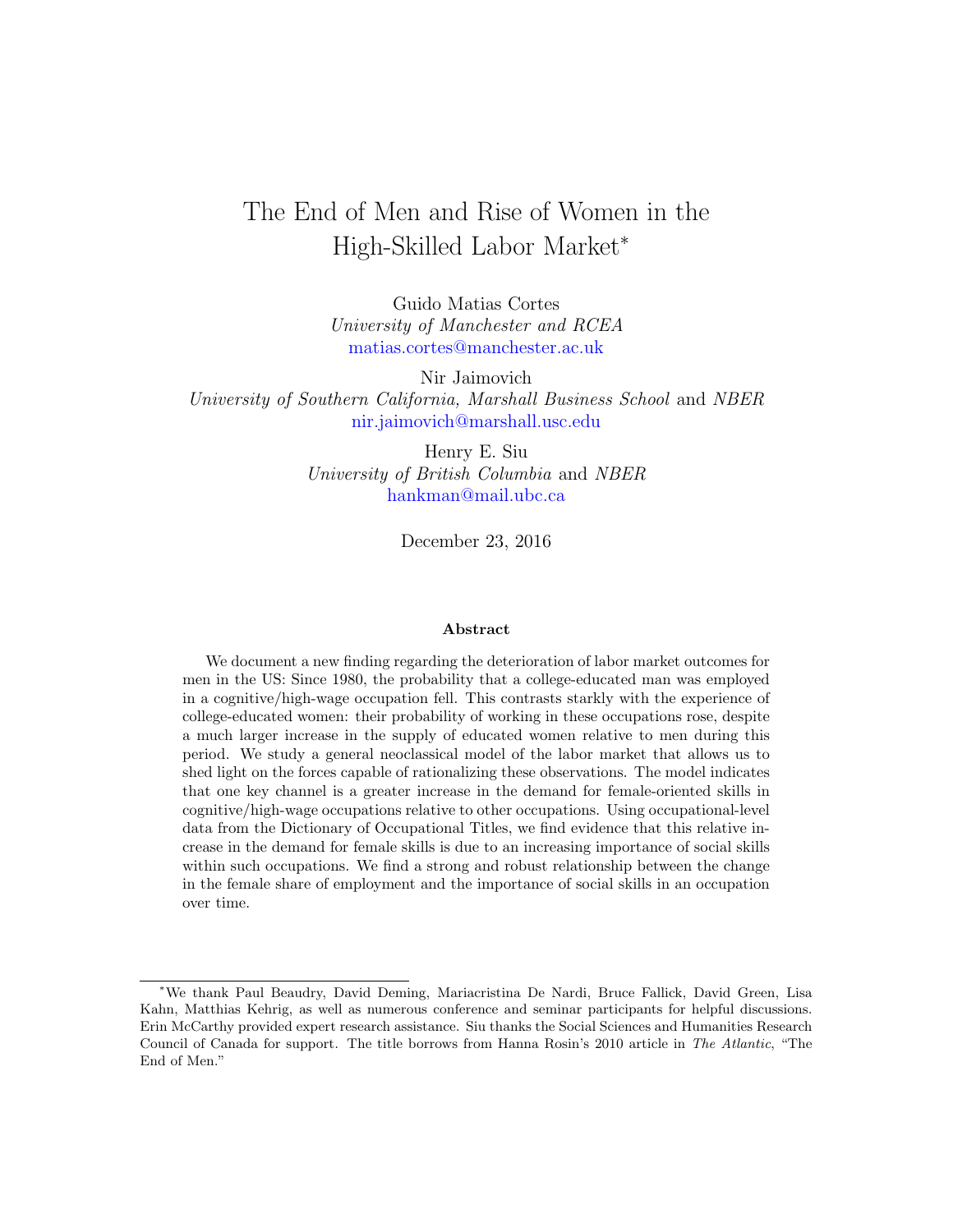## 1 Introduction

A large literature documents that since 1980, and especially between 1980 and 2000, the US experienced a pronounced increase in the demand for high-skilled labor who perform cognitive tasks (see, for instance, [Violante](#page-38-0) [\(2008\)](#page-38-0); [Acemoglu and Autor](#page-35-0) [\(2011\)](#page-35-0); [Beaudry,](#page-35-1) [Green, and Sand](#page-35-1) [\(2016\)](#page-35-1), and the references therein). In this paper, we show that the gains in the high-skilled labor market have not been distributed equally across genders.

In Section [2,](#page-2-0) we document a deterioration in the employment outcomes of high-skilled men since 1980. Specifically, there has been a fall in the likelihood that a college-educated male is employed in a high-wage/cognitive occupation (what we call a "good job" and define in detail below). This is in stark contrast to the experience for high-skilled females whose likelihood of working in a good job rose. This is especially striking given that the supply of high-skilled women increased much more than it did for men. These divergent gender trends are not due to compositional shifts across occupations, with employment growth in good jobs being concentrated in female-dominated ones. Rather, we find that this divergence is accounted for by an increase in the female share of employment in essentially all good jobs.<sup>[1](#page-0-0)</sup> This motivates us to study these changes as macro phenomena, affecting high-wage/cognitive occupations broadly.

To shed light on the forces capable of rationalizing the divergent gender patterns, we study a simple, general model of the market for high-skilled workers in Sections [3](#page-7-0) and [4.](#page-10-0) The model is sufficiently flexible to allow for gender differences in: (a) the supply of workers, (b) occupational choice, (c) discrimination, and (d) labor productivity, both in terms of levels and changes over time. Under a minimal set of assumptions, we show that the facts regarding occupational outcomes and the distribution of wages can be rationalized through one of three model channels. One channel is a greater increase in the demand for female-oriented skills relative to male skills—what we refer to as greater *female bias*—in high-wage/cognitive occupations relative to others.

Motivated by this model prediction, we explore the relationship of this channel to changes observed in occupational skill requirements. Evidence from the psychology and neuroscience literatures indicate that women have a comparative advantage in tasks requiring social and interpersonal skills (see, for instance, [Hall](#page-37-0) [\(1978\)](#page-37-0); [Feingold](#page-36-0) [\(1994\)](#page-36-0); [Baron-](#page-35-2)[Cohen, Knickmeyer, and Belmonte](#page-35-2) [\(2005\)](#page-35-2); [Chapman et al.](#page-36-1) [\(2006\)](#page-36-1); [Woolley et al.](#page-38-1) [\(2010\)](#page-38-1); [Tomova et al.](#page-38-2) [\(2014\)](#page-38-2)). As such, we study whether the demand for social skills has changed

<sup>&</sup>lt;sup>1</sup>See also [Blau, Brummund, and Liu](#page-35-3) [\(2013\)](#page-37-1) and [Hsieh et al.](#page-37-1) (2013) who document declining occupational segregation by gender, and [Cortes and Tessada](#page-36-2) [\(2011\)](#page-36-2) on the link between low-skilled immigration and the increased supply of skilled women.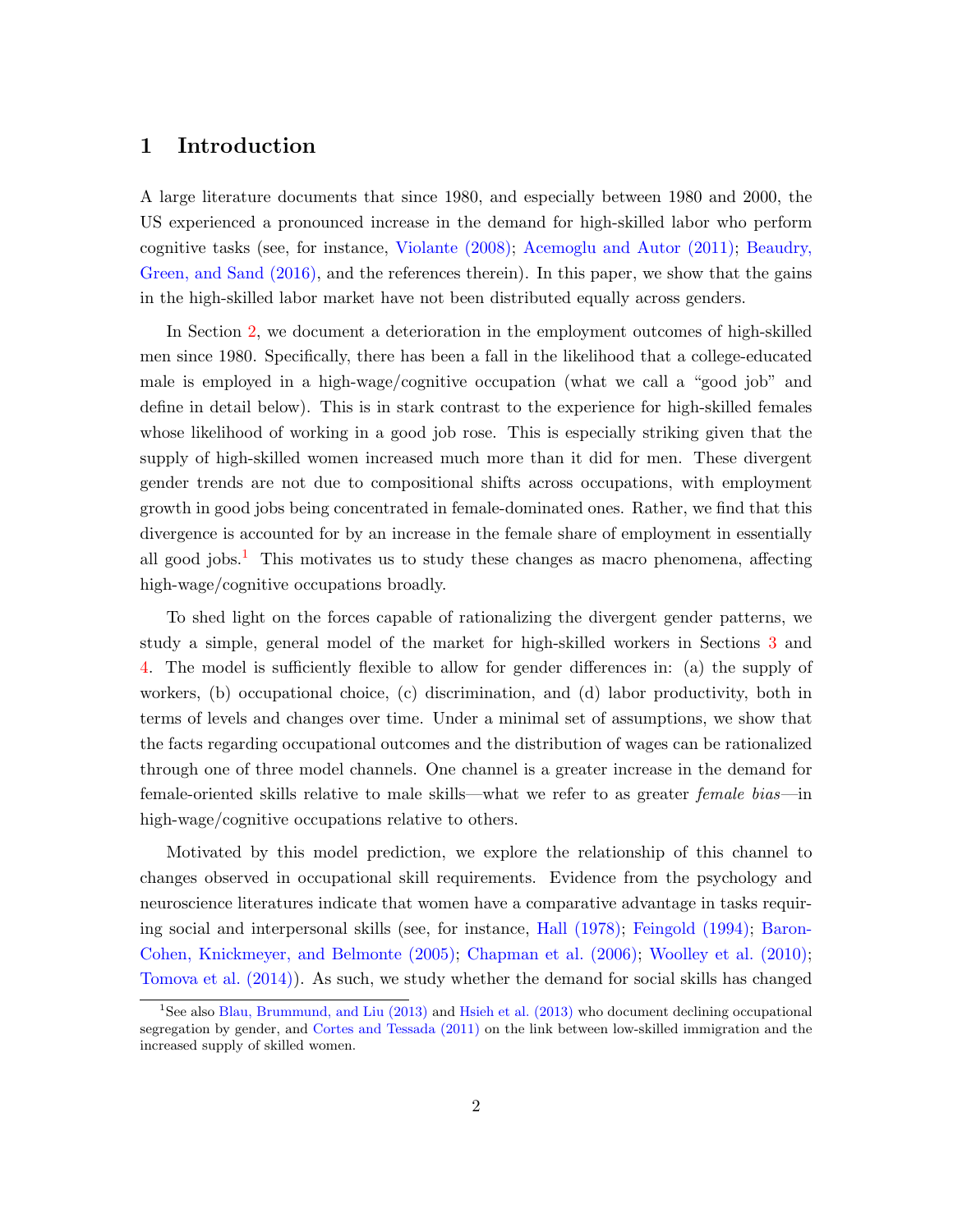over time. Specifically, our hypothesis is that the importance of social skills has become greater within high-wage/cognitive occupations relative to other occupations, and this is generating the increasing demand for women relative to men in good jobs.<sup>[2](#page-0-0)</sup>

In Section [5,](#page-16-0) following the literature that characterizes occupations as task bundles [\(Autor, Levy, and Murnane](#page-35-4) [2003;](#page-35-4) Gathmann and Schönberg [2010\)](#page-36-3), we use data from the Dictionary of Occupational Titles to measure the importance of social skills within an occupation and its change over time. Our measure is based on the extent to which workers in an occupation are required to possess skills in performing tasks that are social or interpersonal in nature (that we define in detail below). Consistent with our model analysis, high-wage/cognitive occupations have experienced both an increase in the importance of social skills and an increase in the female share of employment relative to other occupations. Moreover, this relationship between changes in the importance of social skills and female share is robust to the inclusion of other measures of occupational task change considered in the literature. In order to provide further evidence of an increase in the demand for social skills, we explore the relationship between skill content and occupation wage premia. We show that the return to social skills, conditional on other characteristics of occupations, increased significantly between 1980 and 2000. Overall, we estimate that the increasing importance of social skills accounts for nearly 60% of the increase in the female-to-male employment probability in top quartile occupations.

Finally, in Section [6,](#page-27-0) we extend our quantitative model analysis to the 2000-2014 period. Recent work by [Beaudry, Green, and Sand](#page-35-1) [\(2016\)](#page-35-1) provides evidence that, since 2000, there has been a change or reversal in the demand for cognitive skill. Interestingly, we find an analogous change in gender trends in the high-skilled labor market, a change consistent with a reduction in female bias in cognitive occupations.

## <span id="page-2-0"></span>2 Divergence in High-Skilled Labor Market Outcomes

The occupational distribution of employment differs greatly between high- and low-skilled workers. As is well known, a college education allows one to work in occupations that would otherwise be difficult to obtain with less schooling. In this section we present the divergent gender trends in terms of employment likelihood in these desirable, "good jobs"—a deterioration for high-skilled men, and an improvement for high-skilled women.

 $2$ Our interest in social skills is motivated by the recent work of [Borghans, Ter Weel, and Weinberg](#page-36-4) [\(2014\)](#page-36-4) and [Deming](#page-36-5) [\(2015\)](#page-36-5) who emphasize the importance of the *level* of social skills in explaining employment growth. However, our emphasis is on the *change* in social skill importance over time within occupations, a distinction we turn to in Section [5.](#page-16-0)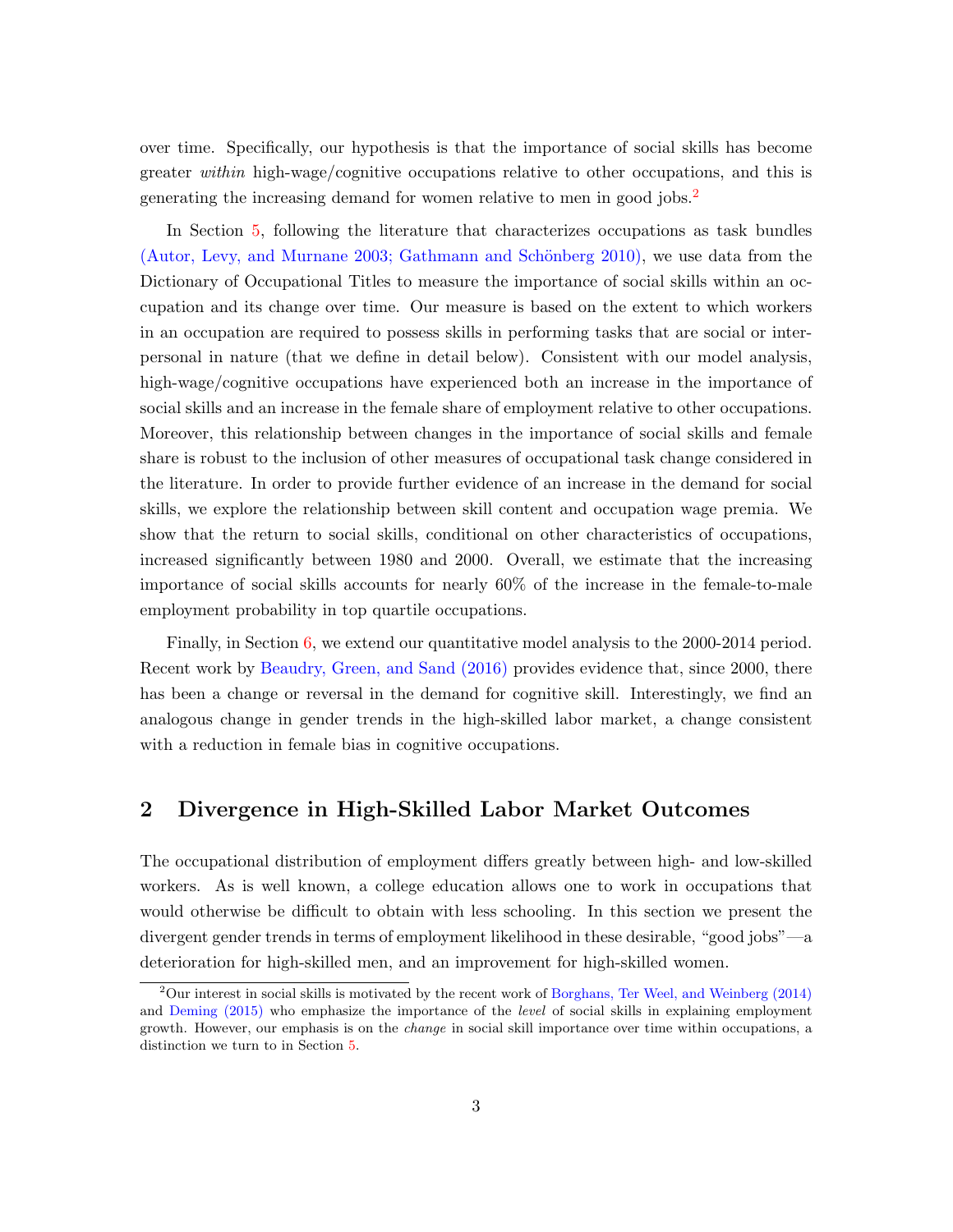We consider a number of categorizations of what a good job is, and show that our results are robust across definitions. Our first definition comes from the job polarization literature. We partition occupations at the 3-digit Census Occupation Code level as either cognitive, routine, or manual (see, for instance, [Autor and Dorn](#page-35-5) [\(2013\)](#page-35-5), [Cortes](#page-36-6) [\(2016\)](#page-36-6), [Jaimovich and](#page-37-2) [Siu](#page-37-2) [\(2012\)](#page-37-2), [Cortes et al.](#page-36-7) [\(2015\)](#page-36-7), [Beaudry, Green, and Sand](#page-35-1) [\(2016\)](#page-35-1)). We categorize *cogni*tive occupations—which include general managers, physicians, financial analysts, computer software engineers, and economists—as good jobs. These "white-collar" occupations place emphasis on "brain" (as opposed to "brawn") activities, and perform tasks that require greater creativity, analysis and problem-solving skills than others. Not surprisingly, these tend to occupy the upper-tail of the occupational wage distribution. Routine occupations (e.g., machine operators and tenders, secretaries and administrative assistants) tend to occupy the middle of the wage distribution, and manual occupations (e.g., janitors and building cleaners, personal and home care aides) the bottom [\(Goos and Manning](#page-37-3) [2007;](#page-37-3) [Acemoglu and Autor](#page-35-0) [2011\)](#page-35-0). Our second definition looks directly at an occupation's wage ranking. We consider good jobs to be those in the *top quartile* of the occupational wage distribution, where the mass of each occupation is based on its share of aggregate hours.<sup>[3](#page-0-0)</sup> Obviously, there is a significant amount of overlap in 3-digit level occupations across these definitions.

Our analysis uses the 5% samples of the 1980 and 2000 decennial censuses, made available by IPUMS (see [Ruggles et al.](#page-38-3) [\(2010\)](#page-38-3)). We restrict attention to the 20-64 year old, civilian, non-institutionalized population. We define the high-skilled as those with at least a college degree in terms of educational attainment.<sup>[4](#page-0-0)</sup> As is well known, this twenty year period saw an increase in the high-skilled population: a near doubling, from 20.97 million to 40.80 million. Despite this massive increase, the probability that a high-skilled individual was employed in a cognitive (COG) occupation did not fall; it remained constant at 61.1%, as their employment in such jobs also doubled. This constancy masks divergent trends in the COG employment likelihood across genders.

Table [1](#page-4-0) presents the key statistics motivating our analysis. In 1980, 66% of high-skilled men worked in cognitive occupations. Over the next 20 years, this proportion fell by 3 percentage points (pp) to 63%. Interestingly, this fall in the probability of working in a COG job was accompanied by a 3 pp rise in the fraction of college educated men not

<sup>&</sup>lt;sup>3</sup>For details on the computation of wages, see Section [4.](#page-10-0) We note that we have replicated our analysis for the top quintile and decile of the distribution. The nature of our results are unchanged, and for brevity, are made available upon request.

<sup>&</sup>lt;sup>4</sup>To match occupations across Census Occupation Coding systems, we use a crosswalk based on [Meyer](#page-37-4) [and Osborne](#page-37-4) [\(2005\)](#page-37-4) and [Autor and Dorn](#page-35-5) [\(2013\)](#page-35-5), and discussed in [Cortes et al.](#page-36-7) [\(2015\)](#page-36-7); details available upon request. Given changes in the census questionnaire over time, we define high-skilled workers as those with at least four years of college attainment in 1980, and those with at least a bachelor's degree in 2000.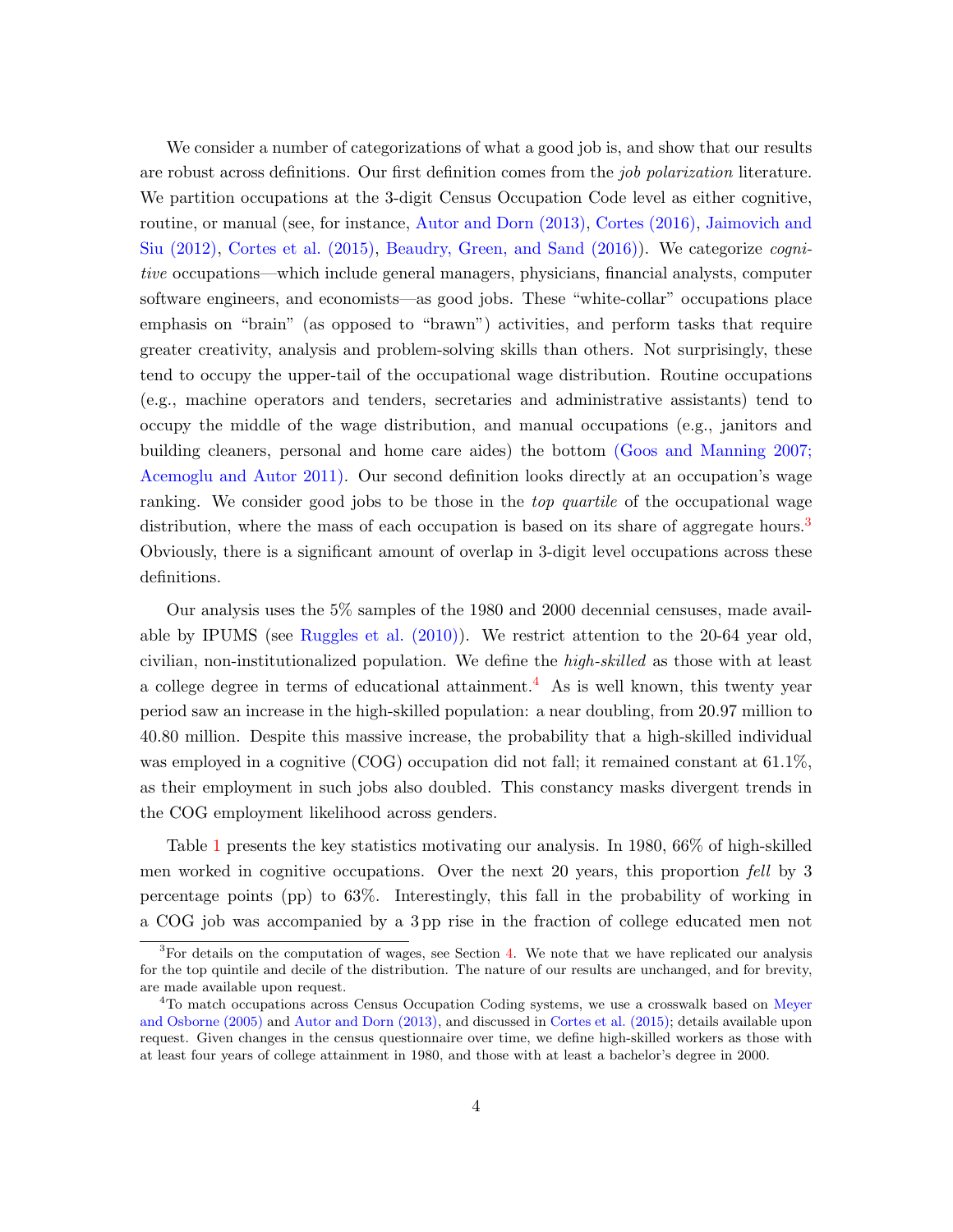|                    |              |       | % Difference |           |             |
|--------------------|--------------|-------|--------------|-----------|-------------|
|                    | 1980         | 2000  | Total        | Explained | Unexplained |
| Male               |              |       |              |           |             |
| Total $(000's)$    | <i>12080</i> | 20340 |              |           |             |
| Cognitive $(\%)$   | 66.2         | 63.3  | $-2.9$       | $+0.4$    | $-3.3$      |
| Routine $(\%)$     | 23.0         | 21.9  | $-1.1$       |           |             |
| Manual $(\%)$      | 3.0          | 4.1   | $+1.1$       |           |             |
| Not Working $(\%)$ | 7.8          | 10.7  | $+2.9$       |           |             |
| Female             |              |       |              |           |             |
| Total $(000's)$    | 8890         | 20470 |              |           |             |
| Cognitive $(\%)$   | 54.2         | 58.8  | $+4.6$       | $-0.4$    | $+5.0$      |
| Routine $(\%)$     | 15.7         | 15.9  | $+0.2$       |           |             |
| Manual $(\%)$      | 2.9          | 3.8   | $+0.9$       |           |             |
| Not Working $(\%)$ | 27.2         | 21.5  | $-5.7$       |           |             |

<span id="page-4-0"></span>Table 1: High-Skilled Occupational and Employment Status: 1980–2000

Notes: Labor Force statistics, 20-64 year olds with at least college degree. Data from 1980 and 2000 decennial censuses. Employment categorized by occupational task content. See text for details.

working (unemployed or out of the labor force).<sup>[5](#page-0-0)</sup> This fall in the probability of working in a good job was not observed among females. By contrast, the fraction of high-skilled women working in COG jobs *increased* by 4.6 pp between 1980 and 2000. This improvement in the likelihood of COG employment occurred despite a much larger increase in the number of college-educated women relative to men.

In the rightmost columns of Table [1,](#page-4-0) we study whether this fall in COG employment probability among men can be attributed to changes in demographic characteristics. Denoting  $\pi_i$  as a dummy variable that takes on the value of 1 if individual i works in a COG occupation and 0 otherwise, we consider a simple linear probability model for working in a COG occupation in year t:

$$
\pi_{it} = X_{it}\beta + \epsilon_{it},\tag{1}
$$

for  $t \in \{1980, 2000\}$ . Here,  $X_{it}$  denotes standard demographic controls for age (five year bins), race (white, black, hispanic, other), and nativity. The fraction working in COG

<sup>&</sup>lt;sup>5</sup>Note that this does not imply that those who otherwise would have been in COG found themselves not working. This pattern is entirely consistent with men who otherwise would have been in a cognitive job "bumped down" to a routine job, bumping some of those who would have been routine down to manual, and so on. For an explanation of employment dynamics along these lines for the period since 2000, see [Beaudry,](#page-35-1) [Green, and Sand](#page-35-1) [\(2016\)](#page-35-1).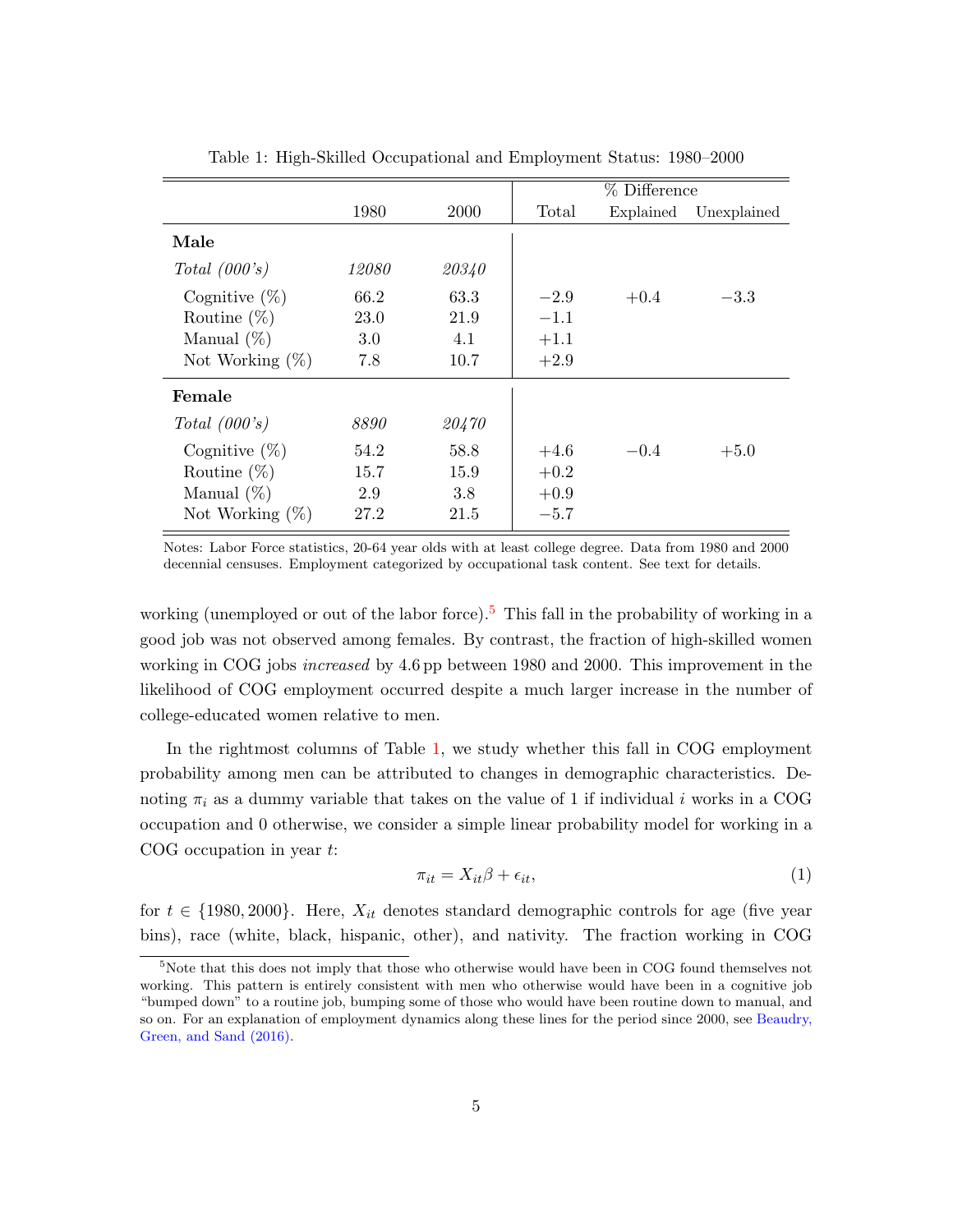reported in the first two columns of Table [1](#page-4-0) are simply the sample averages:

$$
\frac{1}{N} \sum_{i}^{N} \pi_{it} = \overline{\pi}_{t}.
$$
\n(2)

As such, the "Total % Difference,"  $\bar{\pi}_{2000} - \bar{\pi}_{1980}$ , can be decomposed into a component that is explained by changes in the demographic composition of men over time, and a component unexplained by composition change. This latter component owes to changes in estimated coefficients,  $\hat{\beta}$ , reflecting changes in the propensities to work in COG for specific demographic groups (see [Oaxaca](#page-38-4) [\(1973\)](#page-38-4) and [Blinder](#page-35-6) [\(1973\)](#page-35-6)). We perform this Oaxaca-Blinder decomposition separately by gender.<sup>[6](#page-0-0)</sup>

Demographic change predicts that (high-skilled, working age) males should have *in*creased their probability of working in the cognitive occupational group by 0.4 pp. This is due largely to the shift toward 40-54 year olds (as prime-aged men are more likely to be COG than either the young or old). Hence, the observed fall is more than 100% due to the unexplained component, i.e., a fall in the propensity of high-skilled males to work in good jobs. Though not displayed here, we find that this fall is particularly acute among the prime-aged. The decomposition result for females stands in stark contrast. Demographic change predicts a 0.4 pp fall in the fraction of women in COG jobs. Hence, more than all of the observed rise is due to the unexplained component. Though not displayed here, we find that the increase in the propensity to work in good jobs is very widespread across women from different demographic groups (the main exception being young black women). The largest propensity increases are experienced by women aged 25-34 and 45-59.

These divergent trends are robust to alternative definitions of good jobs. Table [2](#page-6-0) presents the same labor market statistics as Table [1,](#page-4-0) this time delineating jobs by their place in the occupational wage distribution of 1980. The likelihood of a high-skilled, working age man being employed in a top quartile occupation fell by 4 percentage points between 1980 and 2000. Again, changes in demographic composition would have predicted the opposite. By contrast, the likelihood for women increased.

In Appendix Table [A.1,](#page-4-0) we present the analogue of Table [2,](#page-6-0) this time delineating jobs by their place in the occupational wage distribution of 2000. Again, the divergent gender trends are obvious. The male probability falls by approximately 3 pp, while the female probability rises by 3 pp; in both cases, more than 100% of the change is due to the unexplained component. Finally, Appendix Table [A.2](#page-6-0) contains the analogue of Table [1](#page-4-0) for individuals with at least some post-secondary education. Again, the results hold, indicating that these

 $6W$ e implement this from a pooled regression over both time periods. Results in which coefficient estimates are obtained for either the 1980 or 2000 period are essentially unchanged.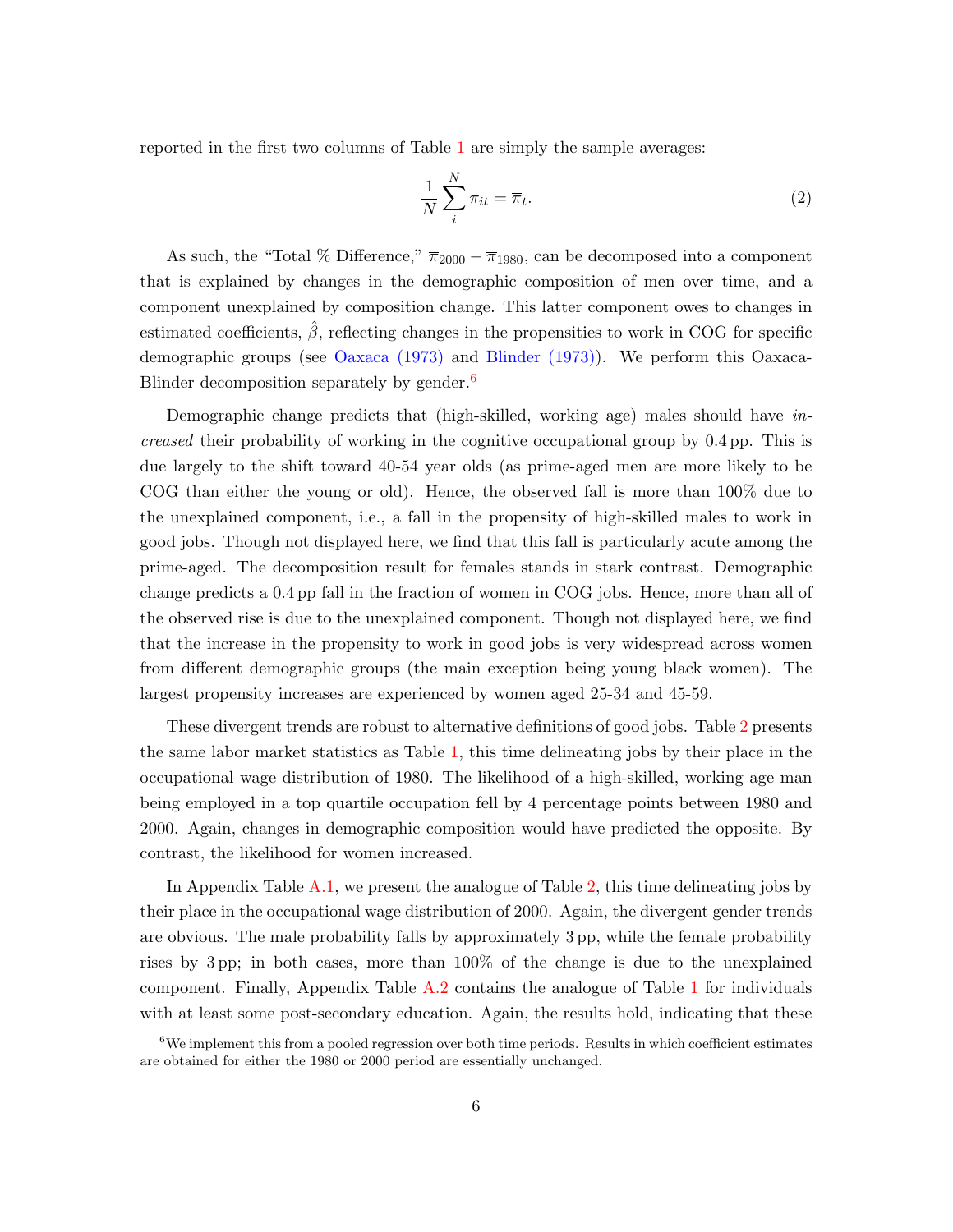|                    |       |       | % Difference |           |             |
|--------------------|-------|-------|--------------|-----------|-------------|
|                    | 1980  | 2000  | Total        | Explained | Unexplained |
| Male               |       |       |              |           |             |
| Total $(000's)$    | 12080 | 20340 |              |           |             |
| Top $25\%$         | 59.9  | 55.9  | $-4.0$       | $+0.6$    | $-4.6$      |
| Bottom 75\%        | 32.3  | 33.4  | $+1.1$       |           |             |
| Not Working $(\%)$ | 7.8   | 10.7  | $+2.9$       |           |             |
| Female             |       |       |              |           |             |
| Total $(000's)$    | 8890  | 20470 |              |           |             |
| Top $25\%$         | 39.7  | 40.7  | $+1.0$       | $-0.2$    | $+1.2$      |
| Bottom 75\%        | 33.1  | 37.8  | $+4.7$       |           |             |
| Not Working $(\%)$ | 27.2  | 21.5  | $-5.7$       |           |             |

<span id="page-6-0"></span>Table 2: High-Skilled Occupational and Employment Status: 1980–2000

Notes: Labor Force statistics, 20-64 year olds with at least college degree. Data from 1980 and 2000 decennial censuses. Employment categorized by ranking in occupational wage distribution of 1980. See text for details.

divergent gender trends are robust to the definition of high- versus low-skilled. In summary, we find this to be clear evidence that the probability of being employed in a good job has fallen for high-skilled men, while it has risen for women.

#### 2.1 Between or Within Occupations

These divergent gender trends in the employment likelihood, along with the increase in the number of high-skilled women relative to men, imply that there has been a pronounced increase in the female share of employment in good jobs. Here, we investigate whether this is simply due to a shift "between" occupations, with employment growth in good jobs being concentrated in female-dominated ones. If this were the case, it would suggest a study of the specific forces leading to a disproportionate increase in such occupations.

To address this, we perform a simple within-vs-between decomposition of the rising share of female employment in the cognitive occupation group. Let  $F_t^{COG}$  denote female employment in all COG occupations at time t, and  $E_t^{COG}$  denote total employment in these jobs. The female share of employment,  $\sigma_t$ , is simply:

$$
\sigma_t \equiv \frac{F_t^{COG}}{E_t^{COG}} = \sum_{j \in COG} \left(\frac{F_t^j}{E_t^j}\right) \times \left(\frac{E_t^j}{E_t^{COG}}\right) \tag{3}
$$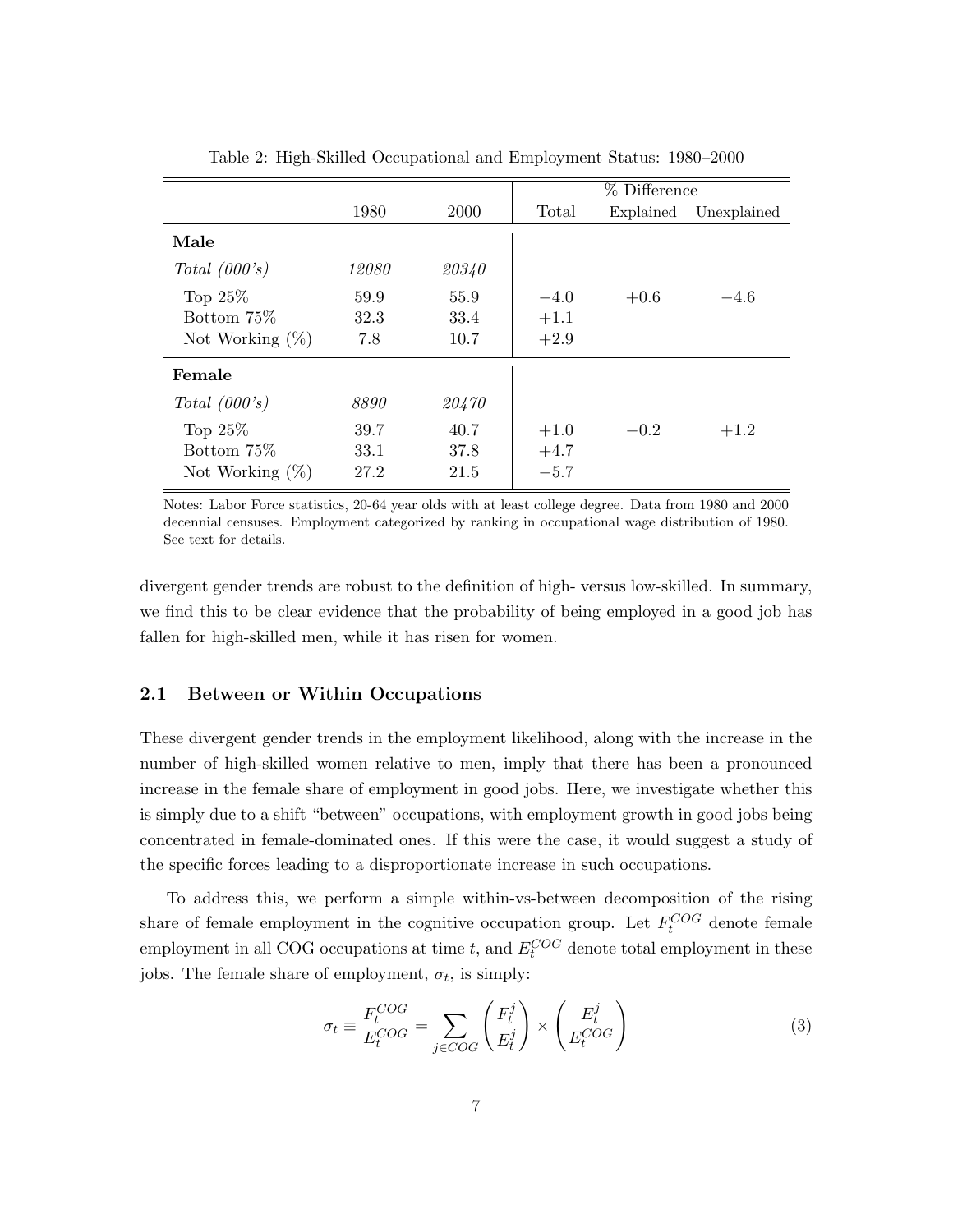|            |       | Observed    |         |        |
|------------|-------|-------------|---------|--------|
|            | 1980  | <b>2000</b> | Between | Within |
| Cognitive  | 37.7% | 48.4%       | 36.2%   | 49.4\% |
| Top $25\%$ | 32.8% | 42.3%       | 29.6%   | 44.6%  |

<span id="page-7-1"></span>Table 3: High-Skilled Female Share of Employment: Decomposition

Notes: Labor Force statistics, 20-64 year olds with at least some college education. Data from 1980 and 2000 decennial censuses. See text for details.

where  $\left(F_t^j\right)$  $\mathcal{F}_t^{j} / E_t^{j} \big)$  is the female share of employment in a 3-digit occupation  $j,$  and  $\left( E_t^{j} \right)$  $\frac{d}{dt}/E_t^{COG}\Big)$ is the 3-digit occupation's share of COG employment at time  $t$ .

The first row of Table [3](#page-7-1) indicates that between 1980 and 2000, the female share of COG employment increased from approximately 38% to 48%. By how much would  $\sigma_t$  have increased if there were only between-occupation changes? We construct a counterfactual by holding all  $\left( F_{t}^{j}\right)$  $\mathcal{F}_t^{j} / E_t^{j}$  's at their 1980 values, and allowing only  $\left( E_t^{j} \right)$  $\frac{d}{dt}/E_t^{COG}$  values to change as observed in the data. This is reported in the third column of Table  $3$ : the female share would have actually fallen.

The fourth column presents results for a counterfactual in which  $(E_t^j)$  $\frac{d}{dt}/E_t^{COG}$  values are held at their 1980 values, and only  $(F_t^j)$  $t^{ij}_{t}/E_t^j$  values vary as in the data. This over-predicts the increase in  $\sigma_t$ . Hence, all of the change in the female share is due to a broad-based increase in female representation within 3-digit level cognitive occupations. Indeed, the female share of employment increased in 92% of 3-digit level COG occupations between 1980 and 2000.

The second row of Table [3](#page-7-1) presents the decomposition for employment in the top quartile occupations of 1980. Again, the increase in  $\sigma_t$  is due to "within" occupation changes, with the female share increasing in 91% of top quartile 3-digit level occupations. We view this evidence, combined with the results from the previous subsection as pointing to a "macro" force, improving the labor market prospects of high-skilled females relative to males in good jobs, irrespective of the specific granular occupation.

## <span id="page-7-0"></span>3 Model

Motivated by the findings of Section [2,](#page-2-0) we present a simple equilibrium model of the market for high-skilled workers. The model is intentionally flexible, allowing for gender differences in the supply of high-skilled workers, the distribution of cognitive work ability, wages,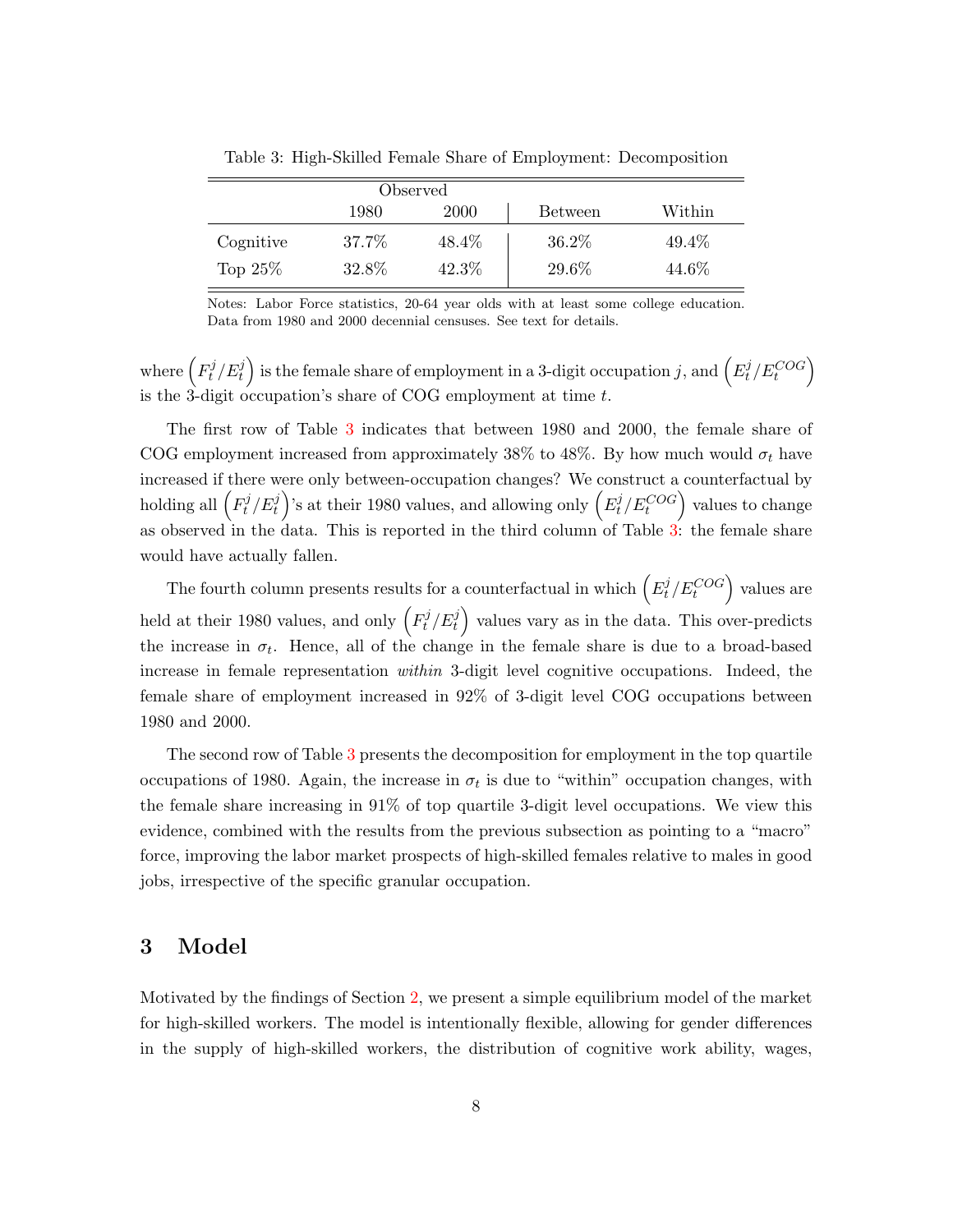occupational outcomes, and their changes over time. In Section [4,](#page-10-0) we use the model to illuminate the forces capable of rationalizing the observed changes between 1980 and 2000, and in particular, the falling share of men and the rising share of women working in "good jobs." For the purposes of exposition and quantitative analysis, we label good jobs as cognitive occupations.[7](#page-0-0)

#### 3.1 Labor Demand

Our theoretical results can be derived from a very general specification of the demand for labor. In particular, we assume that high-skilled labor is combined with other inputs to produce real income,  $Y_t$ , via:

$$
Y_t = G\left(f^C(Z_{Mt}^C L_{Mt}, Z_{Ft}^C L_{Ft}), f^O(Z_{Mt}^O E_{Mt}, Z_{Ft}^O E_{Ft}), \mathbb{K}_t\right)
$$
(4)

Here,  $f^C(\cdot)$  represents "cognitive labor services," which are produced from effective labor in the *cognitive* occupation,  $L_{qt}$ , for  $g = \{M, F\}$  where M stands for male, and F stands for female. As we discuss below, individuals are endowed with different abilities in cognitive work, implying that the amount of effective labor differs from the measure of employed workers. Effective labor is augmented by gender-specific productivity,  $Z_{Ft}^C$  and  $Z_{Mt}^C$ .

The employment of high-skilled males and females who work in the non-cognitive or *other* occupation,  $E_{Mt}$  and  $E_{Ft}$ , produces "other labor services,"  $f^{O}(\cdot)$ . Here too there is gender-specific productivity,  $Z_{Mt}^O$  and  $Z_{Ft}^O$ .

Finally,  $\mathbb{K}_t$  is a vector of all other factor inputs (which may include capital, low-skilled labor, etc.) at date  $t$ . We assume that the function  $G$  is constant returns to scale, with  $G_1, G_2 > 0, G_{11}, G_{22} < 0, f_1^i, f_2^i > 0$  and  $f_{11}^i, f_{22}^i \leq 0$  for  $i = C, O$ .<sup>[8](#page-0-0)</sup>

The representative firm hires factor inputs in competitive markets. There is discrimination towards women in the labor market; we model this as a tax representing preferencebased discrimination as in the seminal work of [Becker](#page-35-7) [\(1957\)](#page-35-7). Hence, the firm's problem is

$$
G = K^{\alpha} \left[ Z_F^C L_F + Z_M^C L_M \right]^{1-\alpha} + J^{\alpha} \left[ Z_F^O E_F + Z_M^O E_M \right]^{1-\alpha}.
$$
 (5)

Here, males and females are perfect substitutes within the cognitive occupation, and the marginal product of  $L_M$  is decreasing in  $L_F$  and vice-versa. The same is true of male and female employment in the other occupation. Finally, additivity implies that the cross-products,  $G_{12} = G_{21} = 0$ .

<sup>7</sup>Our results hold for other definitions explored in Section [2;](#page-2-0) for brevity, we make these available upon request.

<sup>8</sup>As an example, consider: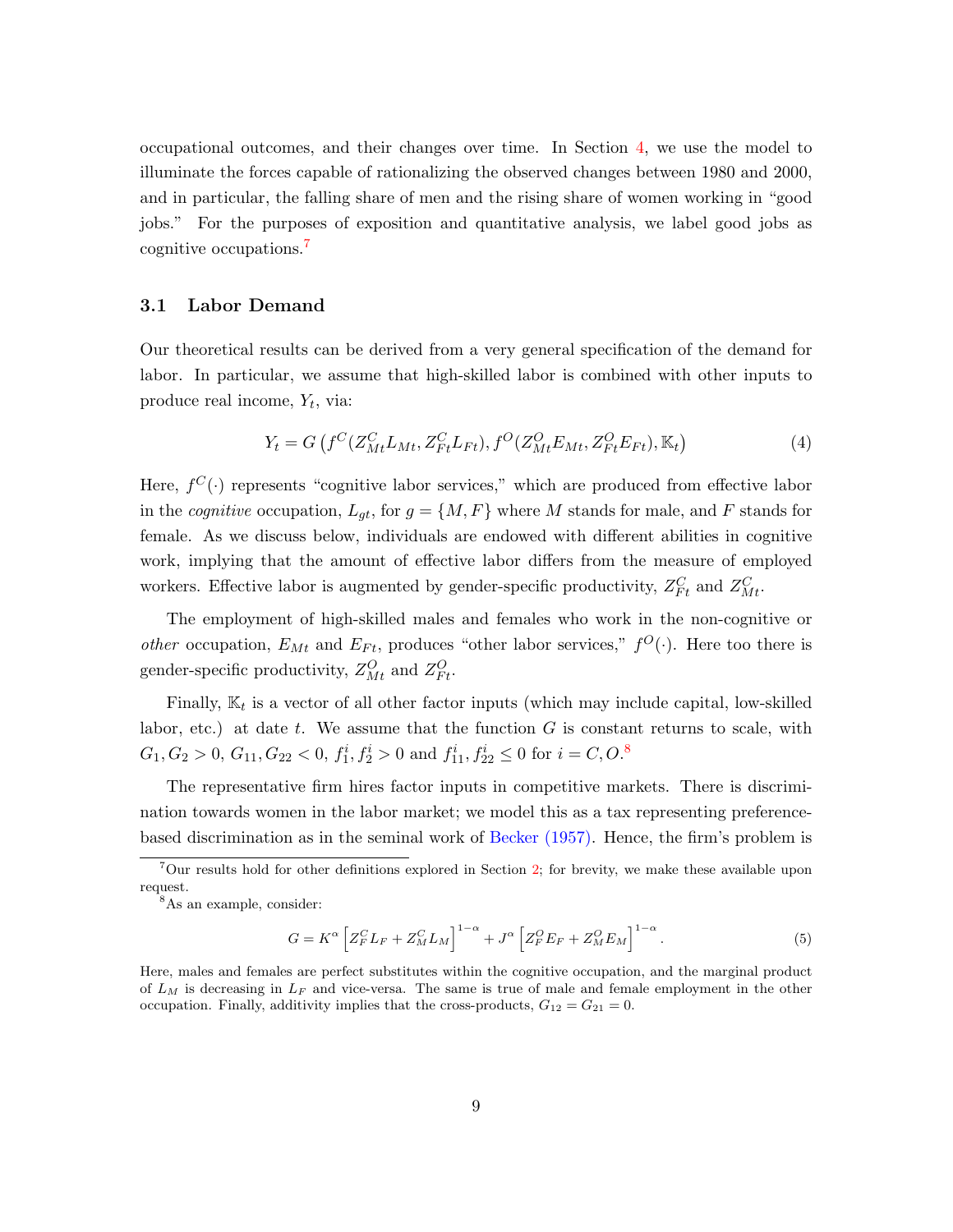to solve:

$$
\max_{\substack{L_{Mt}, L_{Ft}, \\EMt, E_{Ft}, \mathbb{K}_t}} Y_t - (1 + \tau_t^C) w_{Ft} L_{Ft} - w_{Mt} L_{Mt} - (1 + \tau_t^O) p_{Ft} E_{Ft} - p_{Mt} E_{Mt} - \mathbf{r}_t \mathbb{K}_t.
$$
 (6)

For the sake of generality, the discriminatory "wedge" against high-skilled women in the cognitive occupation,  $(1 + \tau_t^C)$ , may differ from that in the other occupation,  $(1 + \tau_t^O)$ . Maximization results in the following labor demand functions for  $L_{Mt}$ ,  $L_{Ft}$ ,  $E_{Mt}$  and  $E_{Ft}$ :

$$
w_{Mt} = Z_{Mt}^C G_1(\cdot) f_1^C (Z_{Mt}^C L_{Mt}, Z_{Ft}^C L_{Ft}),
$$
\n(7)

<span id="page-9-0"></span>
$$
w_{Ft} = \frac{Z_{Ft}^C}{1 + \tau_t^C} G_1(\cdot) f_2^C(Z_{Mt}^C L_{Mt}, Z_{Ft}^C L_{Ft}),
$$
\n(8)

$$
p_{Mt} = Z_{Mt}^O G_2(\cdot) f_1^O(Z_{Mt}^O E_{Mt}, Z_{Ft}^O E_{Ft}),
$$
\n(9)

<span id="page-9-4"></span><span id="page-9-1"></span>
$$
p_{Ft} = \frac{Z_{Ft}^O}{1 + \tau_t^O} G_2(\cdot) f_2^O(Z_{Mt}^O E_{Mt}, Z_{Ft}^O E_{Ft}).
$$
\n(10)

These equate wages (per unit of effective labor) to their (net of wedge) marginal products. Hence,  $Z_{Mt}^C$ ,  $Z_{Ft}^Q$ ,  $Z_{Mt}^Q$  and  $Z_{Ft}^Q$  act as "shifters" to the labor demand curves in wageemployment space.

### 3.2 Labor Supply

On the supply side, denote by  $S_{gt}$  the measure of high-skilled individuals of each gender at date t for  $g = \{M, F\}$ . Individuals differ in their work ability in the cognitive occupation, a. We allow the distribution of ability to differ by gender:  $a \sim \Gamma_{gt}(a)$ , where  $\Gamma$  denotes the cumulative distribution function.

Individuals make a discrete choice whether to work in the cognitive occupation or other occupation. Given the wage per unit of effective labor,  $w_{gt}$ , a worker with ability a earns  $a \times w_{gt}$  if employed in the cognitive occupation. Alternatively, the worker earns  $p_{gt}$  if employed in the other occupation, independent of  $a$  (i.e., all high-skilled workers have equal ability, normalized to 1, in the other job).

Denote by  $a_{Mt}^*$  the "cutoff ability level" such that males with  $a < a_{Mt}^*$  optimally choose to work in the other occupation, while those with  $a \ge a_{Mt}^*$  choose the cognitive occupation. The cutoff is defined by the indifference condition:

<span id="page-9-2"></span>
$$
a_{Mt}^* w_{Mt} = p_{Mt}.\tag{11}
$$

Similarly:

<span id="page-9-3"></span>
$$
a_{Ft}^* w_{Ft} = p_{Ft},\tag{12}
$$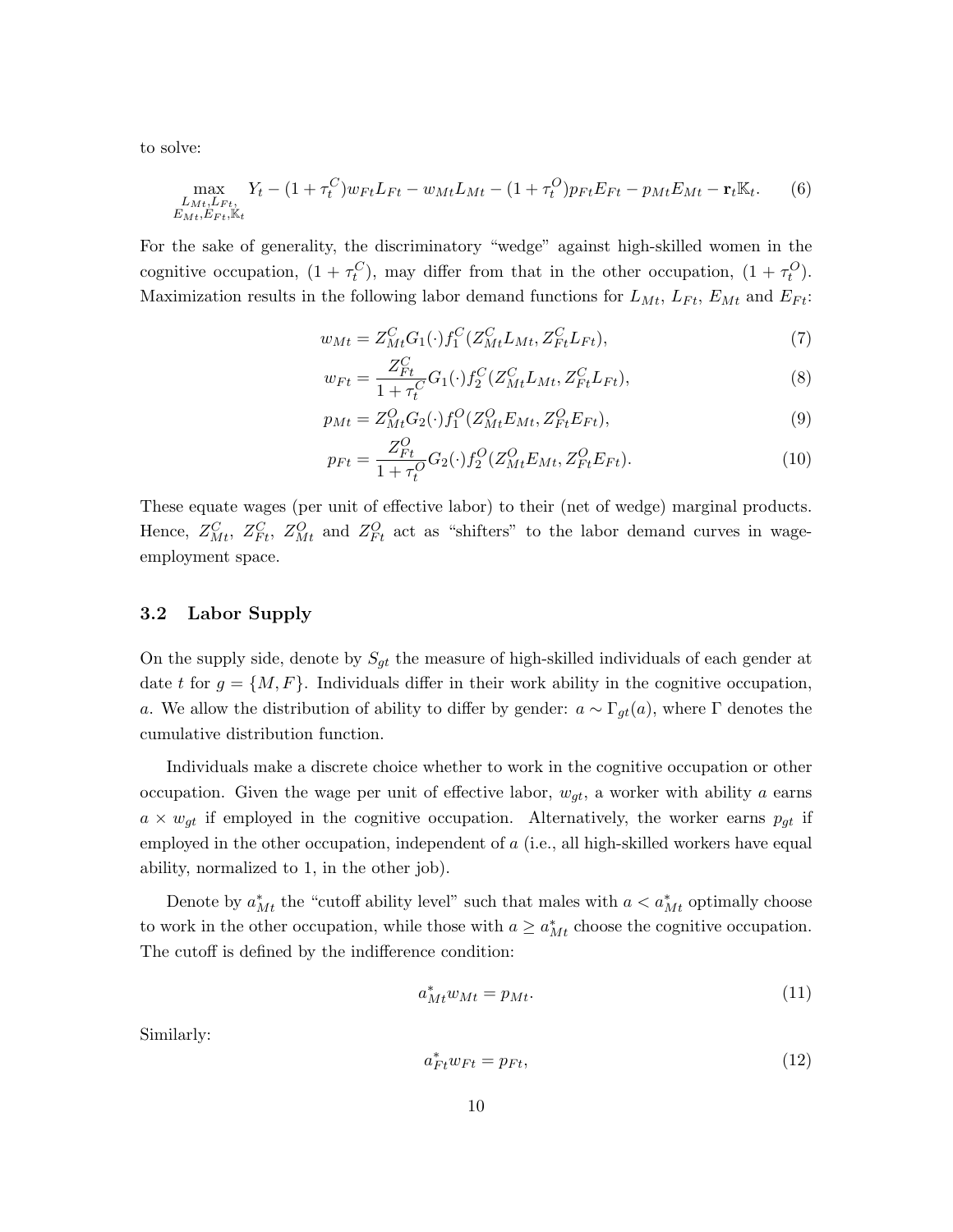defines the female cutoff,  $a_{Ft}^*$ . Thus, the fraction of workers of each gender who choose employment in the cognitive occupation,  $\phi_{gt}$ , is simply:

<span id="page-10-1"></span>
$$
\phi_{gt} = 1 - \Gamma_{gt}(a_{gt}^*)
$$
\n(13)

with the complementary fraction choosing the other occupation.

For simplicity, we have assumed that all high-skilled workers supply labor (inelastically) to either the cognitive or the other occupation. As a result, we abstract from nonemployment and changes in the fraction who choose to work (and their gender differences) over time. In Appendix [B,](#page-31-0) we present an extended version of the model that allows for both an occupational choice and a participation choice, and show that the results we derive in Section [4](#page-10-0) are unaltered. That is, our findings are robust to the modeling of gender differences in participation trends.

#### 3.3 Equilibrium

Equilibrium in the high-skilled labor market implies that the demand for labor input in cognitive occupations equals supply:

<span id="page-10-2"></span>
$$
L_{Ft} = S_{Ft} \int_{a_{Ft}^*}^{\infty} a \Gamma'_{Ft}(a) da,
$$
\n(14)

$$
L_{Mt} = S_{Mt} \int_{a_{Mt}^*}^{\infty} a \Gamma'_{Mt}(a) da.
$$
 (15)

That is, given the number of high-skilled individuals,  $S_{gt}$ , effective labor in the cognitive occupation is the weighted ability conditional on being above the endogenous cutoff,  $a_{gt}^*$ . Market clearing with respect to the other occupation requires:

$$
E_{Mt} = S_{Mt} \Gamma_{Mt}(a_{Mt}^*),\tag{16}
$$

<span id="page-10-3"></span>
$$
E_{Ft} = S_{Ft} \Gamma_{Ft}(a_{Ft}^*). \tag{17}
$$

Given  $S_{gt}$ , employment in the other occupation is the CDF up to  $a_{gt}^*$ .

## <span id="page-10-0"></span>4 Accounting for the End of Men and Rise of Women

Here, we investigate the implications of the model as a measurement device. The analysis makes clear what forces are capable of rationalizing the changes in the high-skilled labor market observed between 1980 and 2000.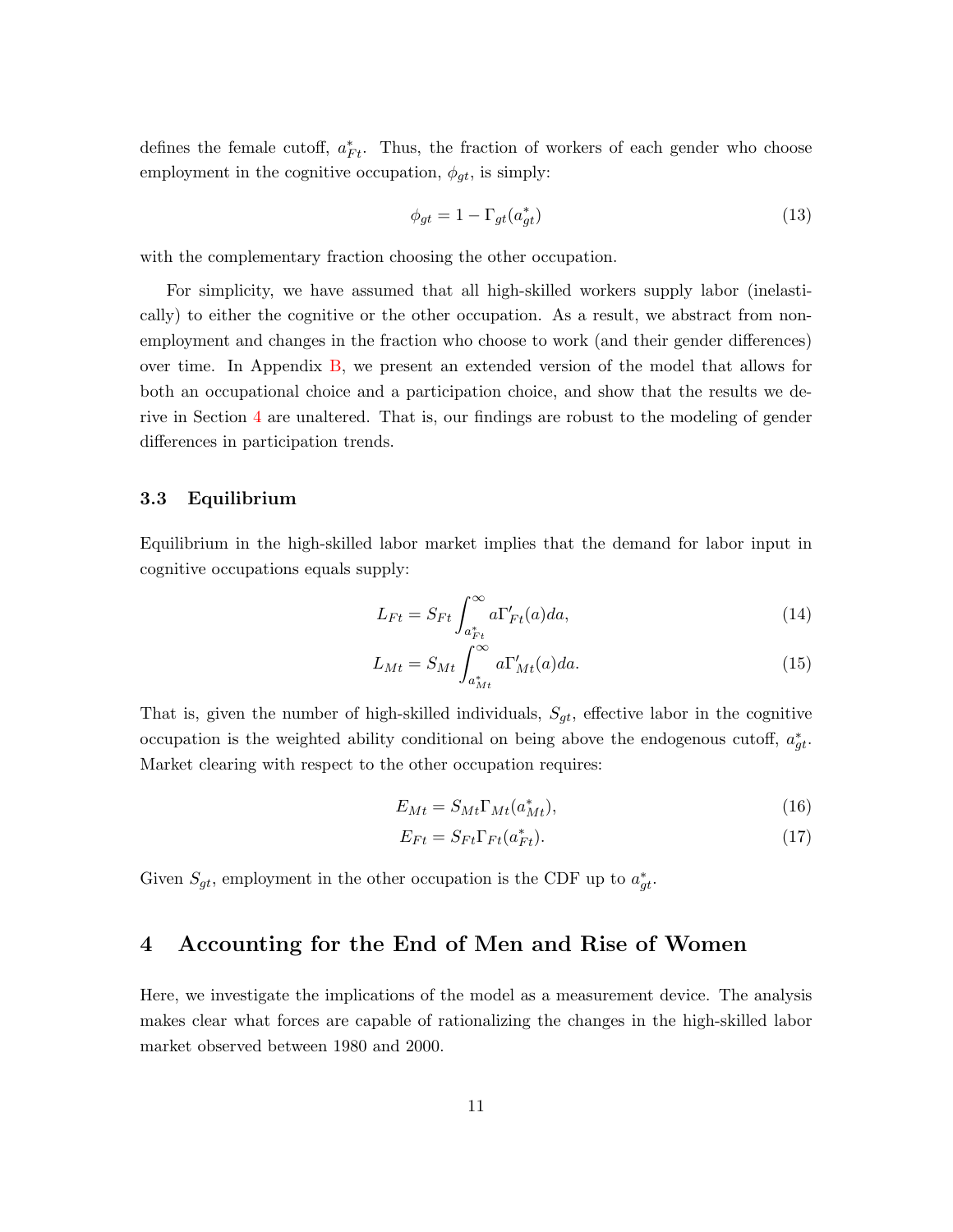#### <span id="page-11-3"></span>4.1 Analytics, Part 1

In what follows, we assume that (effective) labor inputs of men and women are perfect substitutes in both occupations. That is,  $f^C(\cdot) = f^C(Z_{Mt}^C L_{Mt} + Z_{Ft}^C L_{Ft})$  and  $f^O(\cdot) =$  $f^{O}(Z_{Mt}^{O}E_{Mt} + Z_{Ft}^{O}E_{Ft})$ . This assumption is for the sake of exposition and convenience. In Appendix [C,](#page-32-0) we demonstrate that our results are robust to allowing for non-constant marginal rates of transformation between male and female labor in production.

With perfect substitutability, the labor demand equations,  $(7)-(10)$  $(7)-(10)$ , can be rearranged and simplified as:

<span id="page-11-0"></span>
$$
\frac{w_{Ft}}{w_{Mt}} = \frac{Z_{Ft}^C}{Z_{Mt}^C} \frac{1}{1 + \tau_t^C},\tag{18}
$$

<span id="page-11-1"></span>
$$
\frac{p_{Ft}}{p_{Mt}} = \frac{Z_{Ft}^O}{Z_{Mt}^O} \frac{1}{1 + \tau_t^O}.\tag{19}
$$

Using the indifference conditions,  $(11)$ – $(12)$ , equations  $(18)$ – $(19)$  imply:

$$
\frac{a_{Mt}^*}{a_{Ft}^*} \frac{Z_{Ft}^O}{Z_{Mt}^O} (1 + \tau_t^C) = \frac{Z_{Ft}^C}{Z_{Mt}^C} (1 + \tau_t^O).
$$

Letting  $\Delta x_t$  denote the percentage change in x between dates t and t', we obtain:

<span id="page-11-2"></span>
$$
\Delta a_{Mt}^* - \Delta a_{Ft}^* = \Delta \left(\frac{Z_{Ft}^C}{Z_{Mt}^C}\right) - \Delta \left(\frac{Z_{Ft}^O}{Z_{Mt}^O}\right) + \Delta \left(1 + \tau_t^O\right) - \Delta \left(1 + \tau_t^C\right). \tag{20}
$$

Recall that  $a_{gt}^*$  is the minimum cognitive work ability of those who sort into the COG occupation for  $g = \{M, F\}$ . Hence, the left-hand side of equation [\(20\)](#page-11-2) is the differential change in selectivity into the cognitive occupation for men versus women,  $\Delta a_{Mt}^* - \Delta a_{Ft}^*$ .

The left-hand side can be measured from the 1980 and 2000 data, even without making functional form assumptions about the ability distributions,  $\Gamma_{gt}(a)$  for  $g = \{M, F\}$ ; this is true under two scenarios. The first scenario allows the male distribution,  $\Gamma_M(a)$ , to differ from the female distribution,  $\Gamma_F(a)$ , but requires that both have remained constant over time. The second case allows for the support of the distribution to change over time, but requires the male and female distributions to coincide at each point in time.

In either case, the differential gender trends in cognitive work probability discussed in Section [2,](#page-2-0)  $\Delta \phi_{Mt}$  and  $\Delta \phi_{Ft}$ , would measure the left-hand side of [\(20\)](#page-11-2) directly. Since the probability for men has fallen over time, equation [\(13\)](#page-10-1) would imply greater selectivity of men in COG employment between 1980 and 2000:  $\Delta a_{Mt}^* > 0$ . Since the probability for women has fallen, this implies  $\Delta a_{Ft}^* < 0$ . As a result,  $\Delta a_{Mt}^* - \Delta a_{Ft}^* > 0$ . In this case, the model identifies two channels that account for this change.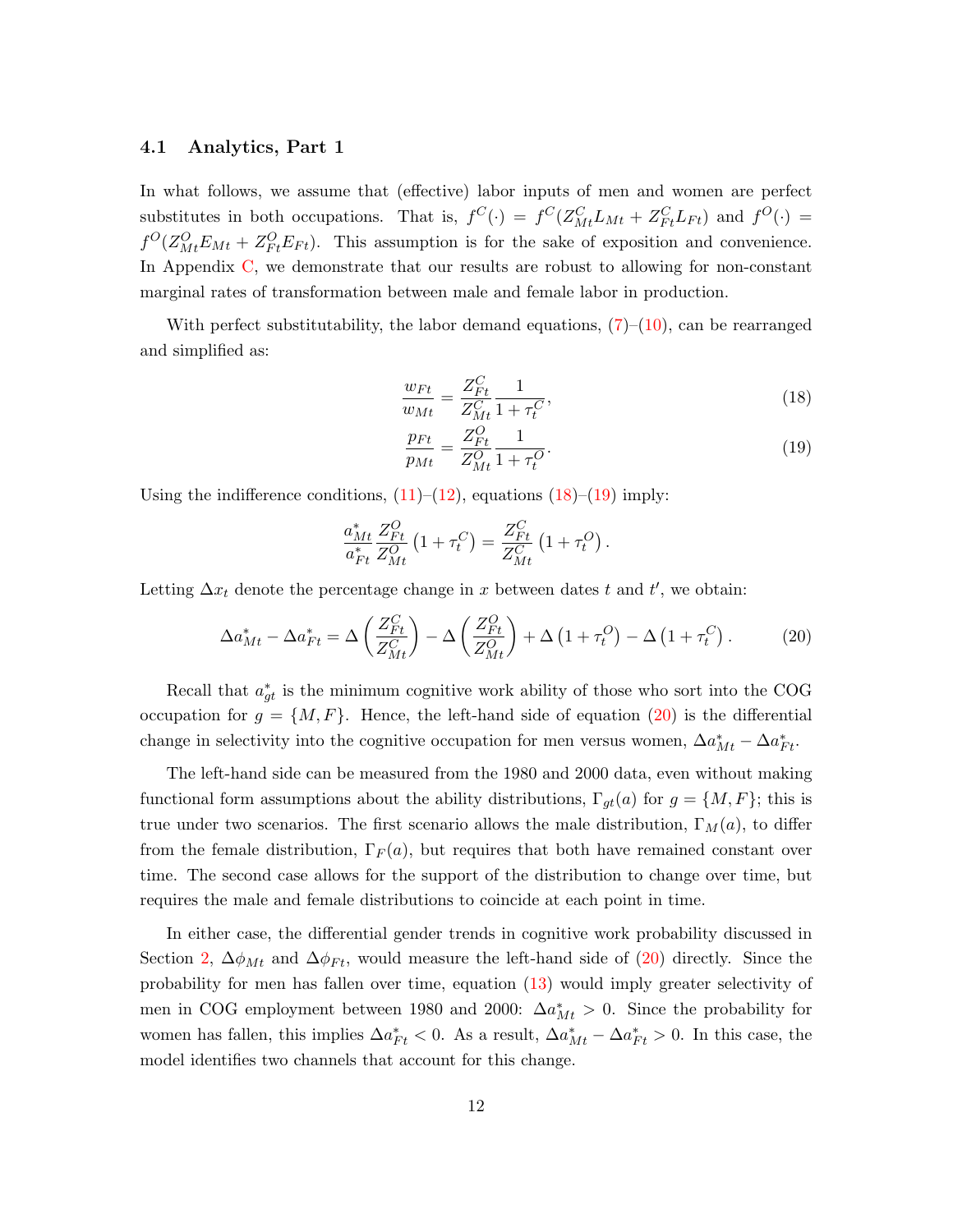The first channel is if  $\Delta (Z_{Ft}^C/Z_{Mt}^C) > \Delta (Z_{Ft}^O/Z_{Mt}^O)$ . From [\(7\)](#page-9-0)-[\(10\)](#page-9-1),  $Z_{Mt}^C$ ,  $Z_{Ft}^O$ ,  $Z_{Mt}^O$ and  $Z_{Ft}^{O}$  act as "shifters" to the labor demand curves in wage-employment space. Thus,  $\Delta Z_{Ft}^C > \Delta Z_{Mt}^C$  indicates a greater increase in the demand for female labor relative to male labor—what we refer to as a female bias—in the cognitive occupation over time. When  $\Delta(Z_{Ft}^C/Z_{Mt}^C) > \Delta(Z_{Ft}^O/Z_{Mt}^O)$ , production exhibits a greater female bias in the cognitive occupation relative to the other occupation.

The second channel is if  $\Delta (1 + \tau_t^O) > \Delta (1 + \tau_t^C)$ . In words, this implies a larger fall in the discrimination wedge in the cognitive occupation relative to the other occupation. We return to the discussion of these two channels in Section [4.2.3.](#page-15-0)<sup>[9](#page-0-0)</sup>

### <span id="page-12-0"></span>4.2 Analytics, Part 2

While analytically clean and intuitive, one might not be willing to make the distributional assumptions required above. Here we demonstrate that it is possible to make progress by specifying a functional form for  $\Gamma_{qt}$ .

Recall that given the wage per unit of effective labor,  $w_{qt}$ , a worker with ability a earns  $a \times w_{gt}$  when employed in the cognitive occupation. Since cognitive wages are proportional to ability,  $\Gamma_{gt}$  also describes the distribution of wages in the cognitive occupation. Top earnings (of high-skilled individuals) are characterized by a fat right tail [\(Piketty and Saez](#page-38-5) [2003\)](#page-38-5). Hence, we specify ability to be distributed Pareto, with scale parameters  $a_{Mt}^{min}$  and  $a_{Ft}^{min}$ , and shape parameters  $\kappa_{Mt}$  and  $\kappa_{Ft}$ , for males and females, respectively.

In addition to empirical plausibility, the Pareto distribution is analytically attractive. The optimality conditions for occupational choice, equations  $(11)$  and  $(12)$ , imply that ability among COG workers is truncated from  $\Gamma_{gt}$  at  $a_{gt}^*$ . Nonetheless, we are able to derive characteristics of the entire ability distribution since the the conditional probability distribution of a Pareto-distributed random variable truncated from below is also Pareto distributed with the same shape parameter. We use this property in our analysis below.

$$
a^*_{Mt} = \frac{Z^O_{Mt}}{Z^C_{Mt}} \frac{G_2(\cdot)}{G_1(\cdot)} \frac{f_1^O(Z^O_{Mt}E_{Mt} + Z^O_{Ft}E_{Ft})}{f_1^C(Z^C_{Mt}L_{Mt} + Z^C_{Ft}L_{Ft})}.
$$

<sup>&</sup>lt;sup>9</sup>Finally, we note that it is the empirical differential gender trend in COG employment likelihood—the end of men and rise of women—that allows us to identify the model's differential change in selectivity,  $\Delta a_{Mt}^* - \Delta a_{Ft}^*$ . Characterizing the forces behind  $\Delta a_{Mt}^* > 0$  or  $\Delta a_{Ft}^* < 0$  individually would require imposing more structure on the model. To see this, consider for instance  $(7)$  and  $(9)$ :

Analyzing changes in  $a_{Mt}^*$  requires further restricting the functional forms for  $G(\cdot)$ ,  $f^C(\cdot)$ , and  $f^O(\cdot)$ . Hence, our analysis of differential changes can be done under much more general conditions. Moreover, the analytical results we derive in this Section regarding the differential female bias across occupations is precisely in line with the specification of the empirical analysis in Section  $5$ .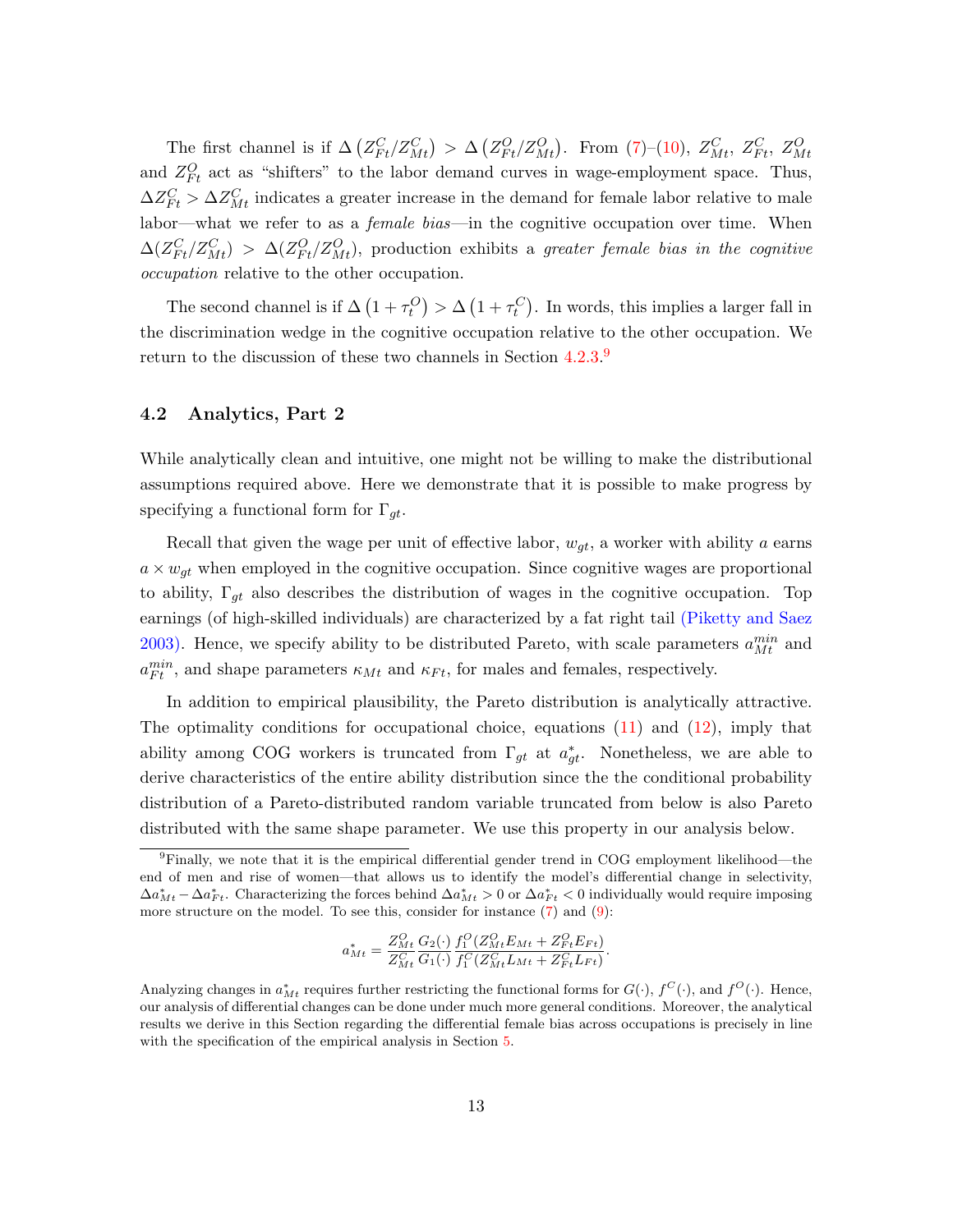Given the Pareto functional form, we can further decompose the left hand side of equation [\(20\)](#page-11-2). The fraction of high-skilled individuals who work in the cognitive occupation is given by:

<span id="page-13-1"></span><span id="page-13-0"></span>
$$
\phi_{gt} = \left(\frac{a_{gt}^{min}}{a_{gt}^*}\right)^{\kappa_{gt}}.\tag{21}
$$

Taking the total derivative, we obtain:

$$
\left(\frac{1}{\kappa_{gt}}\right)\Delta\phi_{gt} = \Delta a_{gt}^{min} - \Delta a_{gt}^* + \log\left(\frac{a_{gt}^{min}}{a_{gt}^*}\right)\Delta\kappa_{gt}.
$$

Since  $\log\left(\frac{a_{gt}^{min}}{a_{gt}^{*}}\right) = \left(\frac{1}{\kappa_{gt}}\right) \log(\phi_{gt})$ , this can be rewritten as:

$$
\Delta a_{gt}^* = \Delta a_{gt}^{min} + \left(\frac{1}{\kappa_{gt}}\right) \left[\log(\phi_{gt}) \Delta \kappa_{gt} - \Delta \phi_{gt}\right].
$$

Subbing this into equation  $(20)$  obtains:

$$
\left(\frac{1}{\kappa_{Mt}}\right) \left[ \log(\phi_{Mt}) \Delta \kappa_{Mt} - \Delta \phi_{Mt} \right] - \left(\frac{1}{\kappa_{Ft}}\right) \left[ \log(\phi_{Ft}) \Delta \kappa_{Ft} - \Delta \phi_{Ft} \right] =
$$
\n
$$
\Delta \left(\frac{Z_{Ft}^C}{Z_{Mt}^C}\right) - \Delta \left(\frac{Z_{Ft}^O}{Z_{Mt}^O}\right) + \Delta a_{Ft}^{min} - \Delta a_{Mt}^{min} + \Delta \left(1 + \tau_t^O\right) - \Delta \left(1 + \tau_t^C\right). \tag{22}
$$

Relative to equation [\(20\)](#page-11-2), [\(22\)](#page-13-0) includes changes in both the scale and shape parameters,  $\Delta a_{gt}^{min}$  and  $\Delta \kappa_{gt}$ . Equation [\(22\)](#page-13-0) is useful because all the  $\phi$  and  $\kappa$  terms on the left-hand side can be measured in the data, as we show below.

Before proceeding, we discuss the implications of our analysis for the gender wage gap in cognitive jobs. According to the Pareto distribution, the average ability among those who sort into the cognitive occupation (i.e. for  $a \ge a_{gt}^*$ ) is given by  $a_{gt}^* \times \kappa_{gt}/(\kappa_{gt}-1)$ . Thus, the mean cognitive wage is given by  $w_{gt} \propto a_{gt}^* \times \kappa_{gt}/(\kappa_{gt} - 1)$ . Combining this with equation [\(18\)](#page-11-0) implies that the empirically observed ratio of mean cognitive wages of women relative to men among high-skilled workers,  $Ratio<sub>t</sub>$ , is:

$$
Ratio_{t} = \frac{Z_{Ft}^{C}}{Z_{Mt}^{C}} \frac{1}{1 + \tau_{t}^{C}} \frac{a_{Ft}^{*} \frac{\kappa_{Ft}}{\kappa_{Ft} - 1}}{a_{Mt}^{*} \frac{\kappa_{Mt}}{\kappa_{Mt} - 1}}.
$$
\n(23)

Hence, changes in the observed Ratio<sub>t</sub> can be decomposed into female bias,  $\Delta \left( Z_{Ft}^{C}/Z_{Mt}^{C}\right)$ , changes in the discrimination wedge,  $\Delta(1+\tau_t^C)$ , and changes in the average female-to-male ability in the cognitive occupation (which are due to both changes in sorting and changes in the underlying distribution). These are analogous to the factors affecting the gender wage gap more generally, when one is not focused solely on cognitive wages among high-skilled workers (see, for instance, [Blau and Kahn](#page-35-8)  $(2016)$  and the references therein).<sup>[10](#page-0-0)</sup>

<sup>&</sup>lt;sup>10</sup>Note the relationship between the relative deterioration of male versus female employment outcomes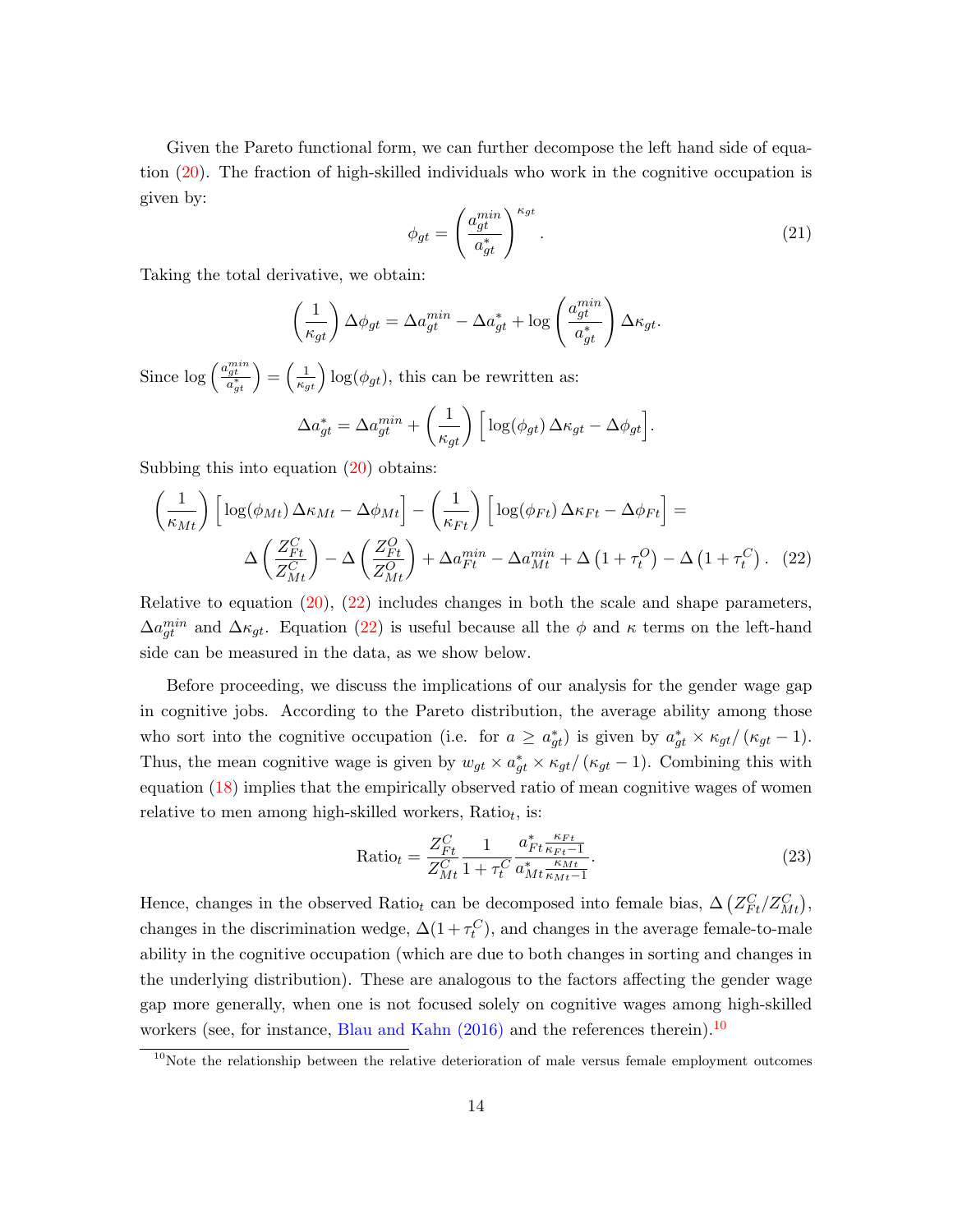Note that the fractions of high-skilled males and females in the cognitive occupation are reported in Table [1](#page-4-0) for both 1980 and 2000. This gives us  $\phi_{qt}$  for  $g = \{M, F\}$ , and its percentage change over time. Specifically,  $\phi_{M,1980} = 0.662$ ,  $\phi_{M,2000} = 0.633$ ,  $\phi_{F,1980} = 0.542$ , and  $\phi_{F,2000} = 0.588$ .

#### 4.2.2 Measuring  $\kappa$

The shape parameter of the ability distribution,  $\kappa_{qt}$ , and its change over time are pinned down as follows.<sup>[11](#page-0-0)</sup> Using the Pareto functional form, the median wage earned by cognitive workers in the model is given by:

$$
med_{gt} \equiv w_{gt}a_{gt}^* 2^{\frac{1}{\kappa_{gt}}},
$$

and the average wage is:

$$
avg_{gt} \equiv w_{gt}a_{gt}^* \left(\frac{\kappa_{gt}}{\kappa_{gt}-1}\right).
$$

The ratio of the mean to median wage is then:

<span id="page-14-0"></span>
$$
\left(\frac{\kappa_{gt}}{\kappa_{gt}-1}\right)2^{-\frac{1}{\kappa_{gt}}}.\tag{24}
$$

Thus, data on wages in cognitive occupations allows us to measure  $\kappa_{qt}$ . That is, the ratio of the mean to the median is informative with respect to the degree of skewness in the wage (and, hence, cognitive work ability) distribution. We find that  $\kappa_{M,1980} = 2.988$ ,  $\kappa_{M,2000} = 2.332, \ \kappa_{F,1980} = 3.753, \text{ and } \ \kappa_{F,2000} = 3.293^{12}$  $\kappa_{M,2000} = 2.332, \ \kappa_{F,1980} = 3.753, \text{ and } \ \kappa_{F,2000} = 3.293^{12}$  $\kappa_{M,2000} = 2.332, \ \kappa_{F,1980} = 3.753, \text{ and } \ \kappa_{F,2000} = 3.293^{12}$  Hence, the male distribution of cognitive wages has a thicker right tail than does the female distribution, and both genders have experienced an increase in the thickness of the right tail over time.

<sup>(</sup>among high-skilled workers) and the empirical literature documenting the decline in the gender wage gap. Though related, we emphasize that these are distinct phenomena. The wage gap literature documents a convergence of earnings, conditional on working. Here, we document divergent trends in the probability of working in high-wage/cognitive occupations. Finally, we refer the reader to [Black and Spitz-Oener](#page-35-9) [\(2010\)](#page-35-9), [Beaudry and Lewis](#page-35-10) [\(2014\)](#page-35-10), [Burstein, Morales, and Vogel](#page-36-8) [\(2015\)](#page-36-8), and [Yamaguchi](#page-38-6) [\(2016\)](#page-38-6) who study the decline of the gender wage gap and its relationship to changes in the skill/task content of work and computerization, and [Juhn, Ujhelyi, and Villegas-Sanchez](#page-37-5) [\(2014\)](#page-37-5) who study the relationship between trade liberalization and gender inequality in labor market outcomes in Mexico.

<sup>&</sup>lt;sup>11</sup>Allowing the shape parameter to change means that our approach is able to accommodate changes in selection into the high-skilled population (i.e. college degree completion) based on cognitive work ability for both genders. See [Mulligan and Rubinstein](#page-37-6) [\(2008\)](#page-37-6) for evidence on gender-specific changes in selection into employment based on general labor market ability among all individuals, in response to changing skill prices.

 $12\text{As}$  is standard, we compute wages from the Census as total annual wage and salary income, divided by the product of weeks worked last year and usual hours worked per week. Annual income in 1980 is multiplied by 1.4 for those who are top-coded (see [Firpo, Fortin, and Lemieux](#page-36-9) [\(2011\)](#page-36-9)). We note that the measurement of a distribution's skewness can be disproportionately influenced by outliers at the extremes. As such, we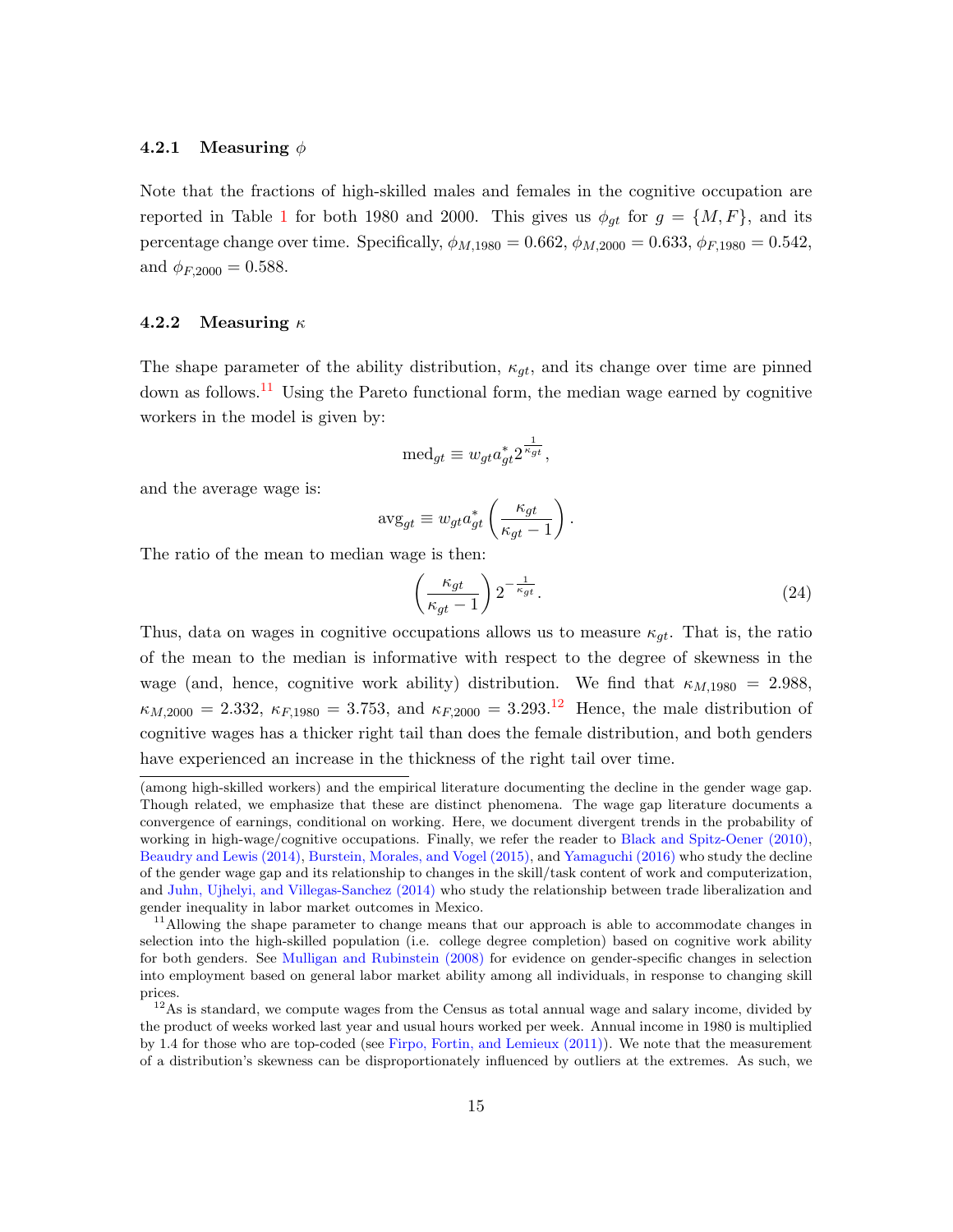#### <span id="page-15-0"></span>4.2.3 The three channels

Given the observed changes in occupational outcomes and wage distributions, we measure the left-hand side of equation  $(22)$  to be positive:

$$
LHS \equiv \left(\frac{1}{\kappa_{Mt}}\right) \left[ \log(\phi_{Mt}) \Delta \kappa_{Mt} - \Delta \phi_{Mt} \right] - \left(\frac{1}{\kappa_{Ft}}\right) \left[ \log(\phi_{Ft}) \Delta \kappa_{Ft} - \Delta \phi_{Ft} \right] = +4.74\%.
$$

As equation [\(22\)](#page-13-0) makes clear, the model apportions this to the two factors discussed with relation to equation  $(20)$ , and a new one. The three factors are:

- 1.  $\Delta (Z_{Ft}^C/Z_{Mt}^C) \Delta (Z_{Ft}^O/Z_{Mt}^O)$ : a differential female bias in labor demand across occupations;
- 2.  $\Delta(1+\tau_t^O) \Delta(1+\tau_t^O)$ : a differential change in the discrimination wedge across the cognitive and other occupation; and
- 3.  $\Delta a_{Ft}^{min} \Delta a_{Mt}^{min}$ : a differential change in the location parameter of the cognitive ability distribution across genders

Thus, if one were willing to assume the change in discrimination was the same across occupations, i.e.  $\Delta \left(1 + \tau_t^O\right) = \Delta \left(1 + \tau_t^C\right)$ , and the scale shift in ability distributions was the same across genders, i.e.  $\Delta a_{Ft}^{min} = \Delta a_{Mt}^{min}$ , then equation [\(22\)](#page-13-0) implies that the only way to rationalize the observed changes in occupational outcomes and wages is a larger "outward shift" of the demand curve for female labor (relative to male labor) in the cognitive occupation, i.e.  $\Delta \left( Z_{Ft}^C/Z_{Mt}^C \right) > \Delta \left( Z_{Ft}^O/Z_{Mt}^O \right)$ .

Naturally, all three factors may have contributed to the divergent employment paths across the genders. For instance, the data is consistent with a greater increase in the minimum cognitive work ability of females versus males,  $\Delta a_{Ft}^{min} > \Delta a_{Mt}^{min}$ . Similarly, the data is consistent with a larger fall in female discrimination in good jobs relative to other jobs,  $\Delta(1+\tau_t^O) > \Delta(1+\tau_t^O).$ <sup>[13](#page-0-0)</sup> If one were willing to assume that only one factor was operational then it could be measured. For example, [Hsieh et al.](#page-37-1) [\(2013\)](#page-37-1) study convergence between male-female and black-white occupational outcomes since 1960 and the implications for allocative efficiency and aggregate output. By assuming that there have been no changes in the distribution of ability and that changes in labor demand do not differ by race and

restrict attention to those who report positive income and worked at least 250 annual hours. In analysis not reported here, we verify that our results derived below are robust to: (a) varying the annual hours cutoff between 100 and 500, (b) trimming the top and bottom 1% of wage observations, and (c) using the sum of wage/salary and business income in the computation of wages. Details available upon request.

<sup>&</sup>lt;sup>13</sup>That is, a fall in discrimination implies  $\Delta(1+\tau_t) < 0$ , and a larger fall in the cognitive occupation implies  $\Delta \left(1 + \tau_t^C\right)$  more negative than  $\Delta \left(1 + \tau_t^O\right)$ .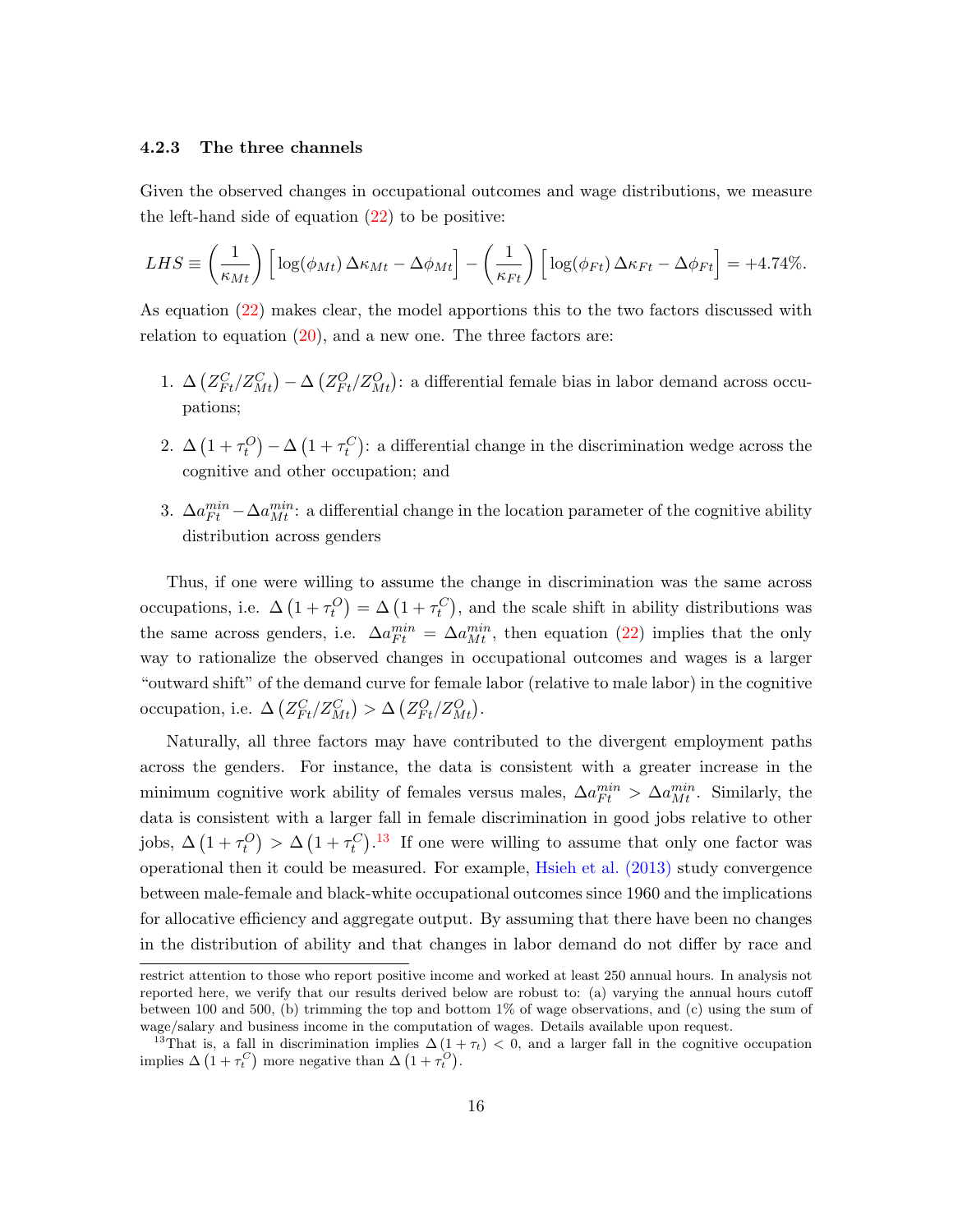gender, they provide quantitative estimates of the degree of gender/race/occupation-specific discrimination change.

However, we note that the current literature is largely silent on the empirical plausibility of factors (2) and (3). For instance, [Noonan, Corcoran, and Courant](#page-38-7) [\(2005\)](#page-38-7) provide evidence for a discrimination effect on the gender wage gap among lawyers that has remained constant over time. More generally, [Blau and Kahn](#page-35-8) [\(2016\)](#page-35-8) discuss the paucity of empirical work documenting a fall in female discrimination, much less differential changes in discrimination  $across$  occupations.<sup>[14](#page-0-0)</sup> Similarly, we are unaware of any studies documenting distributional changes in ability in cognitive work relative to other occupations, much less their gender differences. As our analysis makes clear, factor (3) refers specifically to a "horizontal" or location shift of the distribution. Hence, evidence based solely on mean wages or percentile wages would be uninformative; changes in such wage statistics are accounted for in our analysis through measured changes in the shape of the distribution,  $\Delta \kappa_{at}$ .

Nonetheless, while all three factors may have contributed to the divergence in gender outcomes, we use data on occupational tasks in the next section to provide evidence for factor (1), greater female bias in good jobs.

## <span id="page-16-0"></span>5 Changes in the Demand for Social Skills

In this section we explore whether the increased demand for female (relative to male) labor in high-wage/cognitive occupations is related to changes in the types of tasks performed and, therefore, skills required in these occupations. Evidence from psychology and neuroscience research indicates that women have a comparative advantage in tasks requiring social skills, such as empathy, communication, emotion recognition, and verbal expression (see, for instance, [Hall](#page-37-0) [\(1978\)](#page-37-0); [Feingold](#page-36-0) [\(1994\)](#page-36-0); [Baron-Cohen, Knickmeyer, and Belmonte](#page-35-2) [\(2005\)](#page-35-2); [Chapman et al.](#page-36-1) [\(2006\)](#page-36-1); [Woolley et al.](#page-38-1) [\(2010\)](#page-38-1); [Tomova et al.](#page-38-2) [\(2014\)](#page-38-2)).

In economics, recent innovative work by [Borghans, Ter Weel, and Weinberg](#page-36-4) [\(2014\)](#page-36-4) and [Deming](#page-36-5) [\(2015\)](#page-36-5) show that since 1980, employment and wage growth have been strongest in occupations that involve high levels of social skills, and especially those combining social and cognitive skills.<sup>[15](#page-0-0)</sup> While related to our work, these findings are consistent with a relative

<sup>&</sup>lt;sup>14</sup>See [Gayle and Golan](#page-36-10) [\(2012\)](#page-36-10) for an estimated structural model of the labor market with adverse selection. They find that increased female labor market experience explains nearly all of the fall in the gender wage gap. This is driven by a fall in the fixed cost of hiring and increases in productivity in "professional" occupations, which interacts with beliefs to reduce the extent of gender-based statistical discrimination.

<sup>&</sup>lt;sup>15</sup>[Deming and Kahn](#page-36-11) [\(2016\)](#page-36-11) provide evidence on the correlation between wages and firms' demand for cognitive and social skill using evidence from online job vacancy postings. At the worker level, [Weinberger](#page-38-8) [\(2014\)](#page-38-8) documents increasing returns to cognitive skills to be concentrated in individuals with strong social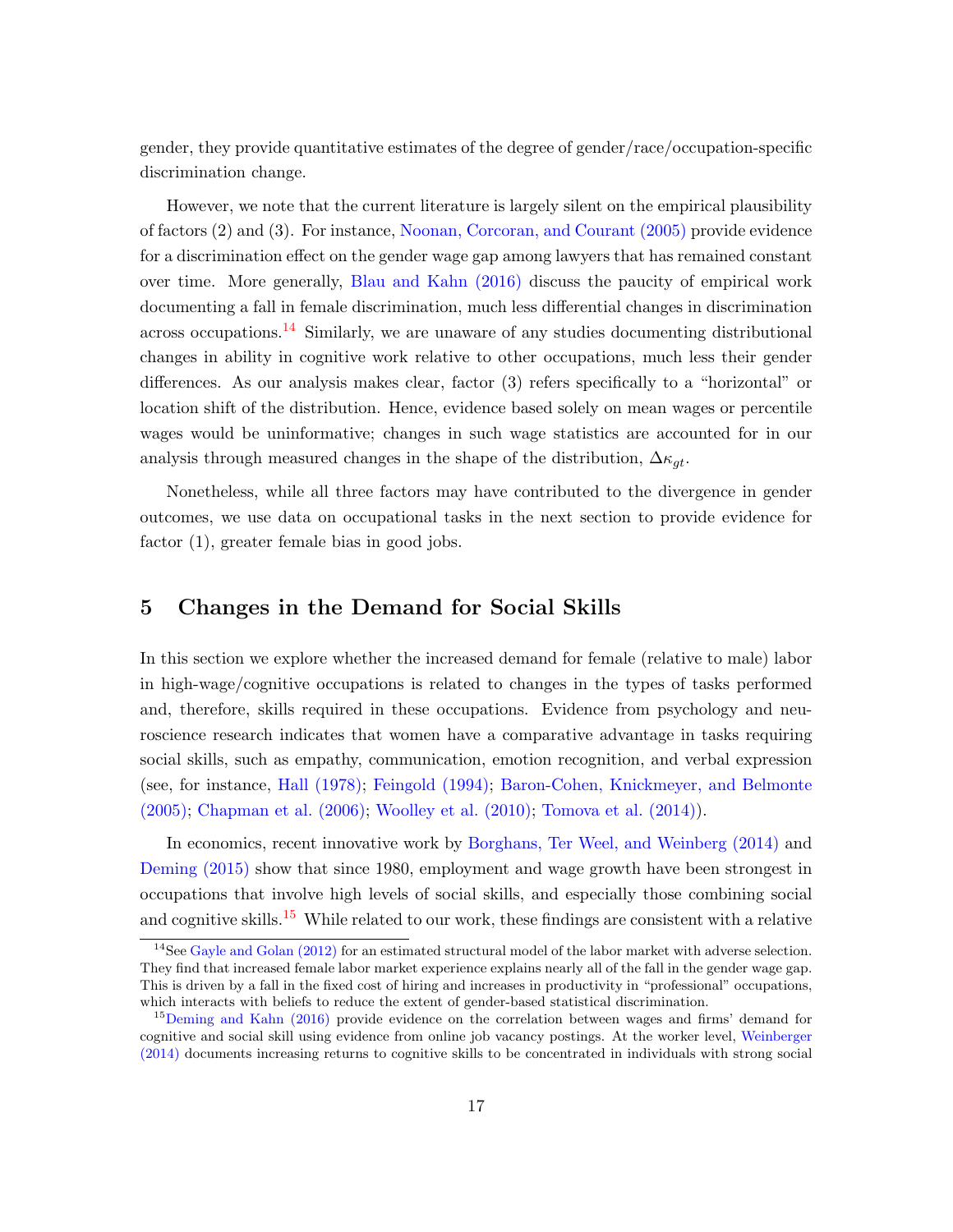increase in female labor demand due to composition change "between" occupations, with disproportionately large gains in employment in occupations with high *levels* of social skill requirement. However, as noted in Sections [2](#page-2-0) and [4,](#page-10-0) the rising female share of employment in the US has been due to changes "within" occupation, increasing the demand for femaleoriented skills in cognitive occupations relative to other occupations.[16](#page-0-0)

Motivated by this research we study whether the demand for social skills within occupations has grown over time. That is, our hypothesis is that the change in the importance of social skills has been greater in good jobs, and is thus related to the increasing relative demand of females versus males in these occupations.

To measure the change in the importance of social skills within occupations we use data from the Dictionary of Occupational Titles (DOT). The DOT provides detailed measures of skills and "temperaments" that are required to perform the tasks associated with occupations, as well as information on work activities performed by job incumbents. A growing literature pioneered by [Autor, Levy, and Murnane](#page-35-4) [\(2003\)](#page-35-4) (ALM hereafter) uses information from the DOT in order to characterize occupations along these dimensions. The data is available at two points in time: 1977 and 1991.

We focus on the data regarding occupational temperaments, which are defined as "adaptability requirements made on the worker by specific types of job-worker situations" (see [ICPSR 1981\)](#page-37-7). These factors are assessed by analysts from the US Department of Labor based on their importance with respect to successful job performance (see, for example, [U.S. Department of Labor](#page-38-9) [\(1991\)](#page-38-9)). The DOT indicates the presence or absence of a given temperament (rather than the level or degree required) for a large set of detailed occupation codes. Out of a total of ten temperaments, we identify four as relating to the importance of social skills:[17](#page-0-0)

- 1. Adaptability to situations involving the interpretation of feelings, ideas or facts in terms of personal viewpoint;
- 2. Adaptability to influencing people in their opinions, attitudes, or judgments about ideas or things;
- 3. Adaptability to making generalizations, evaluations, or decisions based on sensory or

skills.

 $^{16}$ [Deming](#page-36-5) [\(2015\)](#page-36-5) also finds a positive relationship between changes in the female share of occupational employment and the occupation's level of social skills. Again, this does not speak to changes in social skill importance within occupation.

<sup>&</sup>lt;sup>17</sup>These are very similar to the four measures in the O\*NET used by [Deming](#page-36-5)  $(2015)$  to identify social skill intensity. We study the DOT (as opposed to its successor, the O\*NET) since this allows us to measure changes in importance over time.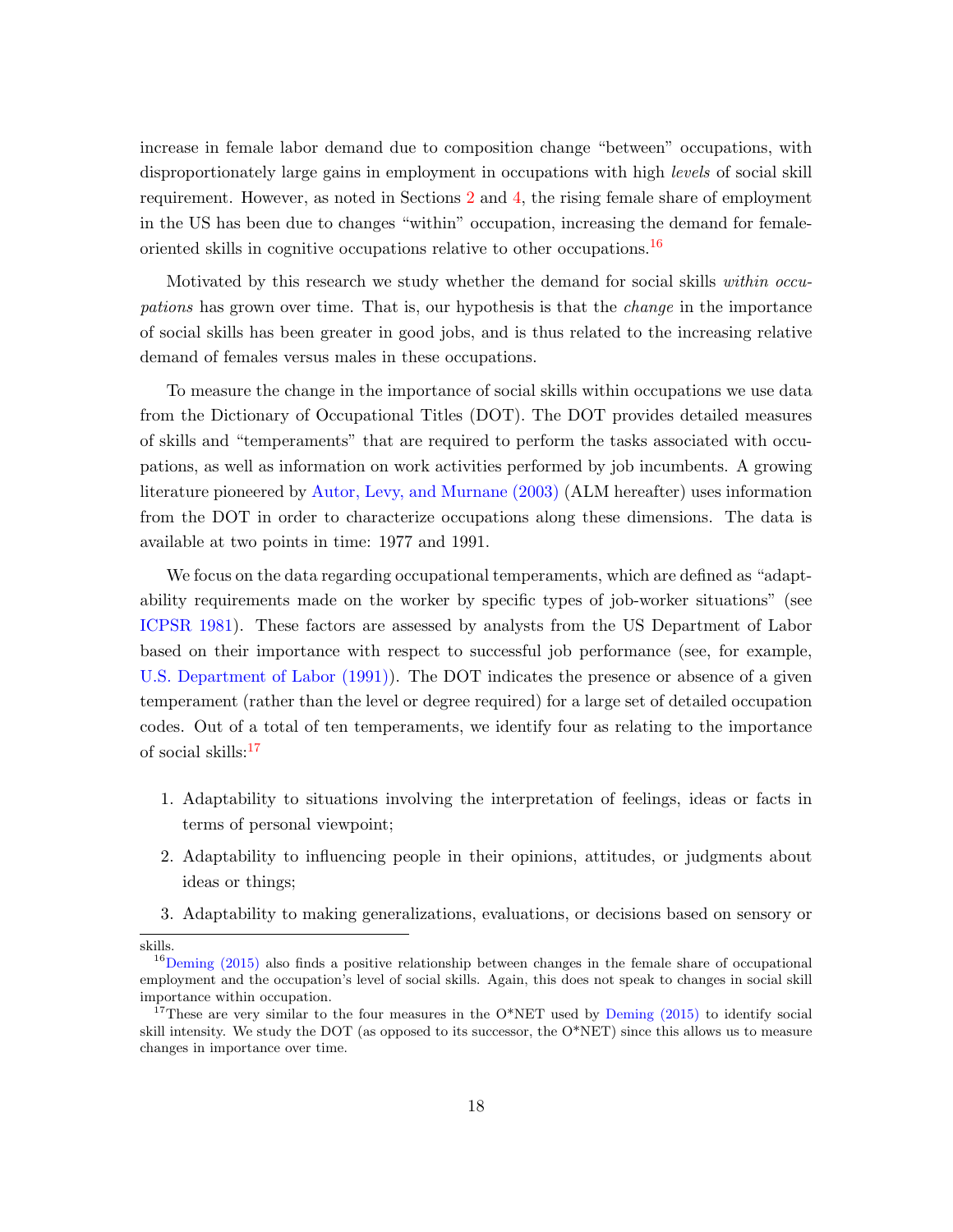judgmental criteria;

4. Adaptability to dealing with people beyond giving and receiving instructions.

Crucially, the measures for each occupation were updated between DOT-77 and DOT-91. This allows us to measure the change in the importance of social skills within different occupations between 1977 and 1991. While this does not overlap perfectly with the 1980- 2000 time period considered above, there exists no other U.S. dataset measuring tasks and skills at the occupational level.

The DOT information is provided at a very detailed occupational code level. In order to aggregate DOT data to the Census Occupation Code 3-digit level at which we have information on employment and wages, we follow an approach similar to ALM and compute weighted averages of DOT task measures at the level of the harmonized codes from [Autor](#page-35-5) [and Dorn](#page-35-5) [\(2013\)](#page-35-5) (hereafter "Dorn codes"). Details are provided in Appendix [D.](#page-33-0)

Once aggregated to the Dorn code level, we create a single social skill index for each occupation by adding the occupation's scores for the four temperaments listed above.<sup>[18](#page-0-0)</sup> For ease of interpretation, we normalize the social skill index in each period (as well as all other occupational measures used below) to have mean zero and unit standard deviation across the sample-weighted employment distribution from the 1980 Census. Hence, a one unit increase between the two DOT waves in any of our normalized task measures for a given occupation can be interpreted as a one standard deviation increase in the relative position of that occupation within the employment-weighted distribution of that task.

### 5.1 Results

Before studying the *change* in the importance of social skills and its relationship to *changing* relative demand of females in good jobs, we first verify that occupational employment outcomes are consistent with female comparative advantage in jobs requiring social skills. To do so we first regress the level of the female share of employment within each 3-digit level occupation in 1980 on its social skill index in 1977. As the first column of Table [4](#page-19-0) reports, occupations with higher social skill requirements have a larger proportion of female workers. This is clearly significant at the 1% level.

One might be concerned that the social skill index could be proxying for other occupational task characteristics. Column (2) in Table [4](#page-19-0) illustrates that this correlation is robust to controlling for other task intensities considered in the job polarization literature, available in the DOT. Specifically, following ALM, we measure cognitive tasks within each occupation

<sup>&</sup>lt;sup>18</sup>All of our results are robust to the exclusion of any one of the four chosen temperaments.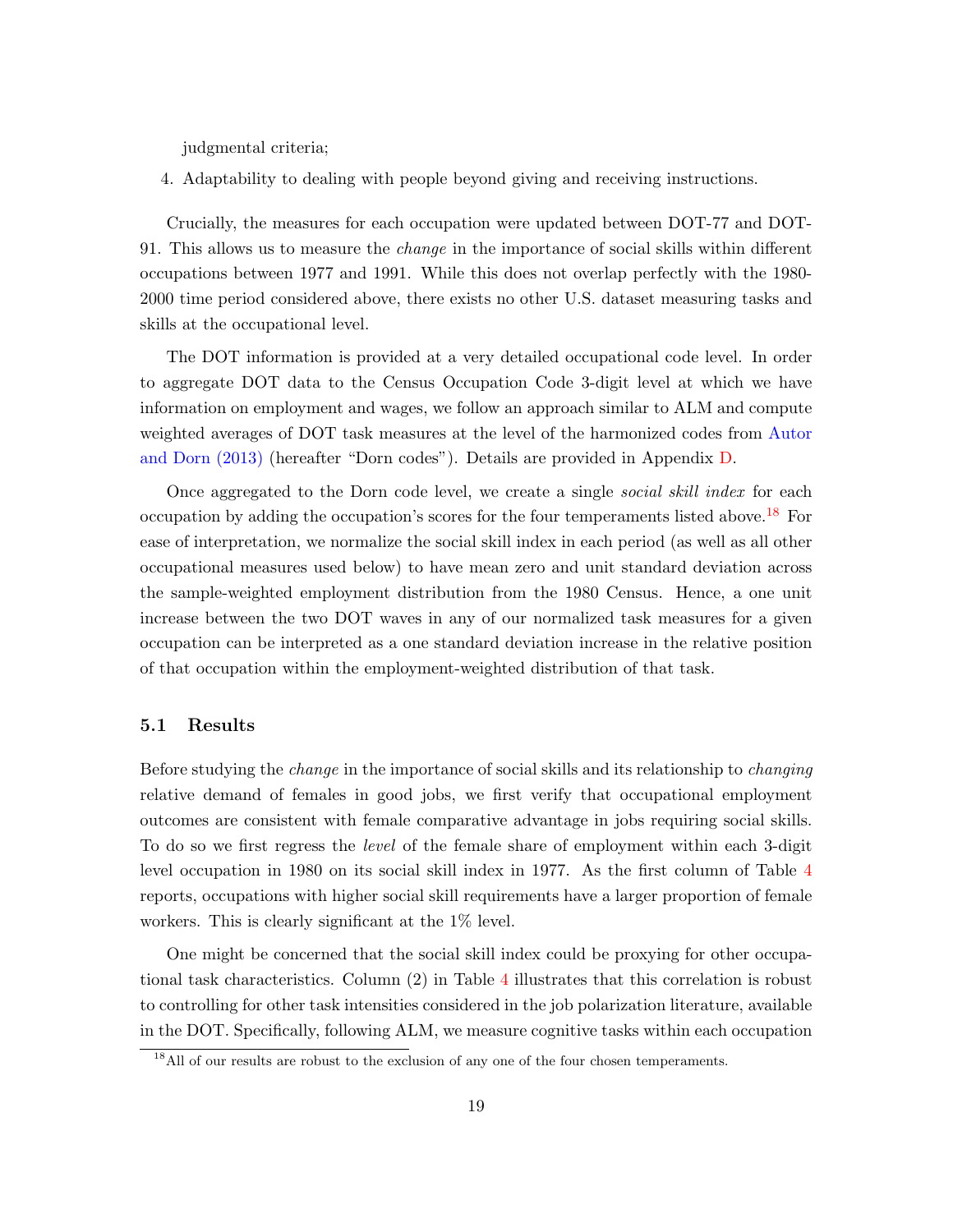|           | 1980                   | 1980                     | 2000                   | 2000                     |
|-----------|------------------------|--------------------------|------------------------|--------------------------|
|           | 1                      | $\left( 2\right)$        | $\left( 3\right)$      | $\left( 4\right)$        |
| Social    | 0.065<br>$(0.018)$ *** | 0.118<br>$(0.017)$ ***   | 0.062<br>$(0.017)$ *** | 0.092<br>$(0.021)$ ***   |
| Cognitive |                        | $-.142$<br>$(0.019)$ *** |                        | $-.109$<br>$(0.021)$ *** |
| Routine   |                        | 0.086<br>$(0.018)$ ***   |                        | 0.017<br>(0.019)         |
| Manual    |                        | $-.120$<br>$(0.016)$ *** |                        | $-.132$<br>$(0.015)$ *** |
| Obs.      | 323                    | 323                      | 323                    | 323                      |
| $R^2$     | 0.041                  | 0.325                    | 0.042                  | 0.256                    |

#### <span id="page-19-0"></span>Table 4: Female Share of Occupational Employment, 1980 and 2000

Notes: Data on employment shares from 1980 and 2000 decennial censuses. Data on social skills and other occupational task characteristics from 1977 and 1991 Dictionary of Occupational Titles. See text for details.

as the average of "adaptability to accepting responsibility for the direction, control or planning of an activity" and "GED-mathematical development." Routine tasks are measured as the average of "adaptability to situations requiring the precise attainment of set limits, tolerances or standards" and "finger dexterity," and manual tasks based on the importance of "eye-hand-foot coordination." Column (2) indicates that the point estimate on the level of social skill importance actually increases, with essentially unchanged standard error, after controlling for the ALM characteristics.

In Columns (3) and (4) of Table [4,](#page-19-0) we repeat the analysis using the female share of employment in 2000 and occupational characteristics in 1991. The cross sectional results of Columns (1) and (2) hold with respect to 2000 occupational gender composition as well. We find this especially informative given our hypothesis that occupations where social skill importance has increased over time are those that have experienced greater female bias in labor demand.

Has the importance of social skills increased in good jobs relative to other occupations? Moreover, have occupations in which social skill importance increased more also experienced larger increases in the demand for female (versus male) labor?

Table [5](#page-20-0) shows the relationship between the change in the importance of social skills and the change in the female share of employment for the three broad occupation groups considered above. Cognitive occupations—those that we consider to be good jobs—have seen the largest increase in the proportion of employment by women (9.2 pp), and also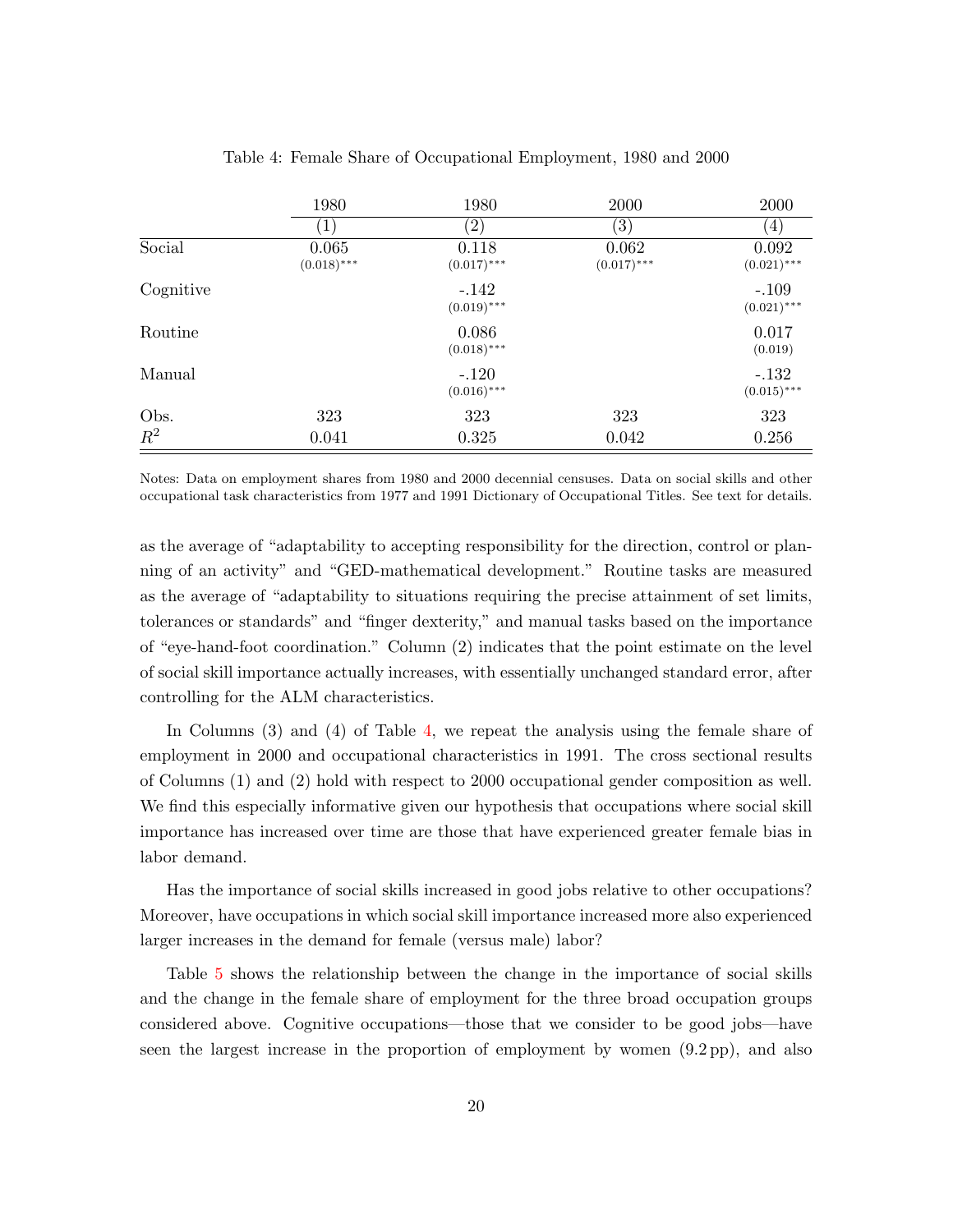|           | Change in female    | Change in importance |
|-----------|---------------------|----------------------|
|           | share of employment | of social skills     |
|           | 1980-2000           | 1977-1991            |
| Cognitive | $+0.0924$           | $+0.2723$            |
| Routine   | $+0.0217$           | $+0.1038$            |
| Manual    | $-0.0225$           | $-0.2963$            |

<span id="page-20-0"></span>Table 5: Social Skills and Female Bias: Cognitive vs Other Occupations

Notes: Data on employment shares from 1980 and 2000 decennial censuses. Data on social skills from 1977 and 1991 Dictionary of Occupational Titles. See text for details.

the largest positive change in the social skills index (i.e., largest relative increase in the importance of such skills). Routine occupations (which tend to occupy the middle of the wage distribution) experience a more modest increase in both their female share and the importance of social skills. Meanwhile, manual occupations (at the bottom of the wage distribution) experience a decline over time in both their female share and the social skills index.

Next, we show that this pattern for broad occupational groups also holds when considering occupations at the 3-digit level. To do so, we first confirm that higher paying occupations—our other definition of good jobs—experience larger increases in the female proportion of employment. This is demonstrated in Figure [1.](#page-21-0) Each circle represents a 3-digit occupation with the size of the circle representing the occupation's share of total employment in 1980. An occupation's ranking in the 1980 wage distribution is clearly associated with the change in its female share. Figure [2](#page-21-1) further illustrates that high-wage occupations experienced greater increase in the importance of social skills compared to lower paying occupations.

The first column of Table [6](#page-22-0) presents our key relationship of interest at the 3-digit occupation level: an increase in the importance of social skills is associated with an increase in the occupation's female share of employment. Occupations that experienced an increase in the social skill index of one standard deviation above the average saw a 4.0 pp increase in the female share. This relationship is clearly significant at the 1% level.

Column (2) of Table [6](#page-22-0) illustrates that our key result is robust to controlling for changes in ALM task intensity measures. The point estimate on the change in social skill importance, and its standard error, remain essentially unchanged even after including changes in cognitive, routine, and manual task intensity within occupations in the regression. And interestingly, none of the estimates on the job polarization measures are significant at standard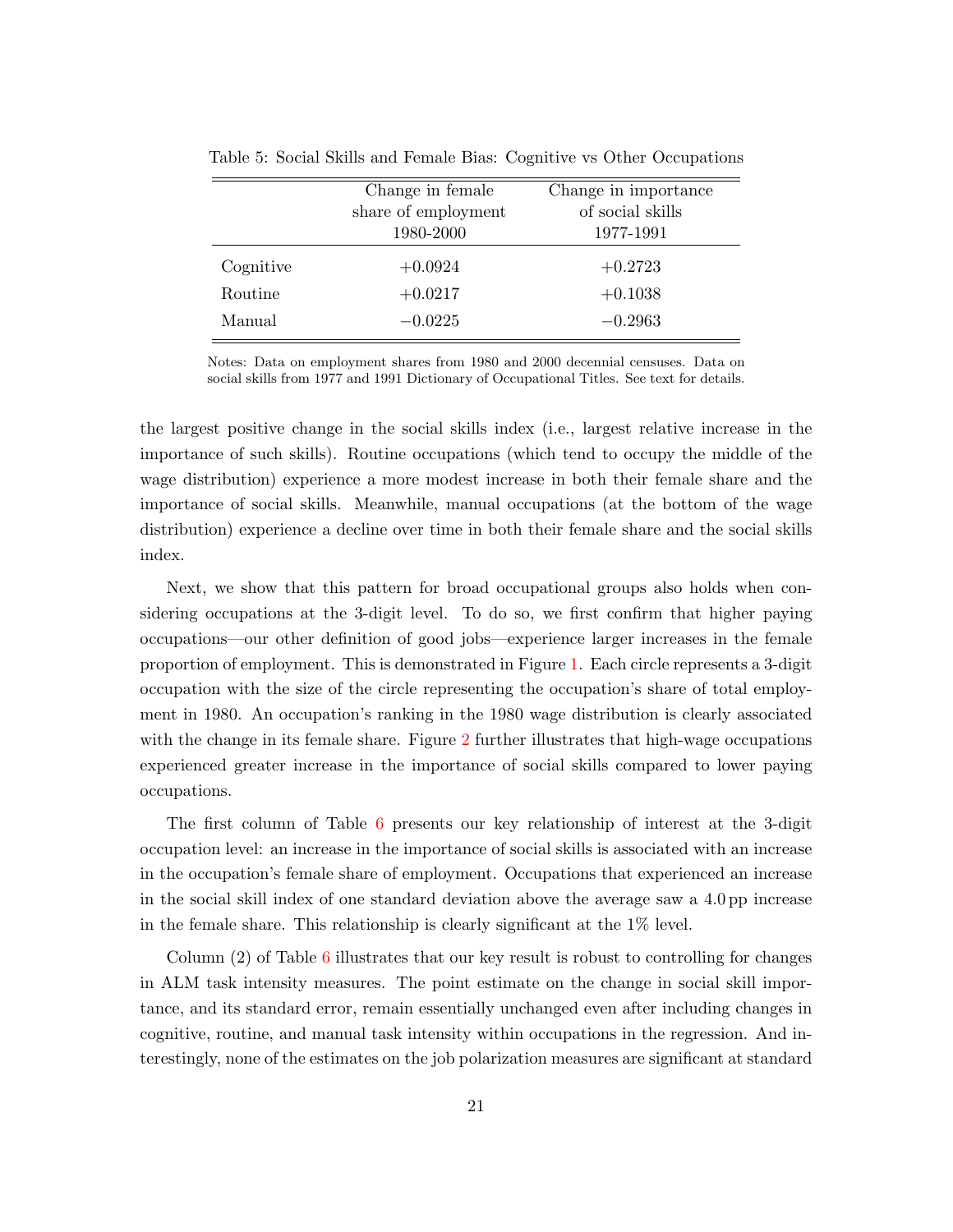

<span id="page-21-0"></span>Figure 1: Change in Female Share and Occupational Wage Ranking



<span id="page-21-1"></span>Figure 2: Change in Social Skills and Occupational Wage Ranking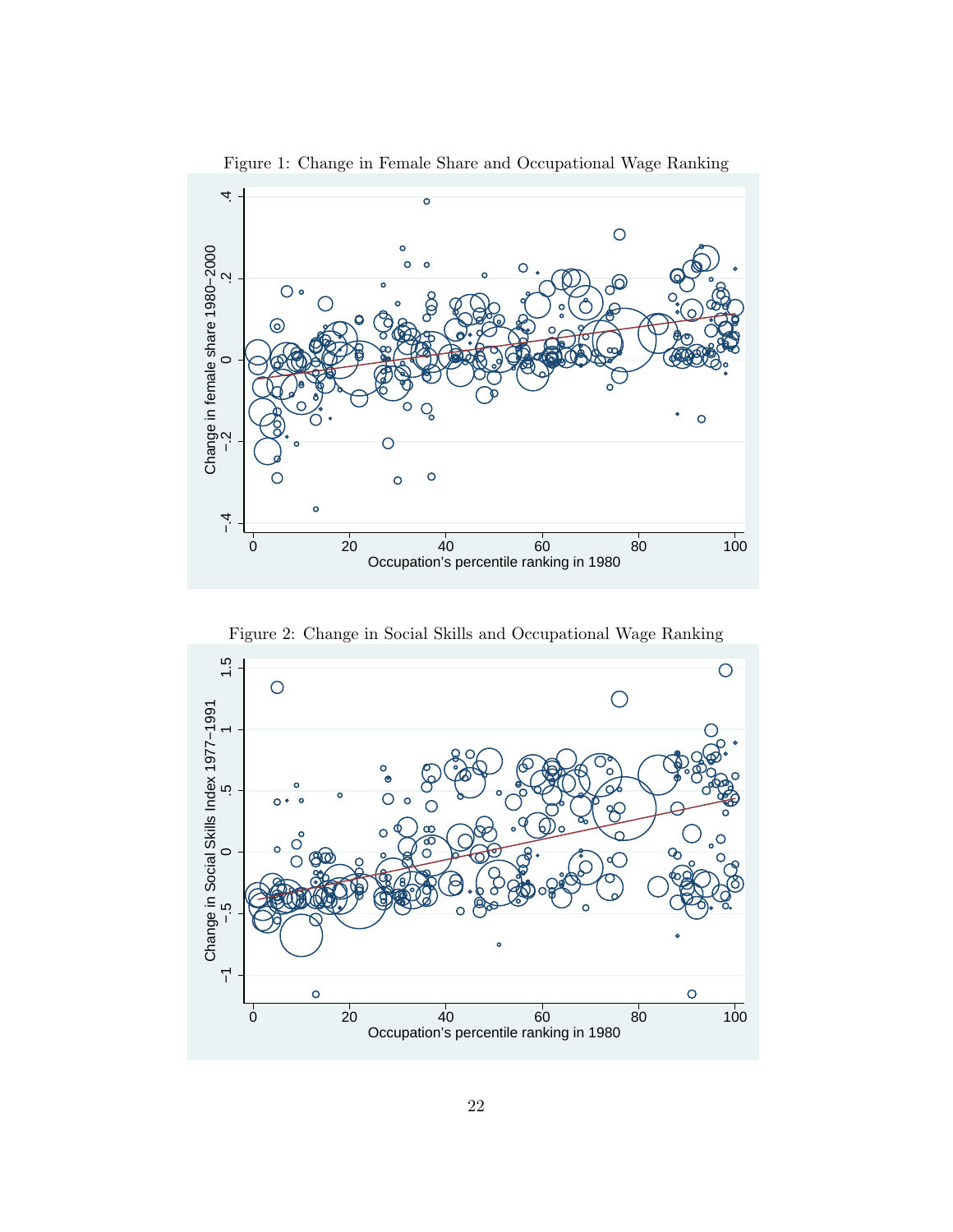|                       | r1                     | r2                     | r3                     | r4                     |
|-----------------------|------------------------|------------------------|------------------------|------------------------|
|                       | $\left  \right $       | $\left( 2\right)$      | $\left( 3\right)$      | (4)                    |
| $\Delta$ Social       | 0.038<br>$(0.011)$ *** | 0.044<br>$(0.011)$ *** | 0.042<br>$(0.012)$ *** | 0.044<br>$(0.011)$ *** |
| $\Delta$ Cognitive    |                        | $-.0007$<br>(0.017)    | 0.0004<br>(0.017)      | $-.007$<br>(0.017)     |
| $\Delta$ Routine      |                        | $-.006$<br>(0.015)     | $-.004$<br>(0.015)     | $-.012$<br>(0.015)     |
| $\Delta$ Manual       |                        | 0.024<br>(0.016)       | 0.022<br>(0.017)       | 0.016<br>(0.016)       |
| $\Delta$ Under stress |                        |                        |                        | 0.03<br>$(0.011)$ ***  |
| Obs.                  | 323                    | 323                    | 323                    | 323                    |
| $R^2$                 | 0.039                  | 0.048                  | 0.068                  | 0.071                  |

### <span id="page-22-0"></span>Table 6: Change in Female Share of Occupational Employment, 1980-2000

Notes: The dependent variable is the change in the female share of occupational employment between 1980 and 2000 based on decennial census data. Data on social skills and other occupational task characteristics from 1977 and 1991 Dictionary of Occupational Titles. Column (3) includes additional controls for cognitive, routine and manual task change. See text for details.

levels. Column (3) illustrates robustness when we include three additional DOT variables in the measures of cognitive, routine, and manual task change, respectively: "numerical aptitude," "adaptability to performing repetitive work, or to continuously performing the same work, according to set procedures," and "motor coordination." Again, the results for the importance of social skill remain.[19](#page-0-0)

In psychology and neuroscience, recent research indicates that men and women make different decisions and perform differently in stressful situations (see, for instance, [Preston](#page-38-10) [et al.](#page-38-10) [\(2007\)](#page-38-10); [van den Bos et al.](#page-38-11) [\(2014\)](#page-38-11); [Tomova et al.](#page-38-2) [\(2014\)](#page-38-2)). In Column (4), we add the change in the DOT measure "adaptability to performing under stress when confronted with emergency, critical, unusual, or dangerous situations." We find that occupations in which the importance of performing under stress increased were associated with increases in the female share of employment. Nonetheless, the strong and significant positive effect of changes in the importance of social skills on female share remains.

Taken together, we view this as strongly suggestive evidence that the increased demand for female labor in good jobs is due to an increase in the importance of social skills in these occupations relative to other occupations.

 $19$ This is also true when we consider the three additional variables as independent regressors.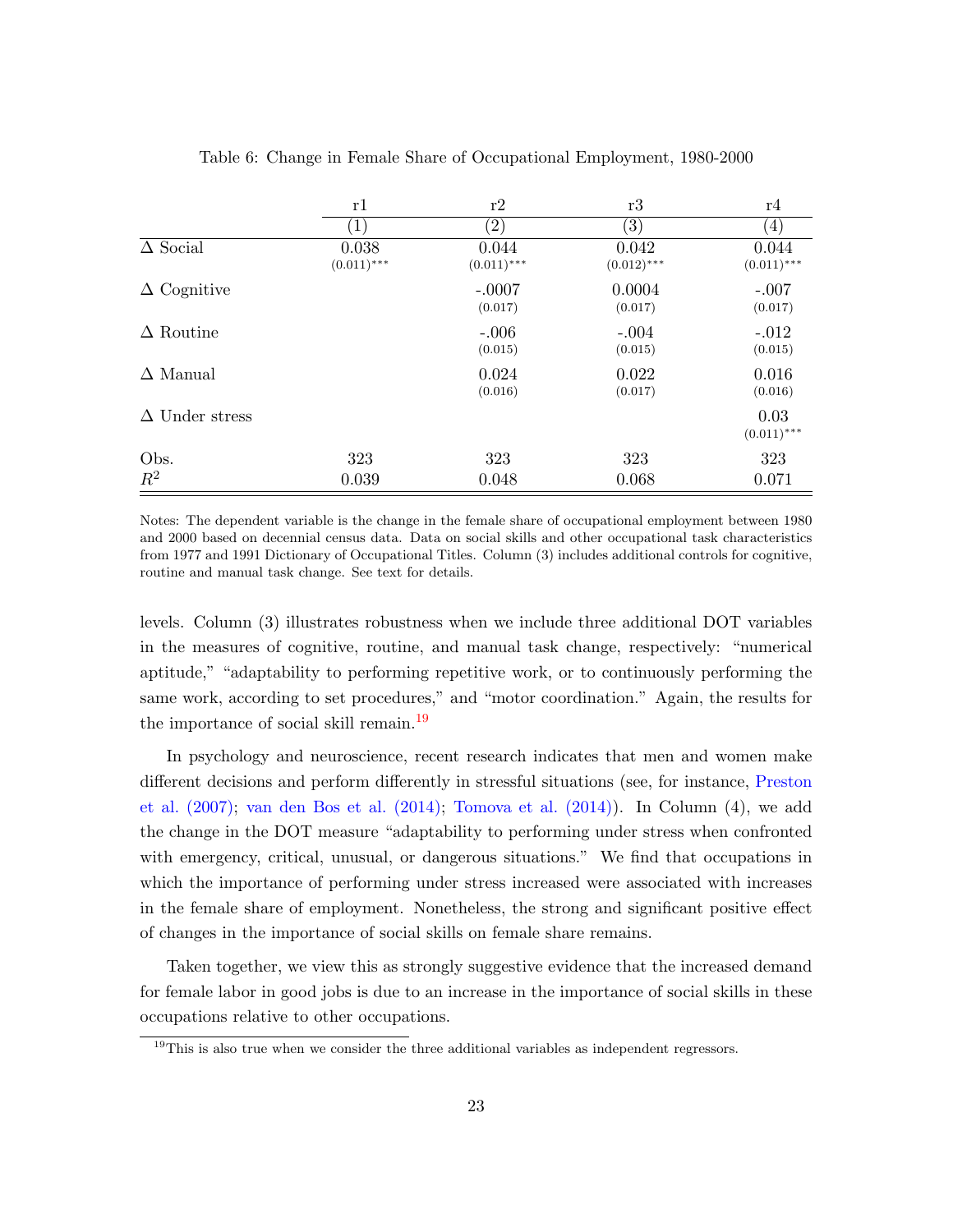#### 5.2 Wage Evidence

One concern with the results presented in the previous subsection is the possibility of reverse causality. In constructing the DOT, the U.S. Department of Labor explicitly instructs analysts to assign temperaments based on the activities that are important for successful job performance, rather than incidental work activities (see [U.S. Department of Labor](#page-38-9) [1991\)](#page-38-9). However, it is possible that when DOT experts analyze an occupation, they may spuriously infer that social skills have become more important when they see that the proportion of women employed in the occupation has risen. Here we provide analysis of occupational wages to help rule out this possibility. We then use the wage data to provide further evidence of an increase in the demand for social skills between 1980 and 2000.

For both exercises, the Census data are used to estimate wage premia for each 3-digit occupation. We measure variation in occupational wages by regressing log hourly real wages at the individual level on age (five year bins), education (four categories), race (white, black, hispanic, other), nativity, and a full set of 3-digit occupation dummies. These regressions are run separately by gender for each year, 1980 and 2000. The coefficients on the occupation dummies are thus estimates of occupational wage premia that are gender- and time-specific.<sup>[20](#page-0-0)</sup>

First, suppose the change in the social skill index of an occupation does not reflect a change in the demand for social skill, but merely reflects a change in the female employment share in that occupation relative to others. All else equal, this would imply that changes in female occupational wage premia would be negatively correlated with changes in the social skill index. To test this, we regress the change in the female occupational wage premium on the within-occupation change in the social skill index between 1980 and 2000. Rather than being negative, the coefficient estimate is positive at 0.015 though not statistically different from zero (standard error of 0.011). Changes in the social skill index may be proxying for other changes, such as changes in an occupation's task content. To address this, we run the same regression controlling for changes in the cognitive, routine, and manual task measures of ALM. The point estimate on social skill change increases to 0.053 with standard error 0.012, statistically significant at the 1% level. Hence, at a first pass, increases in the relative importance of social skills are associated with increases in relative female wages between 1980 and 2000. As such, we do not find evidence that the increase in the social skill index merely reflects an increase in the relative employment of women.

Next, we provide further evidence that the patterns are driven by an increase in the

 $20$ See footnote [12](#page-14-0) for details on the construction of the wage variable. The wage regressions are weighted using person weights from the Census.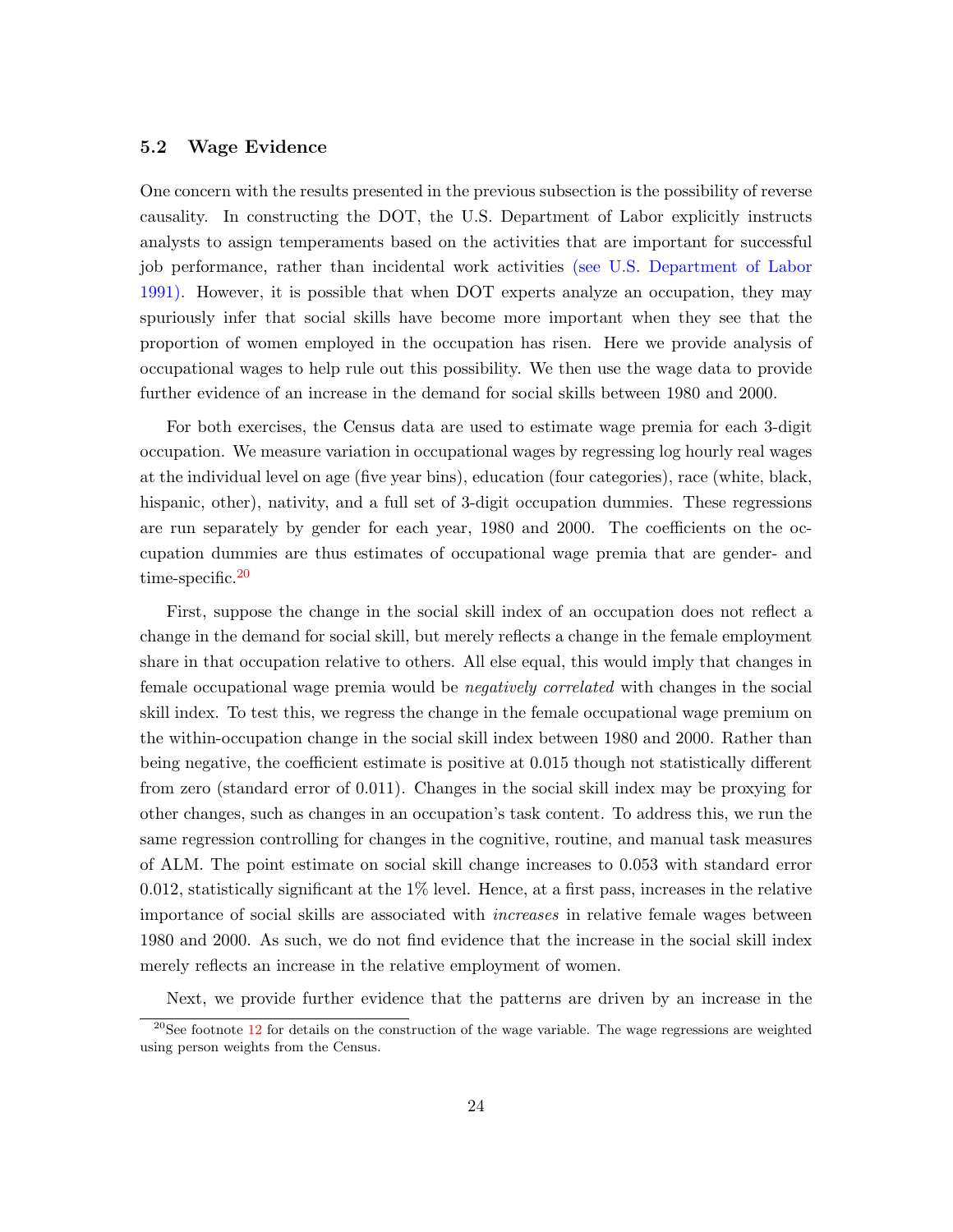demand for social skills. We ask whether the importance of social skills explains the variation in occupational wages, and whether this relationship has changed over time. In Panel A of Table [7,](#page-25-0) we regress the occupational wage premium for women on the social skill index and other characteristics of the occupation. Columns (1) and (2) show that there is a positive and significant relationship between the importance of social skills and the female wage premium, both in 1980 and 2000. More importantly, the magnitude of the coefficient estimate doubles over time. Given the standard errors, this change is clearly statistically significant. In addition, the increase in the  $R^2$  indicates that while social skill importance explains less than 10% of the variation in occupational wages in 1980, it accounts for over one-quarter of this variation in 2000.

Columns (3) and (4) of Table [7](#page-25-0) indicate that the result is robust to controlling for changes in ALM task intensities within occupation. While the estimate on the importance of social skills is positive but insignificant at the 5% level in 1980, it is much larger and significant at the 1% level in 2000. This again implies that the wage return to social skills increased for women between 1980 and 2000.<sup>[21](#page-0-0)</sup> Finally, Columns (5) and (6) include the occupation's female share of employment as a regressor. As documented in Table [4,](#page-19-0) occupations with higher social skill importance have a larger female share, and the literature indicates that more female-dominated occupations pay less.<sup>[22](#page-0-0)</sup> As such, changes in the return to social skills could be driven by changes in the female share of high social skill occupations and/or changes in the wage penalty to more female-dominated occupations (due, for instance, to changes in discrimination). Including the female share allows us to control for these effects. Columns (5) and (6) indicate that variation in social skill importance that is orthogonal to female share still accounts for differences in female occupational wages in both years. More importantly, the effect is at least twice as large in 2000 relative to 1980, indicating an increase in the return to social skills.

The results in Panel A could potentially be attributed to differential changes in female discrimination. In order for this to be the case, it would require discrimination to have fallen more in high social skill index occupations. To rule this out, we repeat our analysis using occupational wage premia for men in Panel B. Our underlying assumptions are that male wages are not affected by gender discrimination (as in Section [3\)](#page-7-0), and that men—despite not having a comparative advantage relative to women—supply social skills when employed

 $21$ Note that this analysis is related to the literature that aims to estimate the return to tasks across occupations (e.g. [Gottschalk, Green, and Sand](#page-37-8) [2015;](#page-37-8) [Cortes](#page-36-6) [2016;](#page-35-11) Böhm 2016; [Fortin and Lemieux](#page-36-12) [2016\)](#page-36-12). Papers in this literature focus on addressing issues related to sorting into occupations based on unobservable skills. To the extent that this sorting is driven by other task characteristics of the occupation, such as the importance of cognitive skills, these are controlled for in the regressions in Columns (3) and (4).

 $22$ See, for instance, [Levanon, England, and Allison](#page-37-9)  $(2009)$ .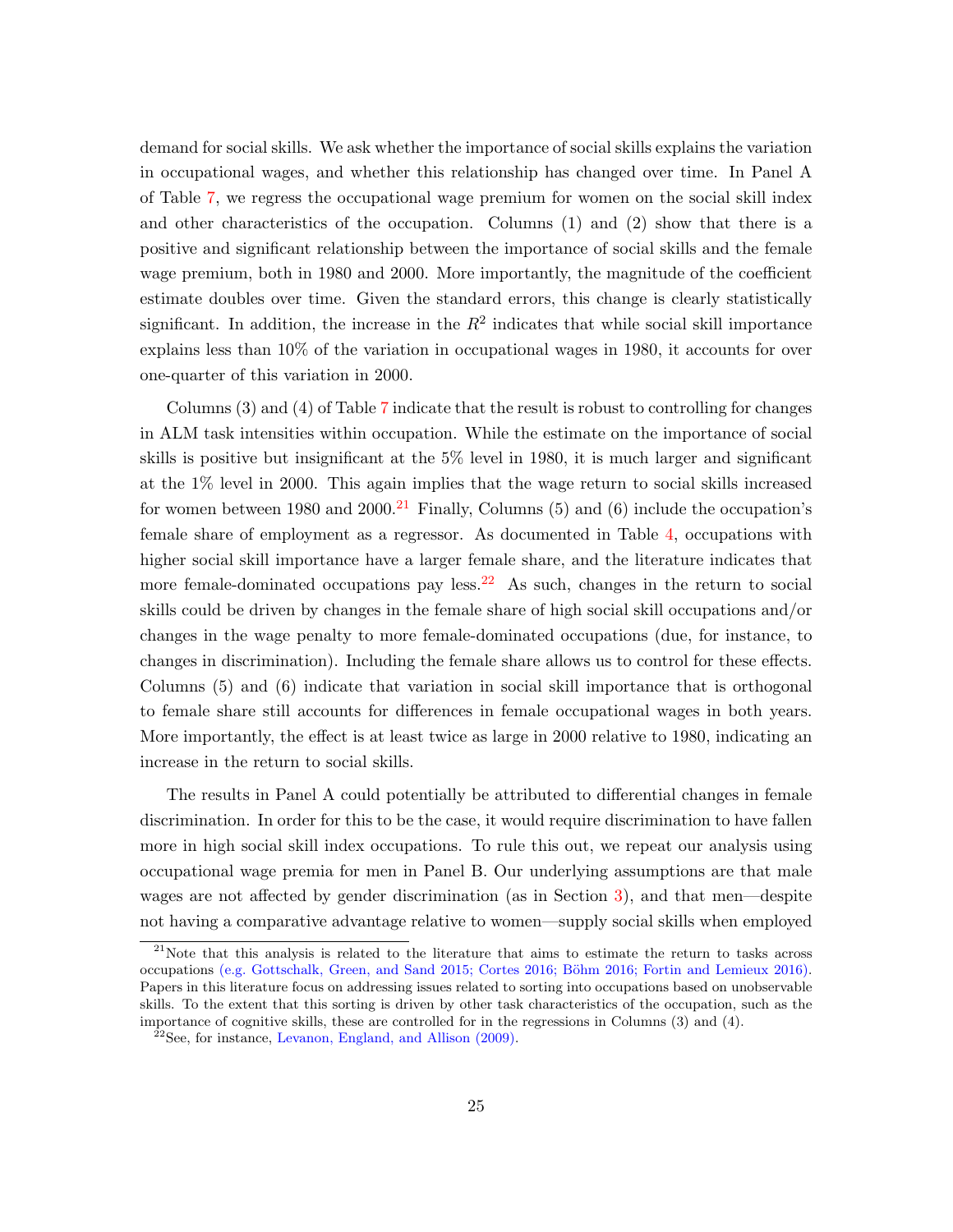<span id="page-25-0"></span>Table 7: Relationship between Occupational Wage Premia and Social Skill Importance

|              | 1980                   | 2000                   | 1980                   | 2000                   | 1980                     | 2000                    |
|--------------|------------------------|------------------------|------------------------|------------------------|--------------------------|-------------------------|
|              | (1)                    | $\left( 2\right)$      | (3)                    | $\left( 4\right)$      | (5)                      | (6)                     |
| Social       | 0.058<br>$(0.011)$ *** | 0.118<br>$(0.011)$ *** | 0.017<br>$(0.01)^*$    | 0.046<br>$(0.013)$ *** | 0.025<br>$(0.01)$ **     | 0.056<br>$(0.013)$ ***  |
| Cognitive    |                        |                        | 0.153<br>$(0.012)$ *** | 0.159<br>$(0.014)$ *** | 0.14<br>$(0.013)$ ***    | 0.145<br>$(0.014)$ ***  |
| Routine      |                        |                        | 0.042<br>$(0.009)$ *** | 0.064<br>$(0.012)$ *** | 0.054<br>$(0.01)$ ***    | 0.076<br>$(0.012)$ ***  |
| Manual       |                        |                        | 0.037<br>$(0.013)$ *** | 0.037<br>$(0.013)$ *** | 0.037<br>$(0.013)$ ***   | 0.029<br>$(0.013)$ **   |
| Female Share |                        |                        |                        |                        | $-.100$<br>$(0.039)$ *** | $-.137$<br>$(0.04)$ *** |
| Obs.         | 323                    | 323                    | 323                    | 323                    | 323                      | 323                     |
| $R^2$        | 0.081                  | 0.251                  | 0.396                  | 0.513                  | 0.408                    | 0.53                    |

Panel A: Female Occupational Wage Premia

Panel B: Male Occupational Wage Premia

|              | 1980            | 2000                   | 1980                    | 2000                   | 1980                     | 2000                     |
|--------------|-----------------|------------------------|-------------------------|------------------------|--------------------------|--------------------------|
|              | (1)             | $\left( 2\right)$      | (3)                     | $\left(4\right)$       | (5)                      | (6)                      |
| Social       | 0.013<br>(0.01) | 0.115<br>$(0.012)$ *** | $-.027$<br>$(0.01)$ *** | 0.032<br>$(0.014)$ **  | $-.016$<br>(0.01)        | 0.045<br>$(0.014)$ ***   |
| Cognitive    |                 |                        | 0.127<br>$(0.01)$ ***   | 0.164<br>$(0.014)$ *** | 0.114<br>$(0.009)$ ***   | 0.152<br>$(0.014)$ ***   |
| Routine      |                 |                        | 0.013<br>(0.011)        | 0.027<br>$(0.012)$ **  | 0.008<br>(0.011)         | 0.011<br>(0.012)         |
| Manual       |                 |                        | 0.027<br>$(0.007)$ ***  | 0.029<br>$(0.009)$ *** | 0.006<br>(0.008)         | 0.001<br>(0.01)          |
| Female Share |                 |                        |                         |                        | $-.227$<br>$(0.039)$ *** | $-.269$<br>$(0.047)$ *** |
| Obs.         | 323             | 323                    | 323                     | 323                    | 323                      | 323                      |
| $R^2$        | 0.006           | 0.229                  | 0.38                    | 0.49                   | 0.44                     | 0.538                    |

Notes: The dependent variable is the occupation's wage premium. Occupations are weighted by their share of aggregate employment. Data on occupational wage premia based on wage regressions using Census data. Data on social skills and other occupational task characteristics from the Dictionary of Occupational Titles. See text for details.  $\hspace{1cm} 26$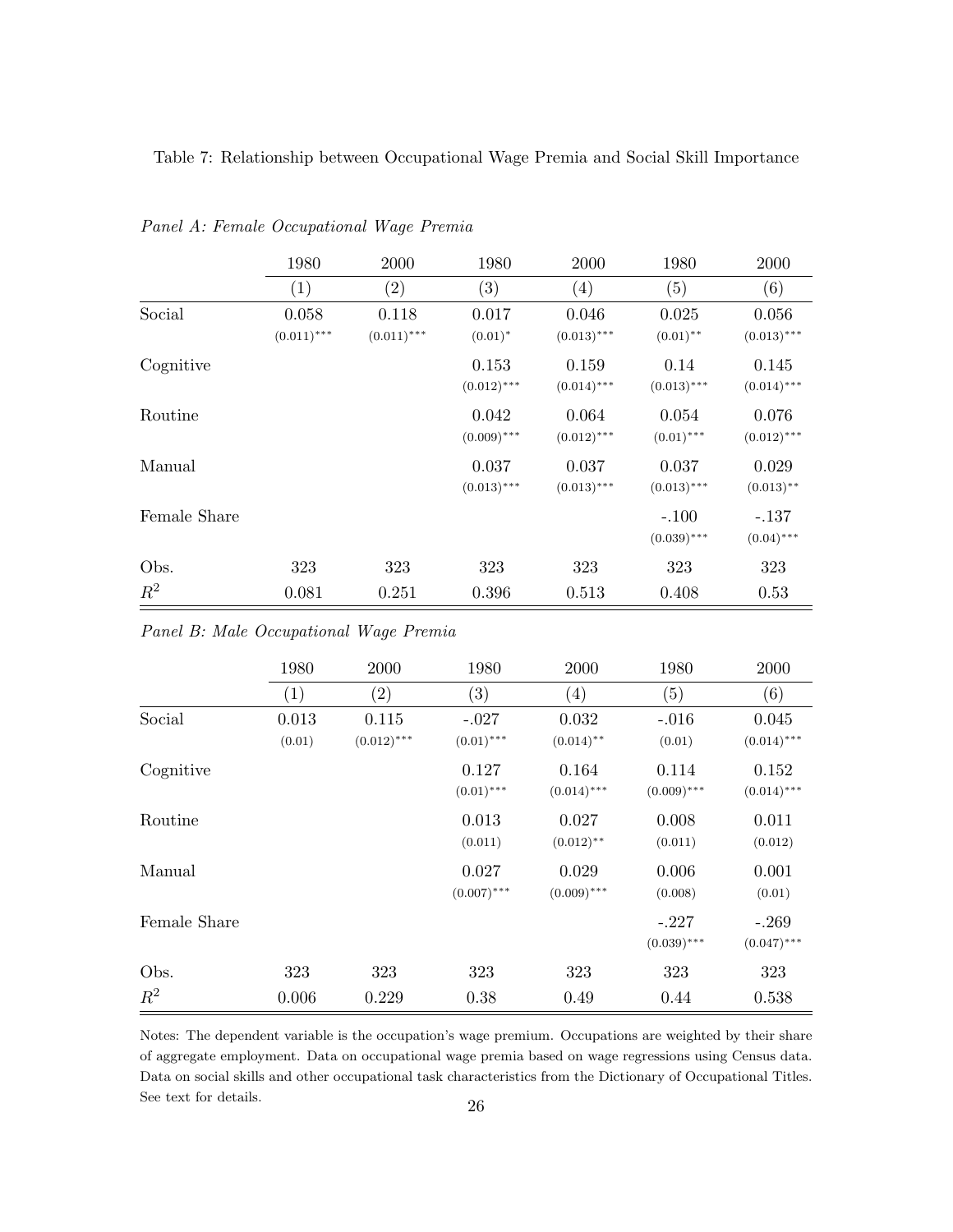in high-wage/cognitive occupations, so that variation in social skill importance is reflected in male occupational wages.

In Panel B, the change in the return to social skills for male wages is even more striking. As Columns (1) and (2) show, the effect of social skills is small and statistically insignificant in 1980, but positive and significant in 2000. Moreover, the increase is nearly a factor of 9. The social skill index accounts for a much larger share of the variation in occupational wage premia over time as well, as evidenced by the increase in the  $R^2$ . The nature of the results are unchanged after conditioning on other occupational characteristics in Columns  $(3)-(4)$  and  $(5)-(6)$ .

In all cases considered in Table [7,](#page-25-0) the results indicate a clear increase in the return to social skills over time. This further supports our hypothesis that the U.S. economy has experienced an increase in the demand for such skills between 1980 and 2000. Given the literature's finding that women hold a comparative advantage in social skills relative to men, we view this as evidence for an increase in the demand for female skills.

#### 5.3 Social Skills and Divergent Gender Trends

As indicated in Table [2,](#page-6-0) the probability of working in a top quartile occupation for a woman relative to the probability for a man was  $39.7/59.9 = 0.663$  in 1980. By 2000, the relative probability was  $40.7/55.9 = 0.728$ , representing a 9.4 log point increase. In this subsection, we try to determine how much of this can be accounted for by the increasing importance of social skills in good jobs relative to other occupations.

To do so, we measure the ratio of the female-to-male probability of working in each of the 3-digit level occupations, and compute the log change between 1980 and 2000. In Figure [3,](#page-27-1) we plot this against the occupation's ranking in the 1980 wage distribution. In a similar manner to Figure [1,](#page-21-0) this confirms that higher paying occupations experienced a larger increase in employment probability for women relative to men.

We regress this change in female-to-male probability on the change in the social skill index between 1977 and 1991. In doing so, we find that a change in social skill importance that is one standard deviation above the mean is associated with a 28.6 log point increase in the relative employment probability (with standard error of 6.78). When we control for changes in the ALM measures of cognitive, routine, and manual task change, the point estimate becomes 22.3 (with standard error of 7.02).

We use this latter estimate to infer the role of increasing social skill importance as follows. Within the top quartile occupations, the average change in the social skill index is 0.244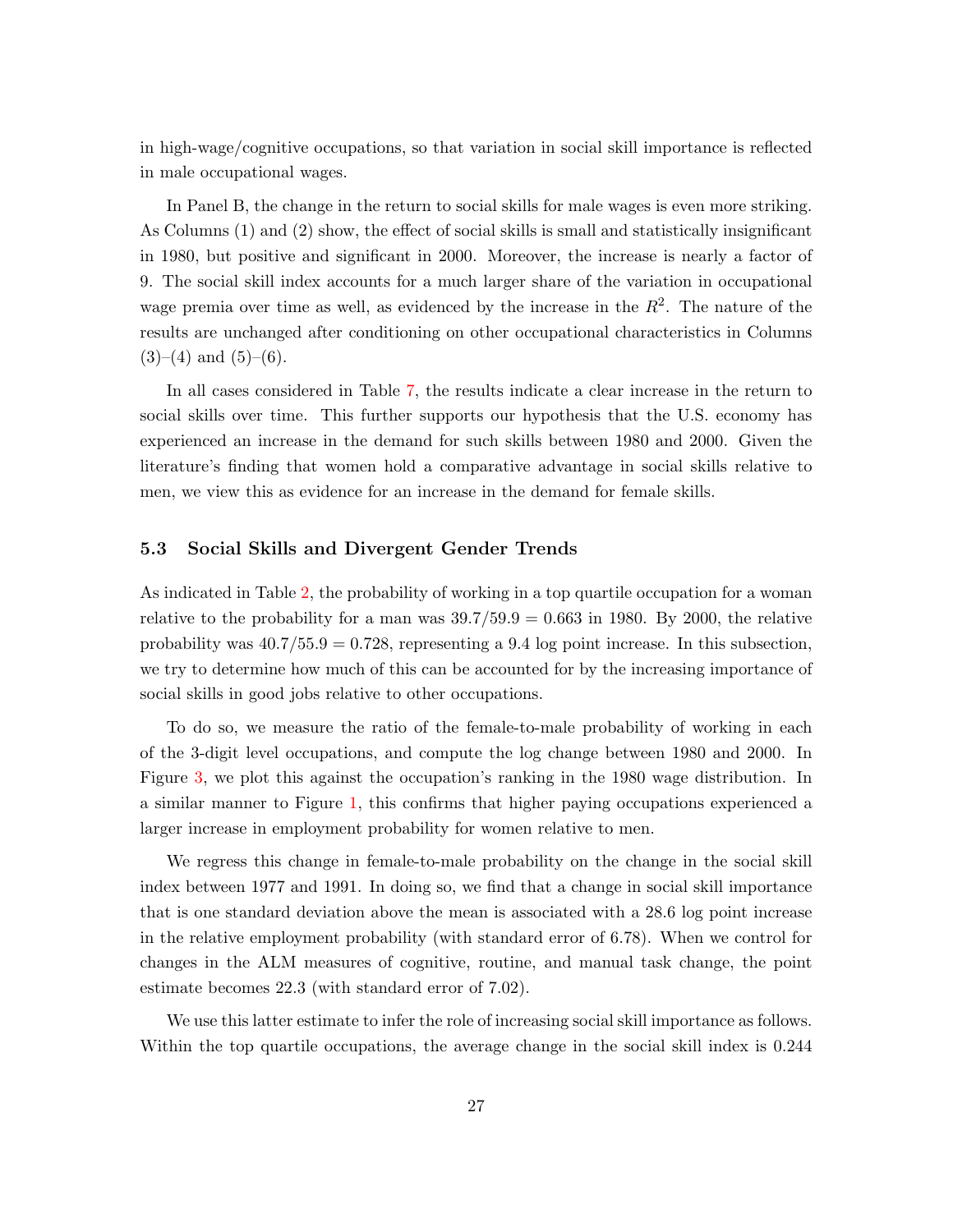<span id="page-27-1"></span>

Figure 3: Change in Female-Male Employment Probability and Occupational Wage Ranking

standard deviations above the (employment-weighted) mean. This change is associated with a  $0.244 \times 22.3 = 5.4$  log point increase in the female-to-male employment probability in a top quartile occupation. Thus, based on this regression analysis, the increasing importance of social skills accounts for approximately 57.9% of the increase.

## <span id="page-27-0"></span>6 Accounting for Labor Market Outcomes to 2014

To this point, our analysis has focused on 1980-2000, the period of unambiguously rising demand for skilled labor and cognitive tasks. However, recent work by [Beaudry, Green, and](#page-35-1) [Sand](#page-35-1) [\(2016\)](#page-35-1) provides evidence that since 2000, this trend has slowed or even reversed. To study the implications of this, we extend our quantitative model analysis of Section [4](#page-10-0) to 2014 by using the most recent American Community Survey (ACS) sample available from IPUMS.

The "great reversal" in the demand for cognitive tasks is evident in the probabilities of employment in a COG occupation. In contrast to 1980-2000 when the likelihood of a high-skilled female working in a cognitive job rose, the likelihood has fallen slightly since 2000, from  $\phi_{F,2000} = 0.588$  to  $\phi_{F,2014} = 0.578$ . The fall was even greater for males, from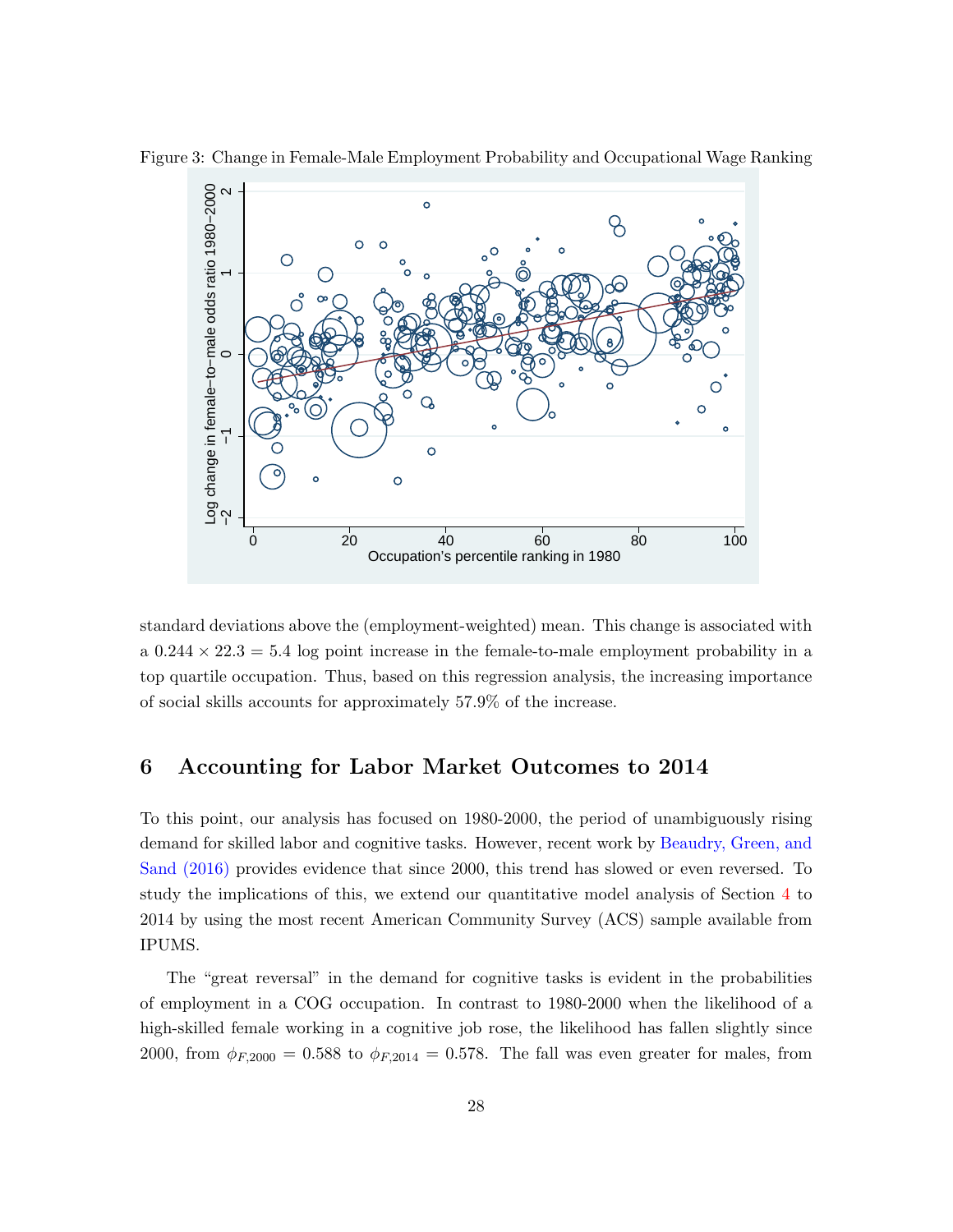$\phi_{M,2000} = 0.633$  to  $\phi_{M,2014} = 0.614$ , continuing the downward trend from the end of the 20th century.

Proceeding as in Subsection [4.1,](#page-11-3) it is possible to infer the source of these changes without restricting the functional form of the distribution of cognitive work ability,  $\Gamma_{qt}(a)$ . This is possible if the male and female distributions coincide, even if the support of that distribution has changed over time. The fact that the cognitive work probability fell implies greater selectivity into COG for both genders. But the fact that it fell proportionately more for men implies that the differential change in selectivity,  $\Delta a_{Mt}^* - \Delta a_{Ft}^* > 0.23$  $\Delta a_{Mt}^* - \Delta a_{Ft}^* > 0.23$  From equation [\(20\)](#page-11-2), this implies greater female bias and/or a greater reduction in discrimination in cognitive occupations relative to other occupations.

Finally, we investigate equation [\(22\)](#page-13-0) which decomposes forces when we assume the ability distribution to be Pareto, gender specific, and allow those distributions to change over time. As discussed in Subsection [4.2,](#page-12-0) doing so requires data on the distribution of cognitive wages in 2000 and 2014. Since it is not possible to measure hourly wages in the ACS, we do so using the March supplement of the Current Population Survey (CPS).<sup>[24](#page-0-0)</sup> While use of the CPS allows us to study wage changes between 2000-2014, it comes with an important tradeoff: a much smaller sample size relative to the 5% Census samples and ACS.

With this caveat in mind, we use the ratio of the mean to median wage in cognitive occupations in the CPS to compute the Pareto shape parameter. We find that  $\kappa_{M,2000} = 2.917$ ,  $\kappa_{M,2014} = 2.321, \ \kappa_{F,2000} = 3.889, \text{ and } \kappa_{F,2014} = 3.006^{25}$  $\kappa_{M,2014} = 2.321, \ \kappa_{F,2000} = 3.889, \text{ and } \kappa_{F,2014} = 3.006^{25}$  $\kappa_{M,2014} = 2.321, \ \kappa_{F,2000} = 3.889, \text{ and } \kappa_{F,2014} = 3.006^{25}$  Using these and the probabilities of employment in cognitive occupations from above, we find that between 2000 and 2014:

$$
LHS \equiv \left(\frac{1}{\kappa_{Mt}}\right) \left[ \log(\phi_{Mt}) \Delta \kappa_{Mt} - \Delta \phi_{Mt} \right] - \left(\frac{1}{\kappa_{Ft}}\right) \left[ \log(\phi_{Ft}) \Delta \kappa_{Ft} - \Delta \phi_{Ft} \right] = +0.87\%.
$$

Hence, if the change in discrimination was the same across occupations, and the scale shift in ability distributions was the same across genders, then equation [\(22\)](#page-13-0) implies greater female bias in cognitive occupations compared to other occupations.

Note, however, that the magnitude is substantially smaller than the  $+4.74\%$  change

<sup>&</sup>lt;sup>23</sup>Unlike Subsection [4.1,](#page-11-3) we are unable to sign  $\Delta a_{Mt}^* - \Delta a_{Ft}^*$  for the case where ability distributions differ by gender, but remain constant over time. This is because selectivity has moved in the same direction for both genders between 2000 and 2014.

 $^{24}$ As discussed in Section [4,](#page-10-0) wages are computed as total annual income divided by the product of weeks worked last year and usual hours worked per week. In the ACS, the weeks worked variable is intervalled (e.g., 14-26 weeks, 27-39 weeks) preventing accurate calculation of wages.

 $^{25}$ Relative to the decennial Census data, wage distributions in the CPS display thinner right tails; this is true for both 1980 and 2000. We have re-done the analysis of Section [4.2](#page-12-0) using the κ's derived from the CPS, and the nature of our results are unchanged. Specifically, we compute the left-hand side of equation [\(22\)](#page-13-0) to be positive, as before. Details are available upon request.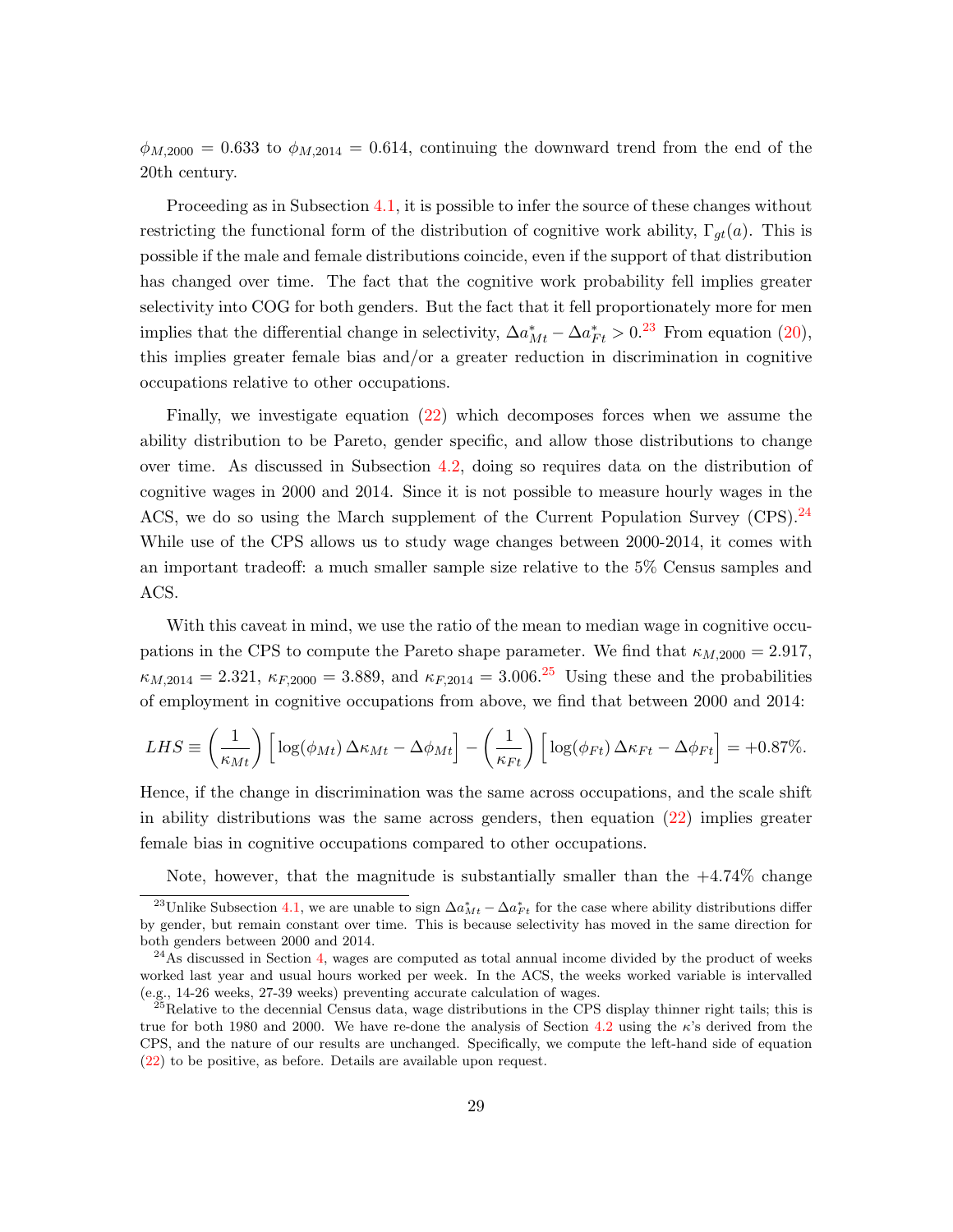computed for 1980-2000. Moreover, the result is somewhat sensitive to details regarding data restrictions, likely due to the small CPS sample size. For instance, trimming the top and bottom 1% of wage observations to remove outliers, we find that  $LHS = -0.03\%$ . This indicates that the change in the relative demand for female versus male labor in cognitive jobs was roughly the same as the change in other occupations. This contrasts sharply with the robustness of the result derived in Section [4](#page-10-0) to details regarding treatment of the data. Hence, we conclude that the evidence points to a reduction in female bias in cognitive occupations since 2000. This mirrors the reduction in the demand for cognitive skills documented in [Beaudry, Green, and Sand](#page-35-1) [\(2016\)](#page-35-1).

## 7 Conclusions

The demand for high-skilled workers who perform cognitive tasks is widely considered to have increased dramatically between 1980 and 2000. In this paper we show that improvements in labor market outcomes were not experienced equally by both genders. Despite the rapid growth in employment in high-paying/cognitive occupations, the probability that a college-educated male was employed in one of these jobs fell over this period. This contrasts with the increase in probability experienced by college-educated women, in spite of the larger increase in skilled labor supply among women. We develop a general model that allows us to study the driving forces that can account for this end of men and rise of women in the high-skilled labor market. The model implies that a greater increase in the demand for female (versus male) skills in good jobs relative to other occupations can account for the empirical patterns. Motivated by this prediction, we explore the relationship between changes in female employment shares within occupations and changes in occupational skill requirements. We find a robust link between the change in an occupation's female share and the change in the importance of social skills in the occupation. This evidence is consistent with findings in the psychology and neuroscience literatures that indicate that women have a comparative advantage in performing tasks that require social skills. Evidence based on wage data also indicates that the U.S. economy has experienced an increase in the demand for social skills.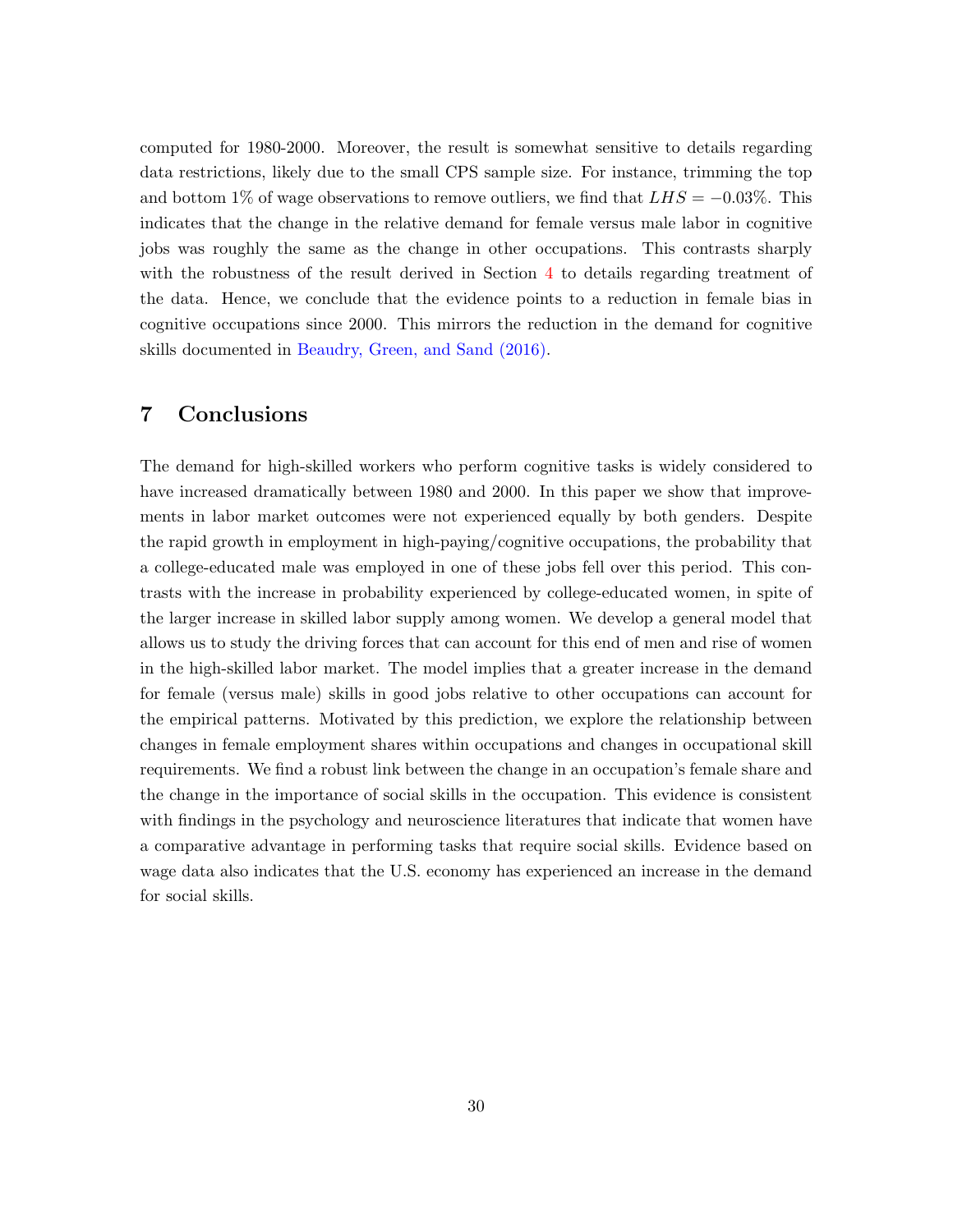# Appendix

# A Additional Tables, Section [2](#page-2-0)

|                    |       |       | % Difference |           |             |  |
|--------------------|-------|-------|--------------|-----------|-------------|--|
|                    |       |       |              |           |             |  |
|                    | 1980  | 2000  | Total        | Explained | Unexplained |  |
| Male               |       |       |              |           |             |  |
| Total $(000's)$    | 12080 | 20340 |              |           |             |  |
| Top $25\%$         | 61.3  | 58.5  | $-2.8$       | $+0.1$    | $-2.9$      |  |
| Bottom 75\%        | 30.9  | 30.8  | $-0.1$       |           |             |  |
| Not Working $(\%)$ | 7.8   | 10.7  | $+2.9$       |           |             |  |
| Female             |       |       |              |           |             |  |
| Total $(000's)$    | 8890  | 20470 |              |           |             |  |
| Top $25\%$         | 44.0  | 47.1  | $+3.1$       | $-0.2$    | $+3.3$      |  |
| Bottom 75\%        | 28.8  | 31.4  | $+2.6$       |           |             |  |
| Not Working $(\%)$ | 27.2  | 21.5  | $-5.7$       |           |             |  |

Table A.1: High-Skilled Occupational and Employment Status: 1980–2000

Notes: Labor Force statistics, 20-64 year olds with at least college degree. Data from 1980 and 2000 decennial censuses. Employment categorized by ranking in occupational wage distribution of 2000. See text for details.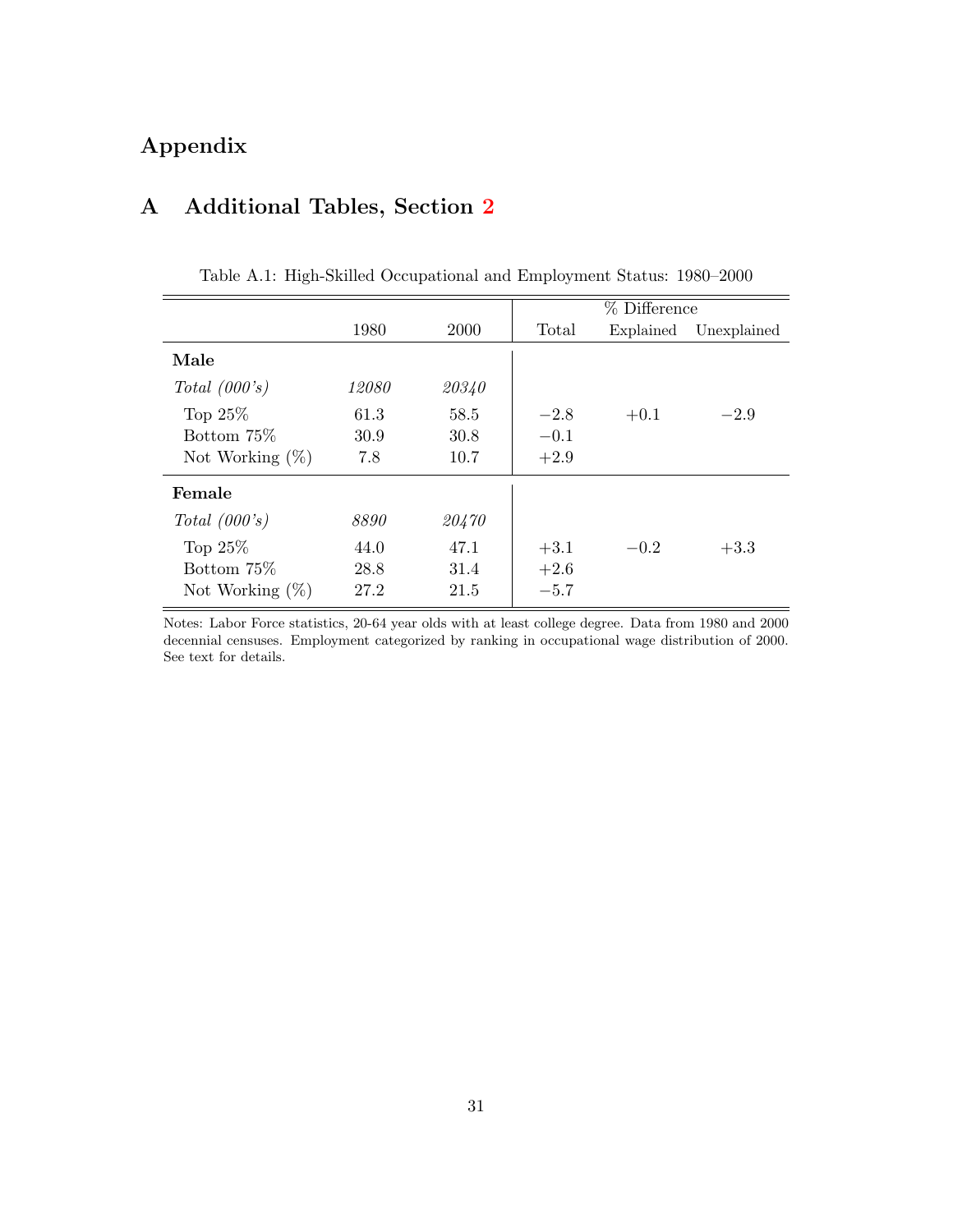|                    |       |       | % Difference |           |             |
|--------------------|-------|-------|--------------|-----------|-------------|
|                    | 1980  | 2000  | Total        | Explained | Unexplained |
| Male               |       |       |              |           |             |
| Total $(000's)$    | 25590 | 43610 |              |           |             |
| Cognitive $(\%)$   | 45.0  | 41.6  | $-3.4$       | $+0.8$    | $-4.2$      |
| Routine $(\%)$     | 36.3  | 36.2  | $-0.1$       |           |             |
| Manual $(\%)$      | 5.8   | 7.6   | $+1.8$       |           |             |
| Not Working $(\%)$ | 12.9  | 14.6  | $+1.7$       |           |             |
| Female             |       |       |              |           |             |
| Total $(000's)$    | 23420 | 47640 |              |           |             |
| Cognitive $(\%)$   | 33.0  | 38.8  | $+5.8$       | $+2.3$    | $+3.5$      |
| Routine $(\%)$     | 27.8  | 27.8  | $+0.0$       |           |             |
| Manual $(\%)$      | 6.1   | 8.2   | $+2.1$       |           |             |
| Not Working $(\%)$ | 33.1  | 25.2  | $-7.9$       |           |             |

Table A.2: High-Skilled Occupational and Employment Status: 1980–2000

Notes: Labor Force statistics, 20-64 year olds with at least some post-secondary education. Data from 1980 and 2000 decennial censuses. Employment categorized by occupational task content. See text for details.

## <span id="page-31-0"></span>B Extended Model with Participation Choice

Here, we present a simple extension to the model of Section [3](#page-7-0) that allows for a labor force participation decision among high-skilled workers. The purpose is to show that the key results from Section [4](#page-10-0) are unaltered by this modification.

To begin, we note that the setup of production technology and, therefore, the labor demand equations,  $(7)-(10)$  $(7)-(10)$ , are identical. Modeling a participation margin affects only the specification of labor supply. A high-skilled individual now chooses between not working, working in the cognitive occupation, or working in the other occupation.

This choice has two stages. First, an individual draws a disutility of labor (or alternatively, a utility value of home production/leisure), b, from a gender-specific distribution,  $\Omega_{gt}(b)$ , for  $g = \{M, F\}$ . Based on this draw, individuals choose whether to work prior to observing their cognitive work ability, a, knowing only that it is drawn from  $\Gamma_{qt}(a)$ .

As such, the expected return to working is given by:

$$
\bar{w}_{gt} = p_{gt} \Gamma_{gt} (a_{gt}^*) + w_{gt} \int_{a_{gt}^*}^{\infty} a \Gamma_{gt}'(a) da.
$$

This anticipates the result that ex post, conditional on choosing to work, workers sort into the cognitive and other occupation according to the cutoff rules  $(11)$  and  $(12)$  as before.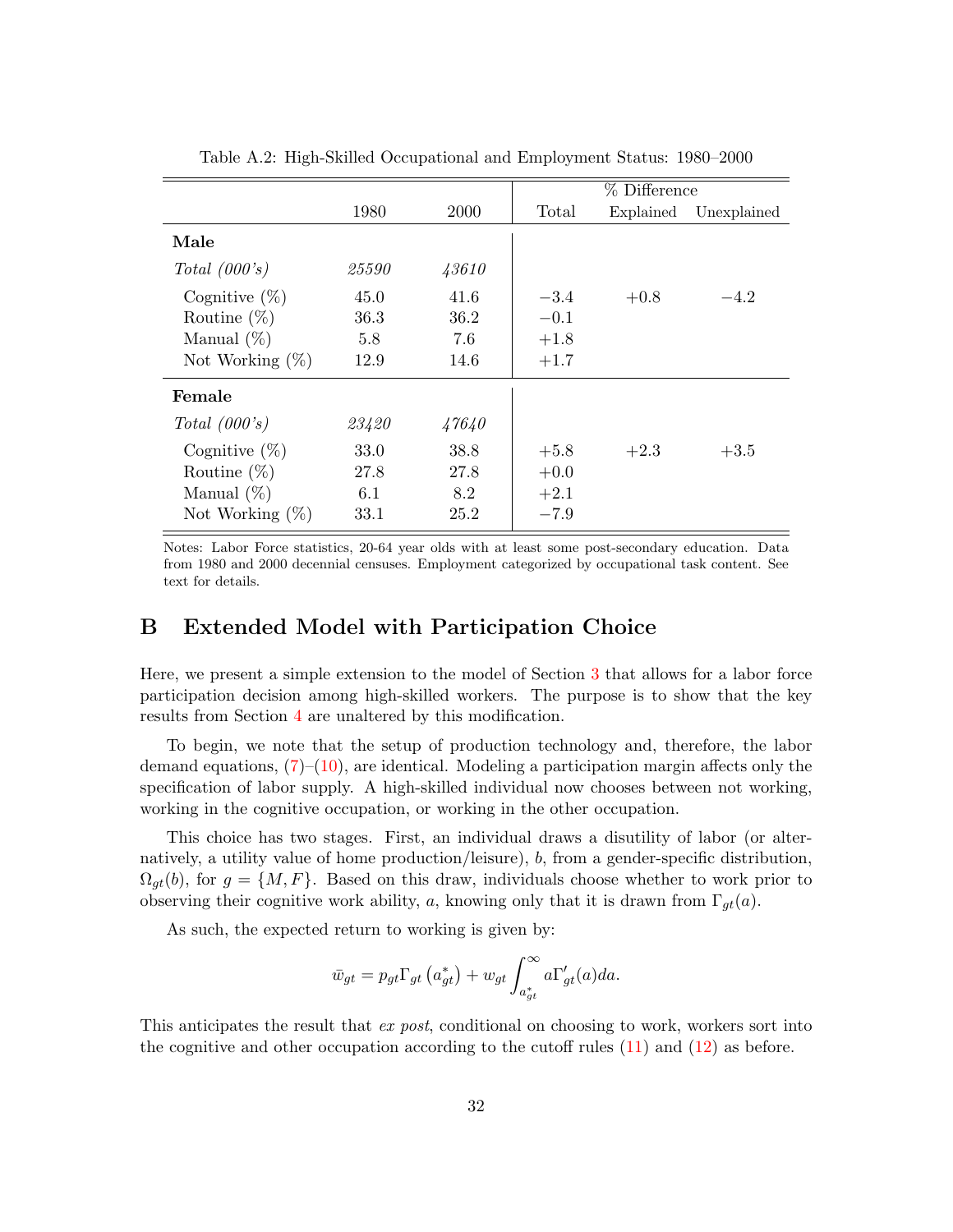Ex ante, individuals with disutility  $b < b_{gt}^*$  choose to work, while those with  $b \geq b_{gt}^*$ optimally choose not to participate. This disutility cutoff is defined by:

$$
b_{gt}^* = \bar{w}_{gt}, \text{ for } g = \{M, F\}.
$$

The labor market equilibrium conditions become:

$$
L_{gt} = S_{gt} \Omega_{gt}(b_{gt}^*) \int_{a_{gt}^*}^{\infty} a \Gamma_{gt}'(a) da,
$$
  
\n
$$
E_{gt} = S_{gt} \Omega_{gt}(b_{gt}^*) \Gamma_{gt}(a_{gt}^*),
$$

and the fraction of high-skilled individuals who do not work is  $1 - \Omega_{gt}(b_{gt}^*)$ , for  $g = \{M, F\}$ .

Note that the key equations that we use in analyzing the benchmark model of Section [3—](#page-7-0)namely equations  $(7)-(10)$  $(7)-(10)$ ,  $(11)$ , and  $(12)$ —are identical in this extended model. Hence, the key equation under consideration, equation [\(20\)](#page-11-2), is unchanged.

The only change comes in the quantification of the model. With endogenous participation, equation [\(21\)](#page-13-1) describing the fraction of individuals who work in the cognitive occupation becomes:

$$
\phi_{gt} = \Omega_{gt}(b_{gt}^*) \times \left(\frac{a_{gt}^{min}}{a_{gt}^*}\right)^{\kappa_{gt}}
$$

.

As a result, the left-hand side of  $(22)$  becomes:

$$
LHS = \left(\frac{1}{\kappa_{Mt}}\right) \left[\Delta\Omega_{Mt}(b^*_{Mt}) + \log(\phi_{Mt}) \Delta\kappa_{Mt} - \Delta\phi_{Mt}\right] - \left(\frac{1}{\kappa_{Ft}}\right) \left[\Delta\Omega_{Ft}(b^*_{Ft}) + \log(\phi_{Ft}) \Delta\kappa_{Ft} - \Delta\phi_{Ft}\right].
$$

Critically, each of these terms can be measured in the data. Relative to the analysis of Section [4,](#page-10-0) the extended model adds only the term  $\Delta\Omega_{gt}(b_{gt}^*)$ , the change in the fraction of working men and women, which is directly observed in Table [1.](#page-4-0) Including this, we find that  $LHS = +1.60\%$  remains positive. Thus, if the change in discrimination was the same across occupations, i.e.  $\Delta \left(1 + \tau_t^O\right) = \Delta \left(1 + \tau_t^C\right)$ , and the scale shift in ability distributions was the same across genders, i.e.  $\Delta a_{Ft}^{min} = \Delta a_{Mt}^{min}$ , then the changes in occupational outcomes and wages are rationalized by greater female bias in cognitive occupations relative to other occupations.

## <span id="page-32-0"></span>C Accounting with Non-Constant Marginal Rates of Transformation

Here, we extend our analysis of Section [4](#page-10-0) to the case in which the labor inputs of men and women are not perfect substitutes. We assume a constant elasticity of substitution between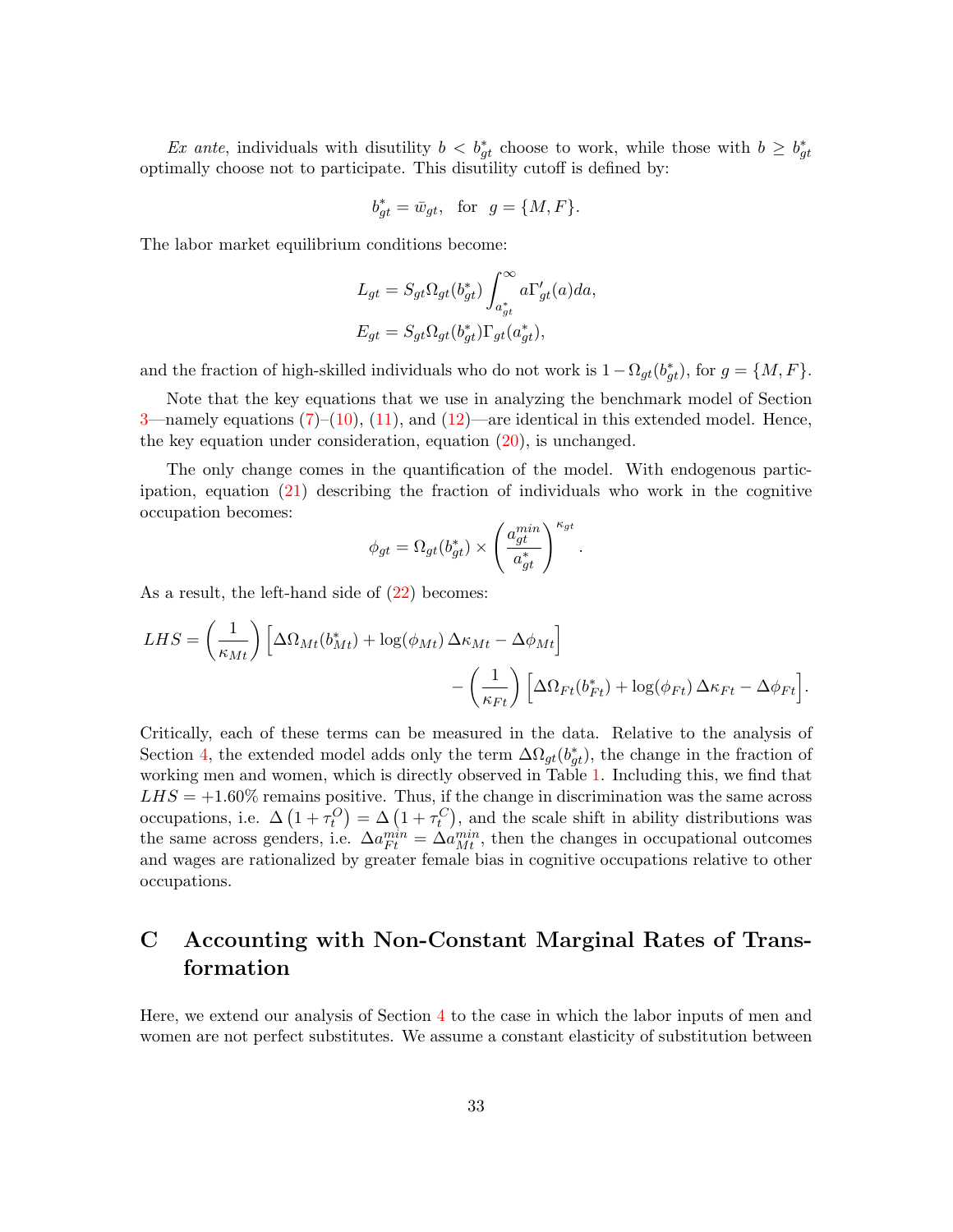labor inputs:  $f^C(\cdot) = f^C\left(\left[Z_{Mt}^C L_{Mt}^{\rho} + Z_{Ft}^C L_{Ft}^{\rho}\right]^{\frac{1}{\rho}}\right)$  and  $f^O(\cdot) = f^O\left(\left[Z_{Mt}^O E_{Mt}^{\rho} + Z_{Ft}^O E_{Ft}^{\rho}\right]^{\frac{1}{\rho}}\right)$ , with  $\rho < 1.26$  $\rho < 1.26$ 

The labor demand equations,  $(7)-(10)$  $(7)-(10)$ , can be rearranged and simplified as:

$$
\frac{w_{Ft}}{w_{Mt}} = \frac{Z_{Ft}^C}{Z_{Mt}^C} \frac{1}{1 + \tau_t^C} \frac{L_{Ft}^{\rho - 1}}{L_{Mt}^{\rho - 1}},\tag{A.1}
$$

<span id="page-33-1"></span>
$$
\frac{p_{Ft}}{p_{Mt}} = \frac{Z_{Ft}^O}{Z_{Mt}^O} \frac{1}{1 + \tau_t^O} \frac{E_{Ft}^{\rho - 1}}{E_{Mt}^{\rho - 1}}.
$$
\n(A.2)

Using the indifference conditions,  $(11)$ – $(12)$ , and the Pareto functional form on the distribution of cognitive work ability, these conditions can be combined as:

$$
\left(\frac{1}{\kappa_{Mt}}\right) \left[ \log(\phi_{Mt}) \Delta \kappa_{Mt} - \Delta \phi_{Mt} \right] -
$$
\n
$$
\left(\frac{1}{\kappa_{Ft}}\right) \left[ \log(\phi_{Ft}) \Delta \kappa_{Ft} - \Delta \phi_{Ft} \right] + (1 - \rho) \left[ \Delta \left(\frac{L_{Ft}}{L_{Mt}}\right) - \Delta \left(\frac{E_{Ft}}{E_{Mt}}\right) \right] =
$$
\n
$$
\Delta \left(\frac{Z_{Ft}^C}{Z_{Mt}^C}\right) - \Delta \left(\frac{Z_{Ft}^O}{Z_{Mt}^O}\right) + \Delta a_{Ft}^{min} - \Delta a_{Mt}^{min} + \Delta \left(1 + \tau_t^O\right) - \Delta \left(1 + \tau_t^C\right). \tag{A.3}
$$

The first two terms on the left-hand side are unaltered relative to Section [4](#page-10-0) and remain positive. Effective labor in the cognitive occupation,  $L_{qt}$ , and employment in the other occupation,  $E_{gt}$ , for  $g = \{M, F\}$  are given in expressions [\(14\)](#page-10-2)-[\(17\)](#page-10-3). Hence, as before, all terms on the left-hand side of  $(A.3)$  can be measured given values for the number of high-skilled men and women in 1980 and 2000. These are given in Table [1:](#page-4-0) normalizing  $S_{M,1980} =$ 1, we have  $S_{F,1980} = 0.736$ ,  $S_{M,2000} = 1.684$ , and  $S_{F,2000} = 1.695$ . Using these we find  $\Delta\left(\frac{L_{Ft}}{L_{Mt}}\right) > 0$  and  $\Delta\left(\frac{E_{Ft}}{E_{Mt}}\right)$ . Since  $\rho < 1$ , this implies that  $(1-\rho)\left[\Delta\left(\frac{L_{Ft}}{L_{Mt}}\right) - \Delta\left(\frac{E_{Ft}}{E_{Mt}}\right)\right] >$ 0. Thus, if the change in discrimination was the same across occupations, i.e.  $\Delta\left(1+\tau_t^O\right)$  $\Delta\left(1+\tau_t^C\right)$ , and the scale shift in ability distributions was the same across genders, i.e.  $\Delta a_{Ft}^{min} = \Delta a_{Mt}^{min}$ , then the changes in occupational outcomes and wages are rationalized by greater female bias in cognitive occupations relative to other occupations.

## <span id="page-33-0"></span>D Task Data Details

To generate our task measures, we use the 4th Edition, published in 1977, and the revised 4th Edition, published in 1991, of the Dictionary of Occupational Titles (DOT) made available through the Interuniversity Consortium for Political and Social Research [\(ICPSR 1981;](#page-37-7) [ICPSR 1991\)](#page-37-10).

DOT-77 and DOT-91 have their own occupational coding schemes, which are much more disaggregated than the Census Occupation Code (COC) classification (for example,

 $26$ We have also studied the case where the elasticity of substitution differs between the cognitive and other occupation. For brevity, these results are not presented here and are available upon request.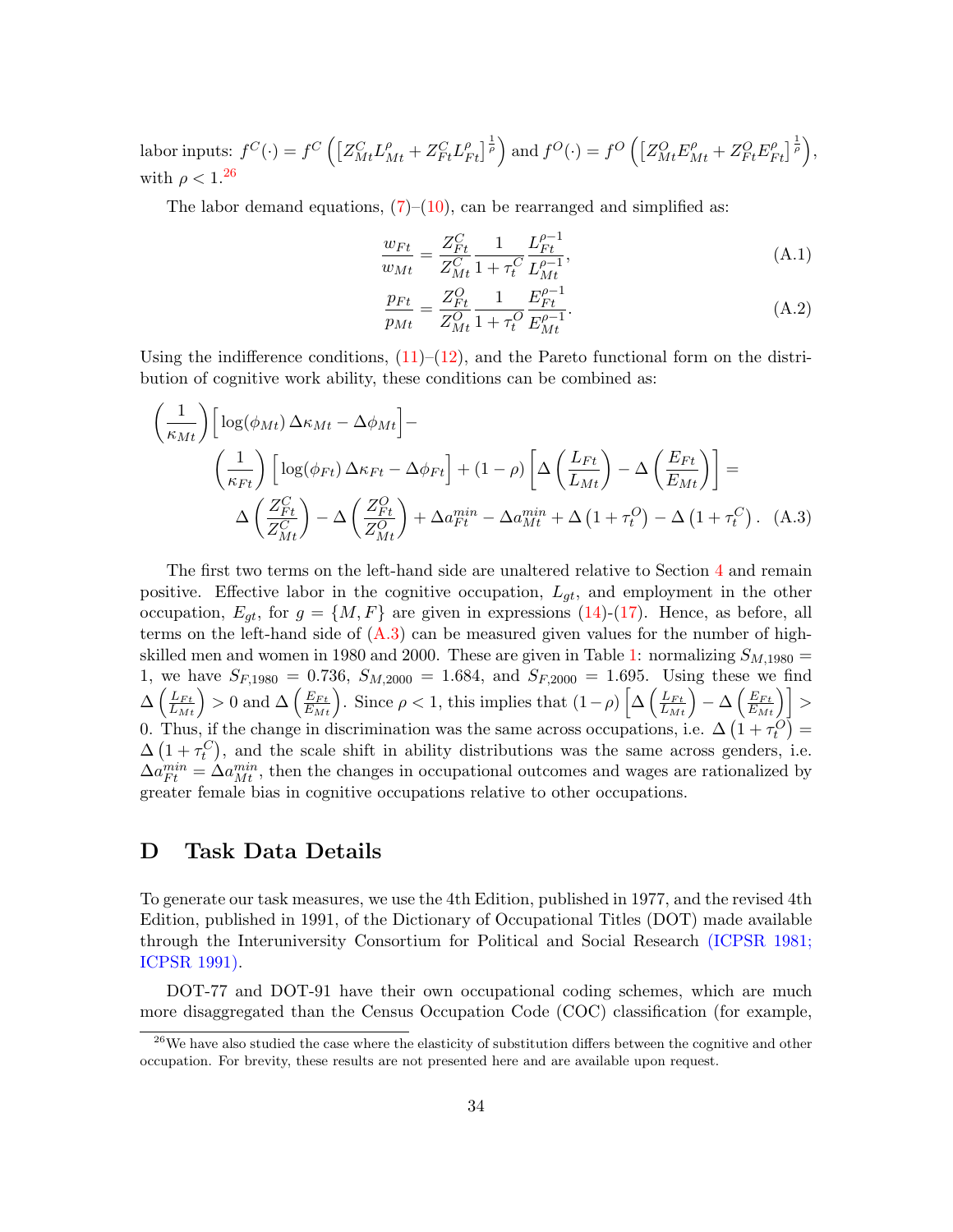DOT-91 has over 12,700 occupation codes). We match DOT-91 and DOT-77 occupation codes based on the DOT-91 codebook [\(ICPSR 1991\)](#page-37-10). In results not reported here, we also consider an alternative mapping for DOT-91 to DOT-77 by matching on the first 3 digits of the DOT code, which correspond to occupation group categorizations. When doing the mapping at this level, we can decide whether to include or exclude the roughly 5% of detailed DOT-91 codes that did not exist in DOT-77. With either choice, results are very similar to those presented in the paper.

In order to aggregate the information to the COC level, we follow an approach similar to [Autor, Levy, and Murnane](#page-35-4) [\(2003\)](#page-35-4). Specifically, we use the April 1971 CPS Monthly File, in which experts assigned both 1970-COC and DOT-77 codes to respondents. We augment the dataset by attaching the harmonized codes from [Autor and Dorn](#page-35-5) [\(2013\)](#page-35-5) (hereafter "Dorn codes") corresponding to each 1970 COC. We use the sampling weights from the augmented April 1971 CPS Monthly File to calculated means of each DOT temperament in 1977 and 1991 at the Dorn code level. Once aggregated to the Dorn code level, we create a social task index for each occupation by adding the scores for the four temperaments listed in Section [5.](#page-16-0)

All of the Dorn code level occupational measures are added to the Census data on employment and wages for 1980 and 2000 used in Section [2.](#page-2-0) In a small number of instances, we slightly aggregate the Dorn codes to avoid cases that do not have a corresponding 1970- COC and would otherwise have missing task data.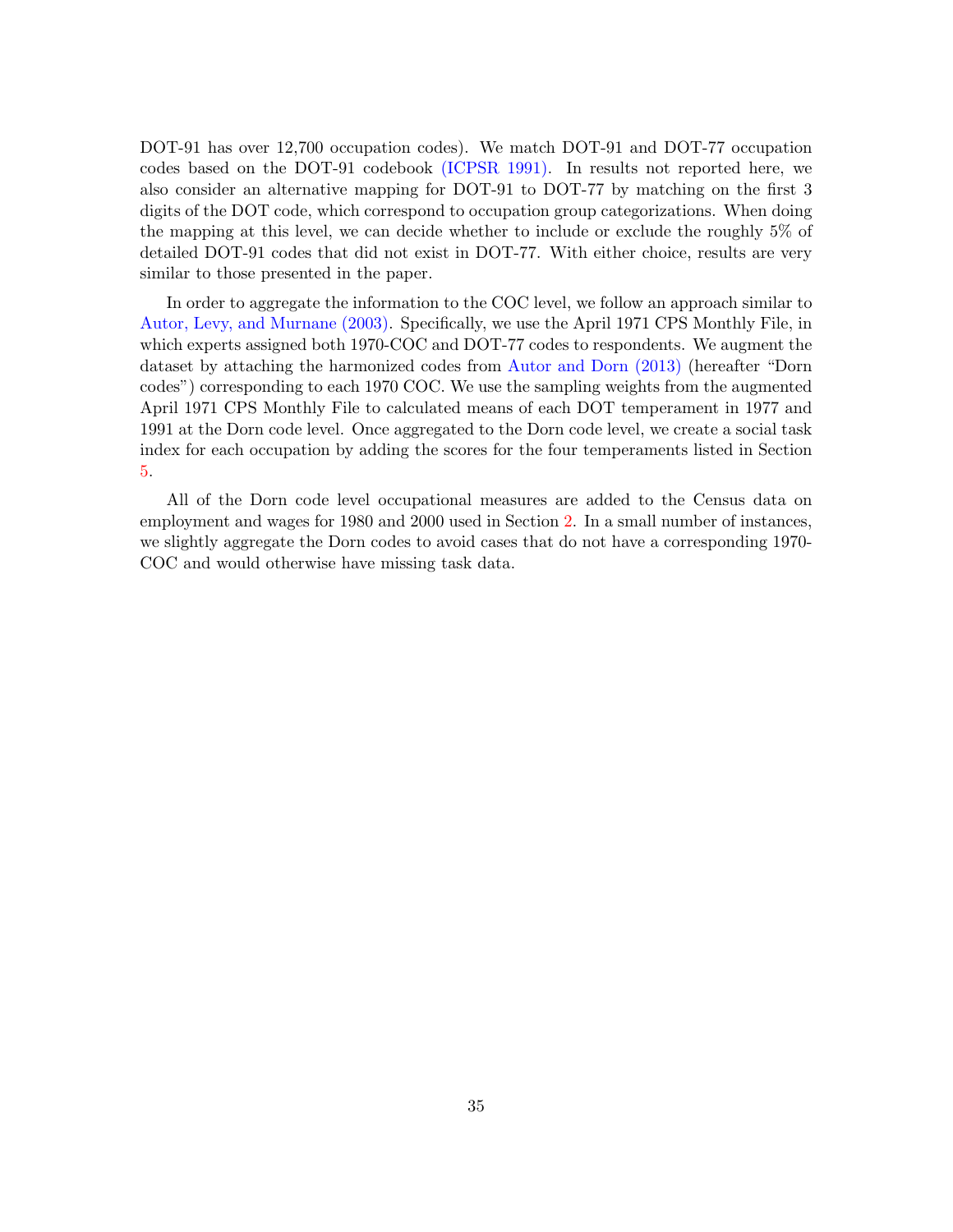## References

- <span id="page-35-0"></span>Acemoglu, Daron and David Autor. 2011. "Skills, Tasks and Technologies: Implications for Employment and Earnings." In Handbook of Labor Economics, vol. 4B, edited by Orley Ashenfelter and David Card, chap. 12. Elsevier, 1043–1171.
- <span id="page-35-5"></span>Autor, David H. and David Dorn. 2013. "The growth of low skill service jobs and the polarization of the U.S. labor market." American Economic Review 103 (5):1553–1597.
- <span id="page-35-4"></span>Autor, David H., Frank Levy, and Richard J. Murnane. 2003. "The Skill Content Of Recent Technological Change: An Empirical Exploration." Quarterly Journal of Economics 118 (4):1279–1333.
- <span id="page-35-2"></span>Baron-Cohen, Simon, Rebecca C. Knickmeyer, and Matthew K. Belmonte. 2005. "Sex Differences in the Brain: Implications for Explaining Autism." Science 310 (4):819–823.
- <span id="page-35-1"></span>Beaudry, Paul, David Green, and Benjamin Sand. 2016. "The Great Reversal in the Demand for Skill and Cognitive Tasks." Journal of Labor Economics 34 (S1):S199–S247.
- <span id="page-35-10"></span>Beaudry, Paul and Ethan Lewis. 2014. "Do Male-Female Wage Differentials Reflect Differences in the Return to Skill? Cross-City Evidence from 1980–2000." American Economic Journal: Applied Economics 6 (2):178–194.
- <span id="page-35-7"></span>Becker, Gary. 1957. *The Economics of Discrimination*. Chicago, IL: University of Chicago Press.
- <span id="page-35-9"></span>Black, Sandra E and Alexandra Spitz-Oener. 2010. "Explaining women's success: technological change and the skill content of women's work." The Review of Economics and Statistics 92 (1):187–194.
- <span id="page-35-3"></span>Blau, Francine D., Peter Brummund, and Albert Yung-Hsu Liu. 2013. "Trends in Occupational Segregation by Gender 1970–2009: Adjusting for the Impact of Changes in the Occupational Coding System." Demography 50 (2):471–492.
- <span id="page-35-8"></span>Blau, Francine D. and Lawrence M. Kahn. 2016. "The Gender Wage Gap: Extent, Trends, and Explanations." NBER Working Paper No. 21913.
- <span id="page-35-6"></span>Blinder, Alan. 1973. "Wage Discrimination: Reduced Form and Structural Estimates." Journal of Human Resources 8:436–455.
- <span id="page-35-11"></span>Böhm, Michael J. 2016. "The Price of Polarization: Estimating Task Prices under Routine-Biased Technical Change." Working Paper .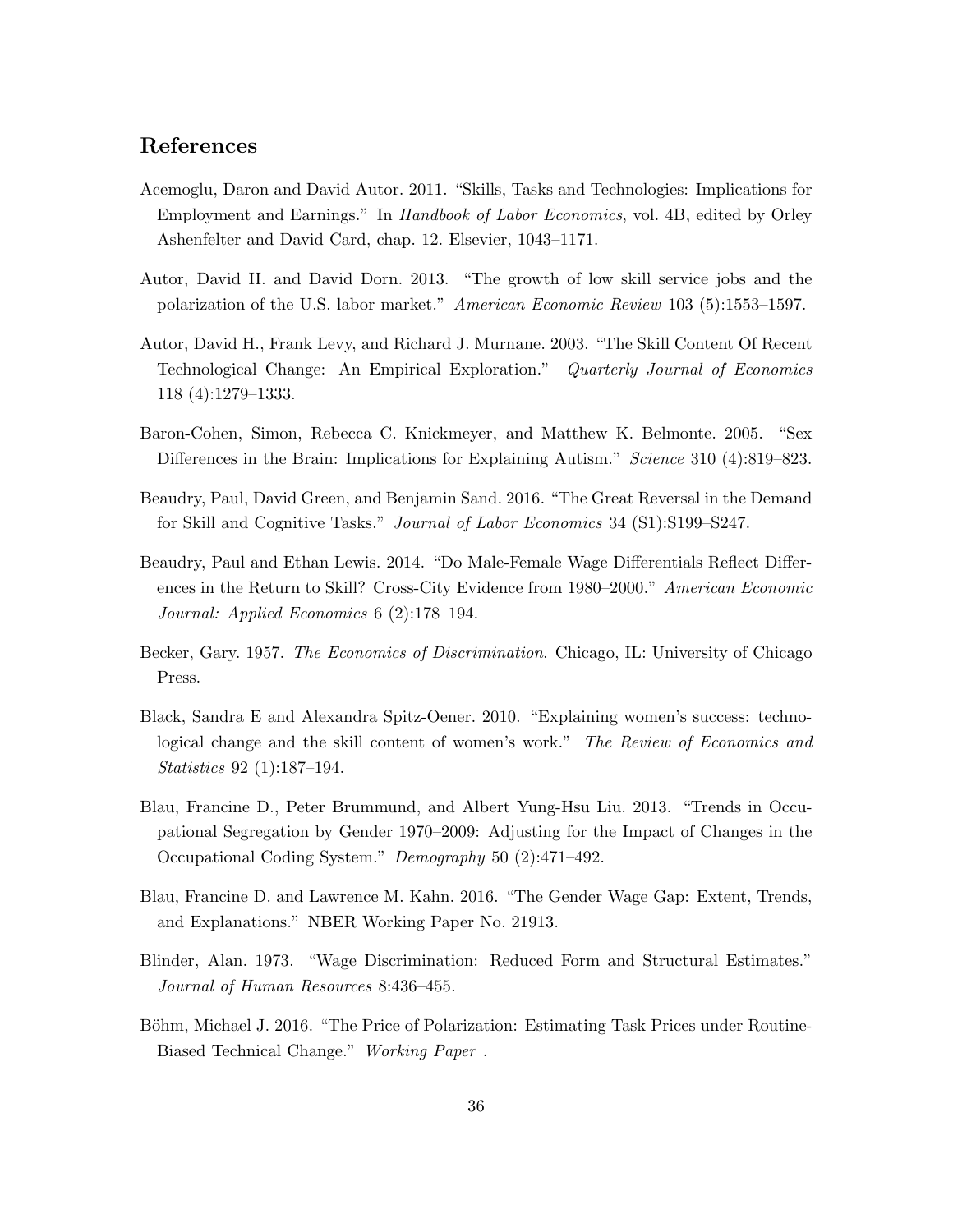- <span id="page-36-4"></span>Borghans, Lex, Bas Ter Weel, and Bruce A Weinberg. 2014. "People skills and the labormarket outcomes of underrepresented groups." Industrial  $\mathcal C$  Labor Relations Review 67 (2):287–334.
- <span id="page-36-8"></span>Burstein, Ariel, Eduardo Morales, and Jonathan Vogel. 2015. "Accounting for changes in between-group inequality." Working Paper, National Bureau of Economic Research.
- <span id="page-36-1"></span>Chapman, Emma, Simon Baron-Cohen, Bonnie Auyeung, Rebecca Knickmeyer, Kevin Taylor, and Gerald Hackett. 2006. "Fetal testosterone and empathy: Evidence from the Empathy Quotient (EQ) and the "Reading the Mind in the Eyes" Test." Social Neuroscience 1 (2):135–148.
- <span id="page-36-6"></span>Cortes, Guido Matias. 2016. "Where Have the Middle-Wage Workers Gone? A Study of Polarization Using Panel Data." Journal of Labor Economics 34 (1):63–105.
- <span id="page-36-7"></span>Cortes, Guido Matias, Nir Jaimovich, Christopher J. Nekarda, and Henry E. Siu. 2015. "The Micro and Macro of Disappearing Routine Jobs: a Flows Approach."
- <span id="page-36-2"></span>Cortes, Patricia and José Tessada. 2011. "Low-skilled immigration and the labor supply of highly skilled women." American Economic Journal: Applied Economics 3 (3):88–123.
- <span id="page-36-11"></span>Deming, David and Lisa B. Kahn. 2016. "Firm Heterogeneity in Skill Demands." Yale University.
- <span id="page-36-5"></span>Deming, David J. 2015. "The Growing Importance of Social Skills in the Labor Market." NBER Working Paper (21473).
- <span id="page-36-0"></span>Feingold, Alan. 1994. "Gender Differences in Personality: A Meta-Analysis." Psychological Bulletin 116 (3):429–456.
- <span id="page-36-9"></span>Firpo, Sergio, Nicole M. Fortin, and Thomas Lemieux. 2011. "Occupational Tasks and Changes in the Wage Structure." University of British Columbia.
- <span id="page-36-12"></span>Fortin, Nicole and Thomas Lemieux. 2016. "Inequality and Changes in Task Prices: Within and Between Occupation Effects." Research in Labor Economics Vol. 43 (Inequality: Causes and Consequences), Chapter 6:195–226.
- <span id="page-36-3"></span>Gathmann, Christina and Uta Schönberg. 2010. "How general is human capital? A taskbased approach." Journal of Labor Economics 28:1–49.
- <span id="page-36-10"></span>Gayle, George-Levi and Limor Golan. 2012. "Estimating a Dynamic Adverse-Selection Model: Labour-Force Experience and the Changing Gender Earnings Gap 1968–1997." Review of Economic Studies 79 (1):227–267.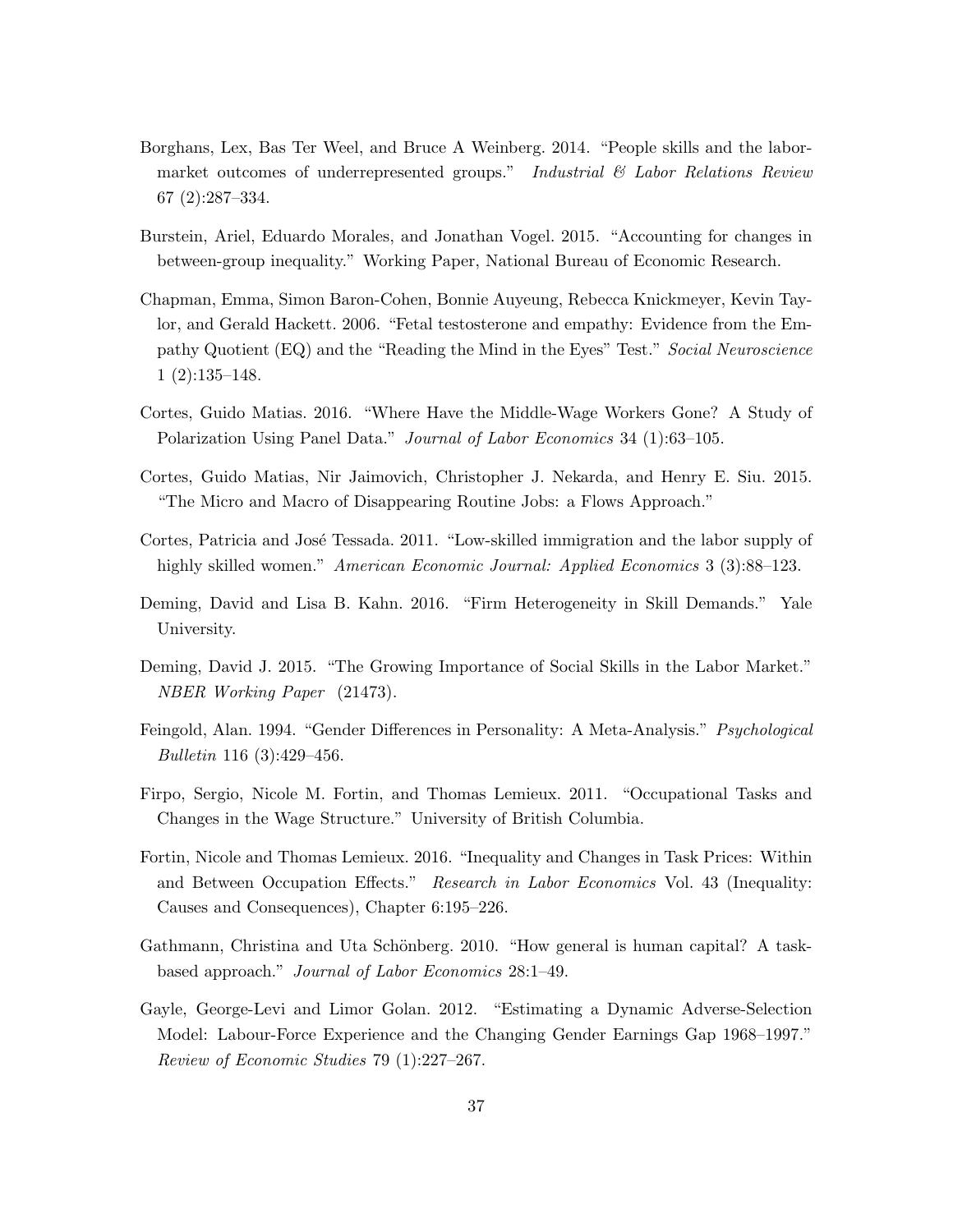- <span id="page-37-3"></span>Goos, Maarten and Alan Manning. 2007. "Lousy and Lovely Jobs: The Rising Polarization of Work in Britain." Review of Economics and Statistics 89 (1):118–133.
- <span id="page-37-8"></span>Gottschalk, Peter, David A Green, and Benjamin M Sand. 2015. "Taking Selection to Task: Bounds on Trends in Occupational Task Prices for the US, 1984-2013." Working Paper .
- <span id="page-37-0"></span>Hall, Judith A. 1978. "Gender Effects in Decoding Nonverbal Cues." Psychological Bulletin 85 (4):845–857.
- <span id="page-37-1"></span>Hsieh, Chang-Tai, Erik Hurst, Charles I. Jones, and Peter J. Klenow. 2013. "The Allocation of Talent and U.S. Economic Growth."
- <span id="page-37-7"></span>ICPSR 1981. 1981. Dictionary of Occupational Titles (DOT): Part I - Current Population Survey, April 1971, Augmented with DOT Characteristics, and Part II - Fourth Edition Dictionary of DOT Scores for 1970 Census Categories [Computer File]. Study Nr. 07845. National Academy of Sciences - Committee on Occupational Classification and Analysis, Washington DC: U.S. Department of Commerce, Bureau of the Census [Producer], Ann Arbor, MI: Inter-university Consortium for Political and Social Research [Distributor].
- <span id="page-37-10"></span>ICPSR 1991. 1991. Dictionary of Occupational Titles (DOT): Revised Fourth Edition, 1991 [Computer file]. Study Nr. 06100. Washington, DC: United States Department of Labor, United States Employment Service, and Raleigh, NC: North Carolina Occupational Analysis Field Center [Producer], 1991. Ann Arbor, MI: Inter-university Consortium for Political and Social Research [Distributor], 1994.
- <span id="page-37-2"></span>Jaimovich, Nir and Henry E. Siu. 2012. "Job Polarization and Jobless Recoveries." NBER Working Paper 18334.
- <span id="page-37-5"></span>Juhn, Chinhui, Gergely Ujhelyi, and Carolina Villegas-Sanchez. 2014. "Men, women, and machines: How trade impacts gender inequality." Journal of Development Economics 106:179 – 193.
- <span id="page-37-9"></span>Levanon, Asaf, Paula England, and Paul Allison. 2009. "Occupational Feminization and Pay: Assessing Causal Dynamics Using 1950–2000 U.S. Census Data." Social Forces 88 (2):865–891.
- <span id="page-37-4"></span>Meyer, Peter B. and Anastasiya M. Osborne. 2005. "Proposed Category System for 1960- 2000 Census Occupations." Bureau of Labor Statistics Working Paper 383.
- <span id="page-37-6"></span>Mulligan, Casey B. and Yona Rubinstein. 2008. "Selection, Investment, and Women's Relative Wages over Time." Quarterly Journal of Economics 123 (3):1061–1110.